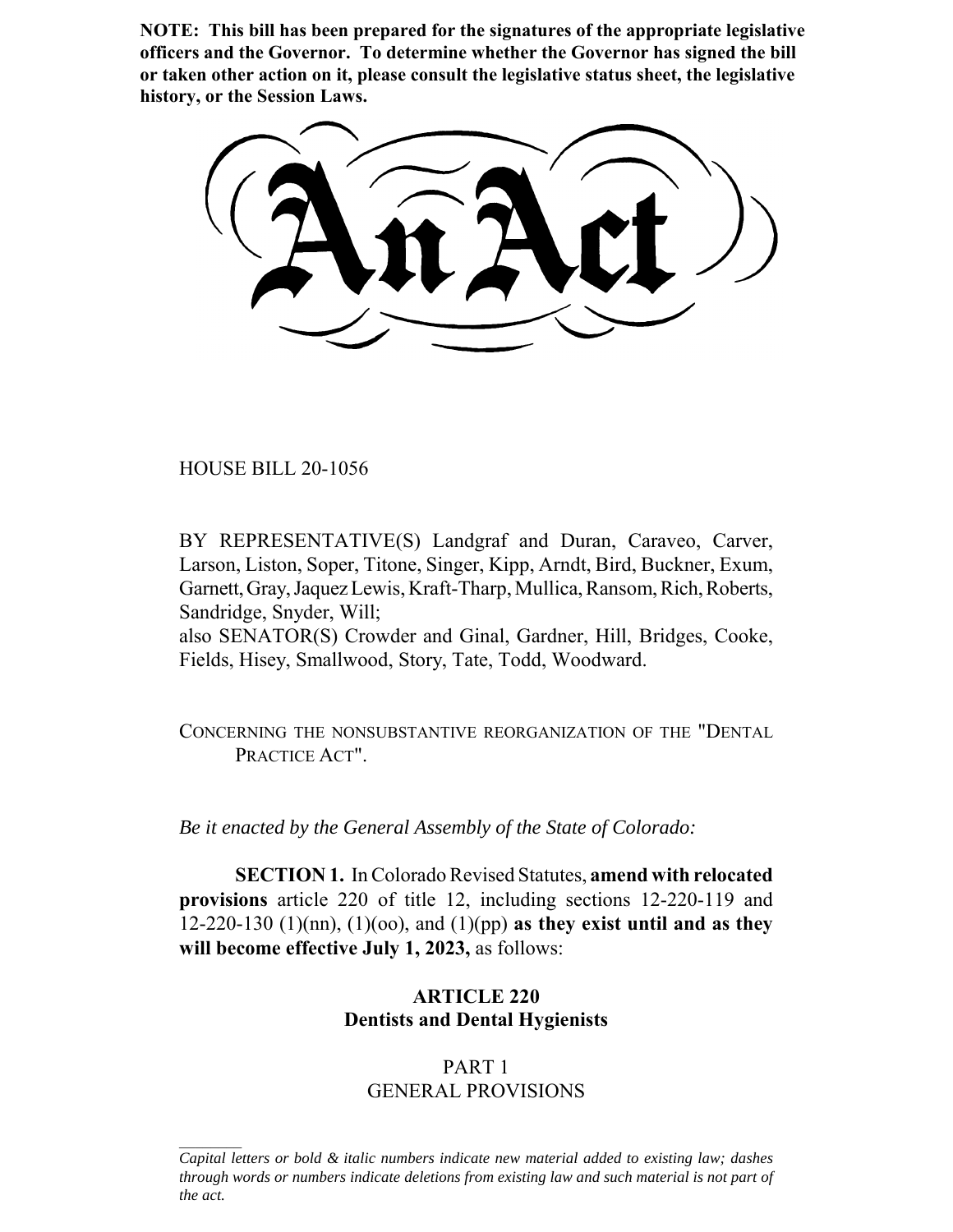**12-220-101. [Formerly 12-220-101] Short title.** The short title of this article 220 is the "Dental Practice Act".

**12-220-102. [Formerly 12-220-102] Legislative declaration.** The practice of dentistry and dental hygiene in this state is declared to affect the public health, safety, and welfare and to be subject to regulation and control in the public interest. It is further declared to be a matter of public interest and concern that the dental profession merit and receive the confidence of the public and that only qualified dentists and dental hygienists be permitted to practice dentistry or dental hygiene in this state. It is the purpose of this article 220 to promote the public health, safety, and welfare by regulating the practice of dentistry and dental hygiene and to ensure that no one shall practice dentistry or dental hygiene without qualifying under this article 220. The provisions of this article 220 relating to licensure by credentials are not intended to reduce competition or restrain trade with respect to the oral health needs of the public. All provisions of this article 220 relating to the practice of dentistry and dental hygiene shall be liberally construed to carry out these objects and purposes.

**12-220-103. [Formerly 12-220-103] Applicability of common provisions.** Articles 1, 20, and 30 of this title 12 apply, according to their terms, to this article 220.

**12-220-104. [Formerly 12-220-104] Definitions - rules.** As used in this article 220, unless the context otherwise requires:

(1) "Accredited" means a program that is nationally recognized for specialized accrediting for dental, dental hygiene, and dental auxiliary programs by the United States department of education.

(2) "Board" means the Colorado dental board created in section 12-220-105.

(3) "Dental assistant" means any person, not OTHER THAN a dentist or dental hygienist licensed in Colorado, who may be assigned or delegated to perform dental tasks or procedures as authorized by this article 220 or by rules of the board.

(4) "Dental hygiene" means the delivery of preventive, educational,

PAGE 2-HOUSE BILL 20-1056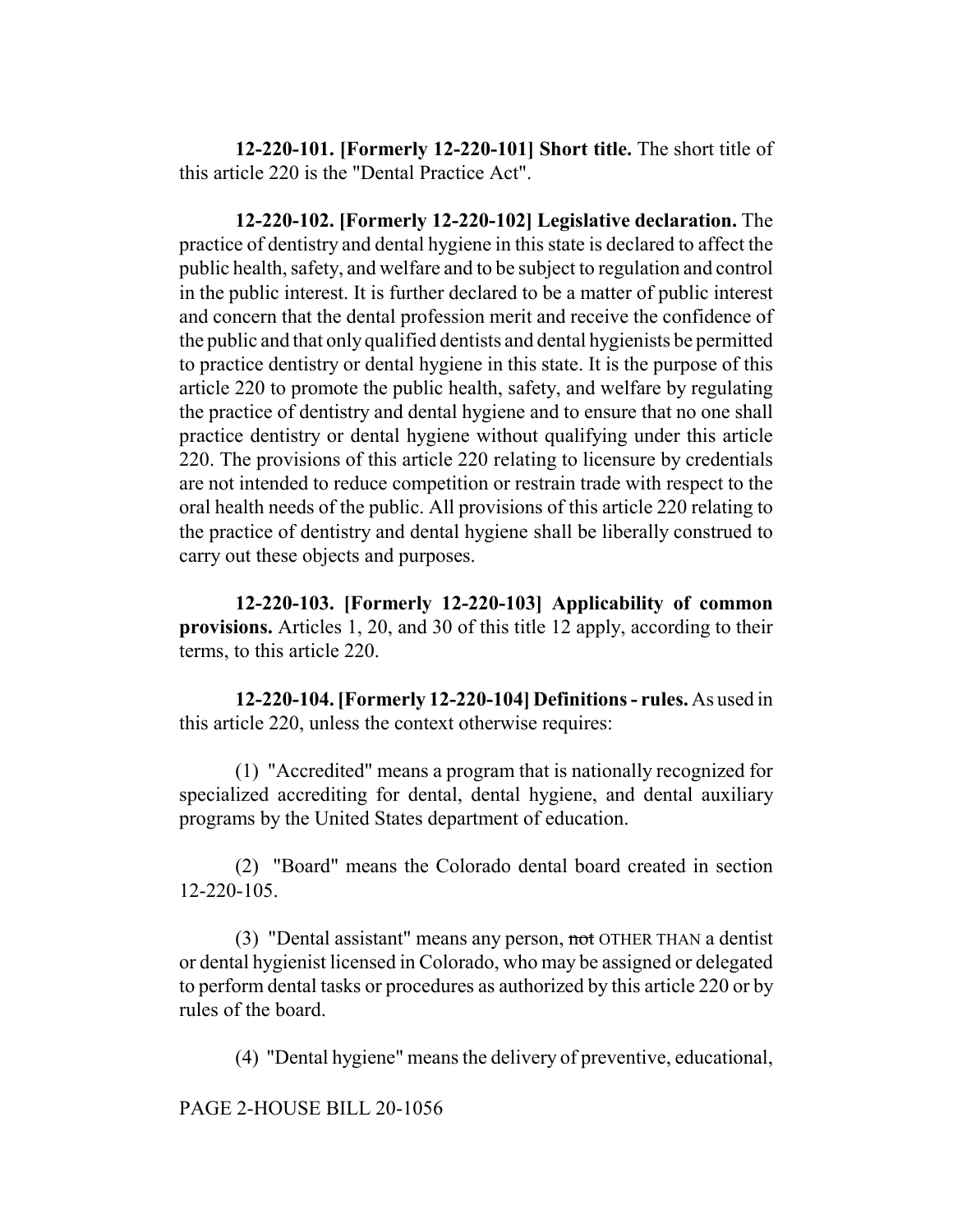and clinical services supporting total health for the control of oral disease and the promotion of oral health provided by a dental hygienist within the scope of his or her THE DENTAL HYGIENIST'S education, training, and experience and in accordance with applicable law.

(5) "Dental hygiene diagnosis" means the identification of an existing oral health problem that a dental hygienist is qualified and licensed to treat within the scope of dental hygiene practice. The dental hygiene diagnosis focuses on behavioral risks and physical conditions that are related to oral health. A dentist shall confirm any dental hygiene diagnosis that requires treatment that is outside the scope of dental hygiene practice pursuant to sections 12-220-122, 12-220-123, and 12-220-127 SECTIONS 12-220-501, 12-220-503, AND 12-220-504.

(6) "Dentistry" means the evaluation, diagnosis, prevention, or treatment, including nonsurgical, surgical, or related procedures, of diseases, disorders, or conditions of the oral cavity, maxillofacial area, or the adjacent and associated structures and the impact of the disease, disorder, or condition on the human body so long as a dentist is practicing within the scope of his or her THE DENTIST's education, training, and experience and in accordance with applicable law.

(7) (a) "Direct supervision" means the supervision of those tasks or procedures that do not require the presence of the dentist in the room where performed but require the dentist's presence on the premises and availability for prompt consultation and treatment.

(b) For purposes of this subsection (7) only, "premises" means within the same building, dental office, or treatment facility and within close enough proximity to respond in a timely manner to an emergency or the need for assistance.

(8) "Independent advertising or marketing agent" means a person, firm, association, or corporation that performs advertising or other marketing services on behalf of licensed dentists, including referrals of patients to licensees resulting from patient-initiated responses to the advertising or marketing services.

(9) (a) "Indirect supervision" means the supervision of those tasks or procedures that do not require the presence of the dentist in the office or

#### PAGE 3-HOUSE BILL 20-1056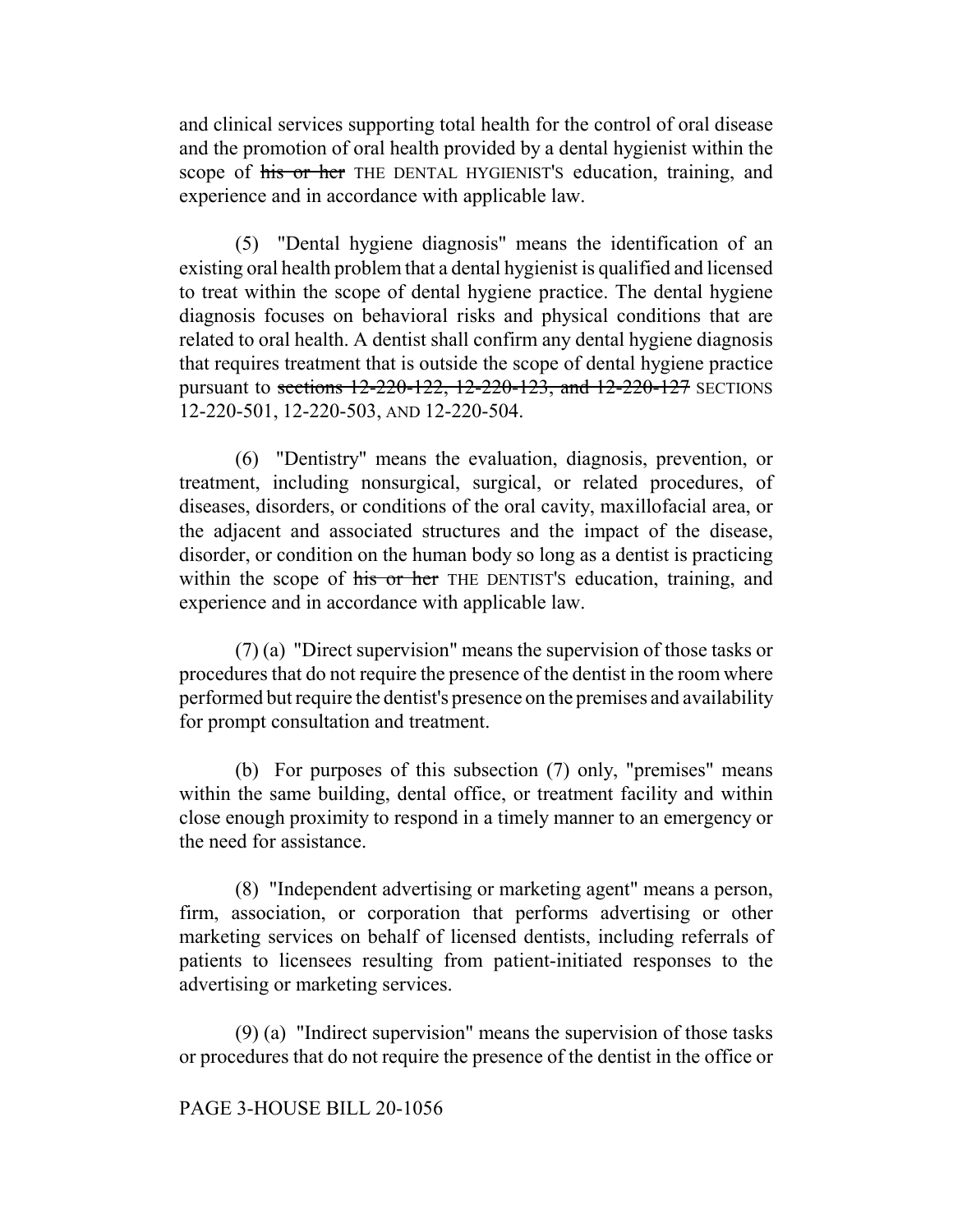on the premises at the time the tasks or procedures are being performed, but do require that the tasks be performed with the prior knowledge and consent of the dentist.

(b) For purposes of this subsection (9) only, "premises" means within the same building, dental office, or treatment facility and within close enough proximity to respond in a timely manner to an emergency or the need for assistance.

(10) (a) "Interim therapeutic restoration" or "ITR" means a direct provisional restoration placed to stabilize a tooth until a licensed dentist can assess the need for further definitive treatment.

(b)  $(H)$  "Interim therapeutic restoration" involves the removal of soft material using hand instrumentation, without the use of rotary instrumentation, and the subsequent placement of a glass ionomer restoration OR, PURSUANT TO BOARD RULES, A RESTORATION USING NEW RESTORATIVE MATERIALS THAT MAY BECOME AVAILABLE AND ARE APPROPRIATE TO THE INTERIM THERAPEUTIC PROCEDURE.

(II) The board may promulgate rules regarding the use of new restorative materials in addition to the materials described in subsection  $(10)(b)(I)$  of this section that are appropriate to the interim therapeutic restoration procedure as they become available.

(c) "Interim therapeutic restoration" includes protective restoration for adults delivered in accordance with section 12-220-128 SECTION 12-220-505.

(11) "Laboratory work order" means the written instructions of a dentist licensed in Colorado authorizing another person to construct, reproduce, or repair any prosthetic denture, bridge, appliance, or other structure to function in the oral cavity, maxillofacial area, or adjacent and associated regions.

(12) "License" has the meaning specified in section 12-20-102 (9) and includes an academic license to practice dentistry pursuant to section 12-220-116 SECTION 12-220-402. A license is a privilege personal to the licensee, and the board may revoke, suspend, or impose disciplinary conditions on the license for a violation of this article 220.

PAGE 4-HOUSE BILL 20-1056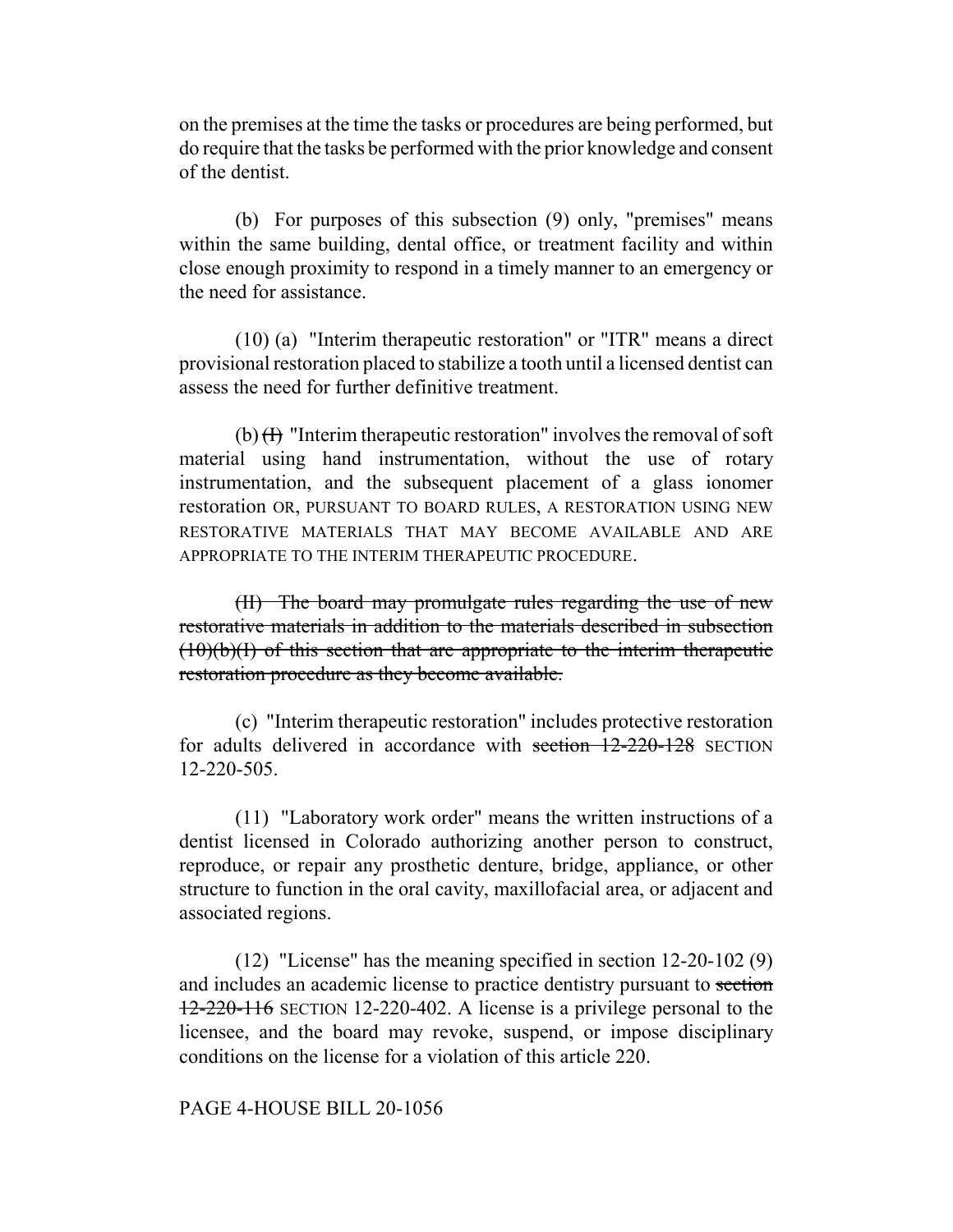(13) "Proprietor" includes any person who:

(a) Employs dentists, dental hygienists, or dental assistants in the operation of a dental office, except as provided in sections 12-220-110 and 12-220-127 SECTIONS 12-220-305 AND 12-220-501;

(b) Places in possession of a dentist, dental hygienist, dental assistant, or other agent dental material or equipment that may be necessary for the management of a dental office on the basis of a lease or any other agreement for compensation for the use of the material, equipment, or offices; or

(c) Retains the ownership or control of dental equipment or material or a dental office and makes the same available in any manner for use by dentists, dental hygienists, dental assistants, or other agents; except that nothing in this subsection  $(13)(c)$  shall apply APPLIES to bona fide sales of dental equipment or material secured by a chattel mortgage or retain-title agreement or to the loan of articulators.

(14) "Telehealth by store-and-forward transfer" means an asynchronous transmission of medical or dental information to be reviewed by a dentist at a later time at a distant site without the patient present in real time.

(15) "Telehealth supervision" means indirect supervision by a dentist of a dental hygienist performing a statutorily authorized procedure using telecommunications systems.

**12-220-105. [Formerly 12-220-105] Colorado dental board qualifications of board members - quorum - panel - rules - review of functions - repeal of article.** (1) (a) The Colorado dental board is hereby created as the agency of this state for the regulation of the practice of dentistry in this state and to carry out the purposes of this article 220. The board is subject to the supervision and control of the division as provided by section 12-20-103 (2).

(b) The board consists of seven dentist members, three dental hygienist members, and three members from the public at large. The governor shall appoint each member for a term of four years, and each member shall MUST have the qualifications provided in this article 220. No

PAGE 5-HOUSE BILL 20-1056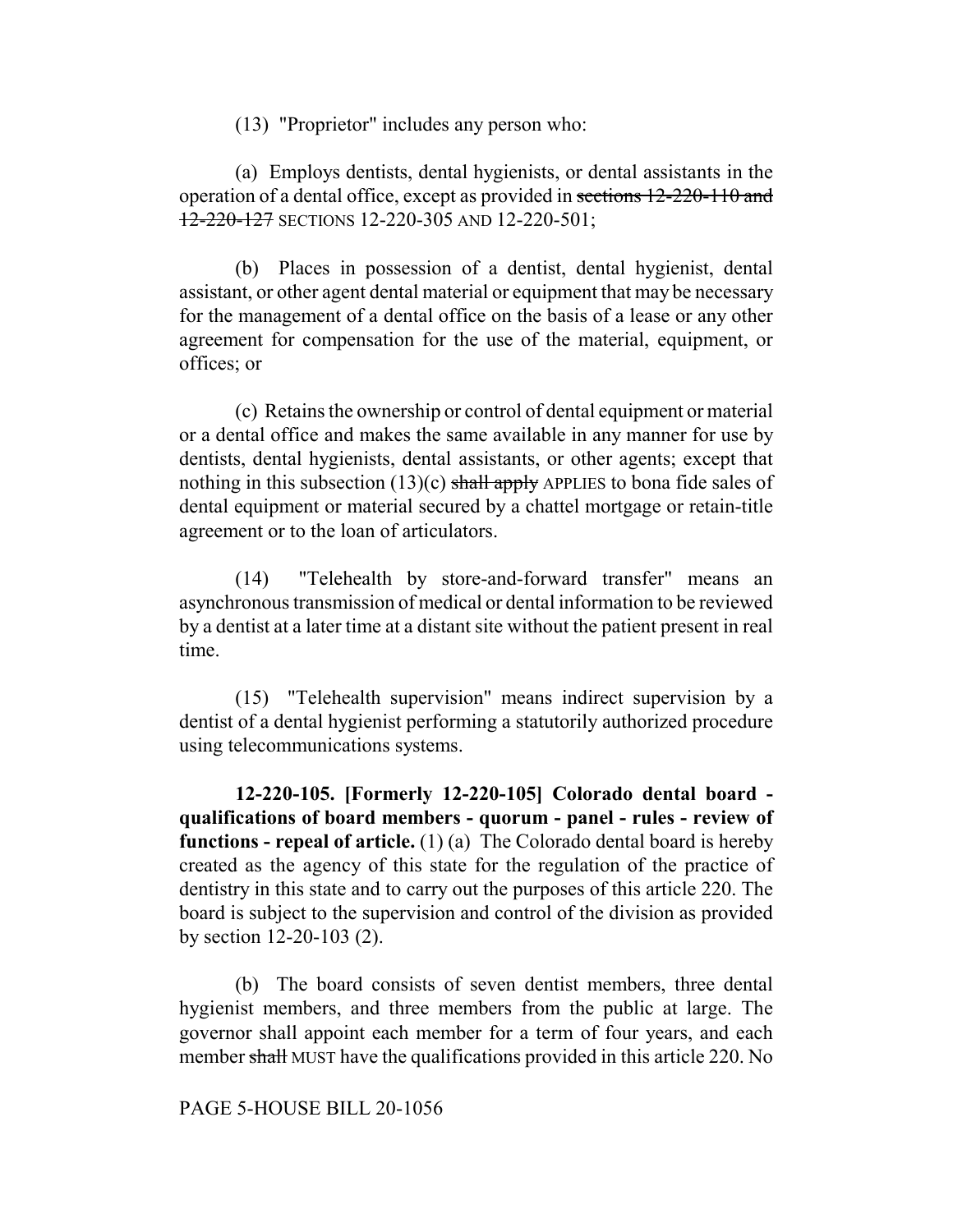member shall serve more than two consecutive terms of four years. Each board member shall hold HOLDS office until his or her THE MEMBER'S term expires or until the governor appoints a successor.

(c) In making appointments to the board, the governor shall attempt to create geographical, political, urban, and rural balance among the board members. If a vacancy occurs in any board membership before the expiration of the member's term, the governor shall fill the vacancy by appointment for the remainder of the term in the same manner as in the case of original appointments.

(d) The governor may remove any member of the board for misconduct, incompetence, or neglect of duty.

(2) A person shall be IS qualified to be appointed to the board if the person:

(a) Is a legal resident of Colorado;

(b) Is currently licensed as a dentist or dental hygienist, if fulfilling that position on the board; and

(c) Has been actively engaged in a clinical practice in this state for at least five years immediately preceding the appointment, if fulfilling the position of dentist or dental hygienist on the board.

(3) The board shall organize annually by electing one of its members as chairperson and one as vice-chairperson. It THE BOARD may adopt such rules for its government as it may deem THAT THE BOARD DEEMS proper. The board shall meet at least quarterly, and more often if necessary, at such times and places as it may from time to time designate THE BOARD DESIGNATES.

(4) A majority of the members of the board shall constitute CONSTITUTES a quorum for the transaction of business, but if less than a quorum is present on the day appointed for a meeting, those present may adjourn until a quorum is present. Any action taken by a quorum of the assigned panel shall constitute CONSTITUTES action by the board; except that, for disciplinary matters concerning a dentist, a majority of dentist members is required for a quorum.

PAGE 6-HOUSE BILL 20-1056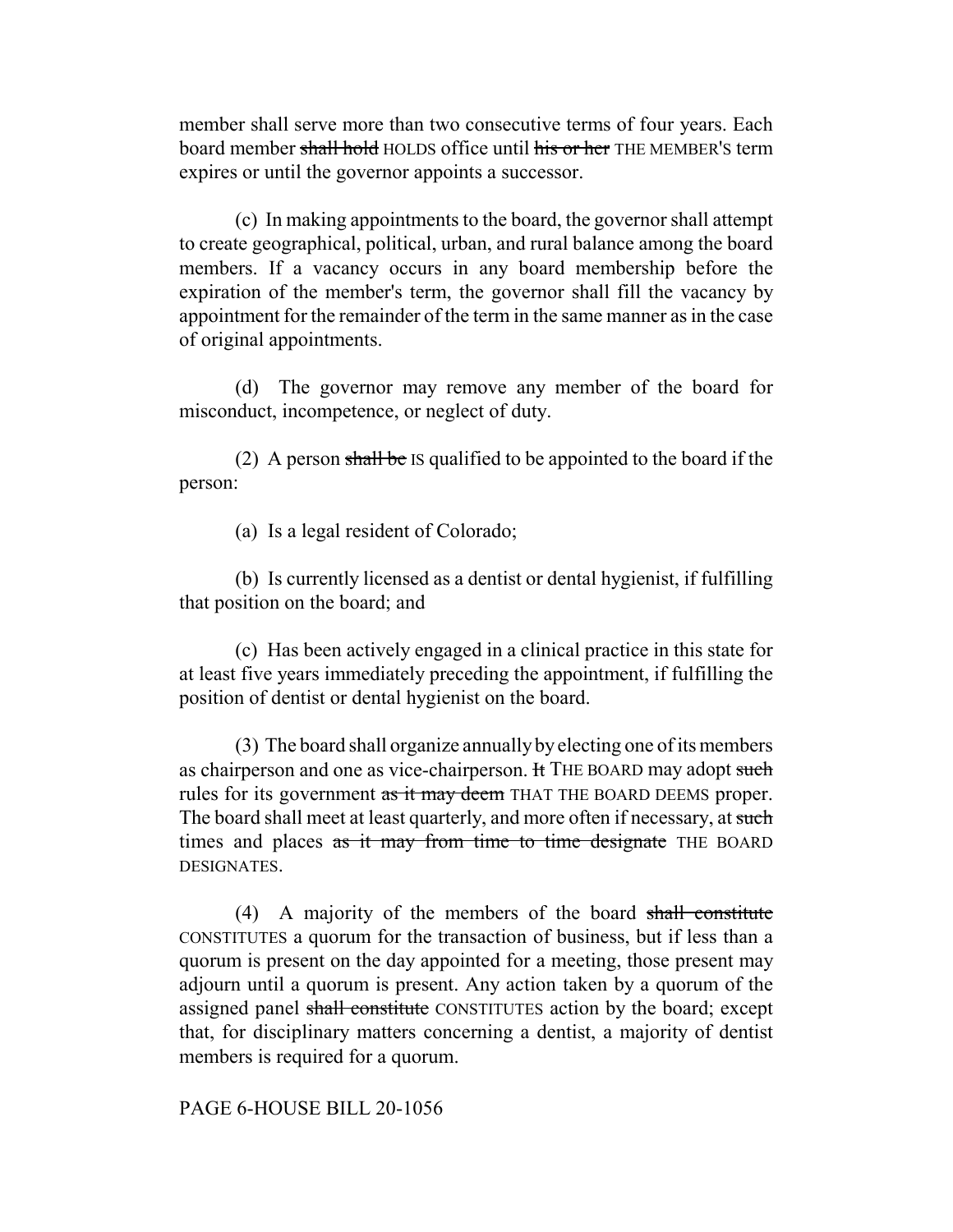(5) (a) Before the repeal of this article 220 pursuant to subsection (5)(b) of this section, all functions of the board are scheduled for review in accordance with section 24-34-104.

(b) This article 220 is repealed, effective September 1, 2025.

**12-220-106. [Formerly 12-220-106] Powers and duties of board - rules - limitation on authority.** (1) The board shall exercise, in accordance with this article 220, the following powers and duties:

(a) Make, publish, declare, and periodically review reasonable rules pursuant to section 12-20-204, including rules regarding:

(I) The use of lasers for dental and dental hygiene purposes within defined scopes of practice, subject to appropriate education and training, and with appropriate supervision, as applicable;

(II) Minimum training, experience, and equipment requirements to obtain an anesthesia or sedation permit under section 12-220-146 SECTION 12-220-411;

(III) Criteria and procedures consistent with section 12-220-146 SECTION 12-220-411 for an office inspection program to be completed upon application and renewal of sedation and anesthesia permits pursuant to section 12-220-146 SECTION 12-220-411;

(IV) A uniform system and schedule of fines pursuant to section  $12-220-131(5)(b)$  SECTION 12-220-202 (5)(b);

(V) The granting of temporary licenses, which rules shall MUST include, but not be limited to, restrictions with respect to effective dates, areas of practice that may be performed, and licensing fees that may be charged to the applicant;

(b) (I) (A) Conduct hearings in accordance with section 12-20-403 to revoke, suspend, or deny the issuance of a license or renewal of a license granted under the authority of this article 220 or of previous laws;

(B) Issue a confidential letter of concern in accordance with section  $12-20-404(5)$ ;

PAGE 7-HOUSE BILL 20-1056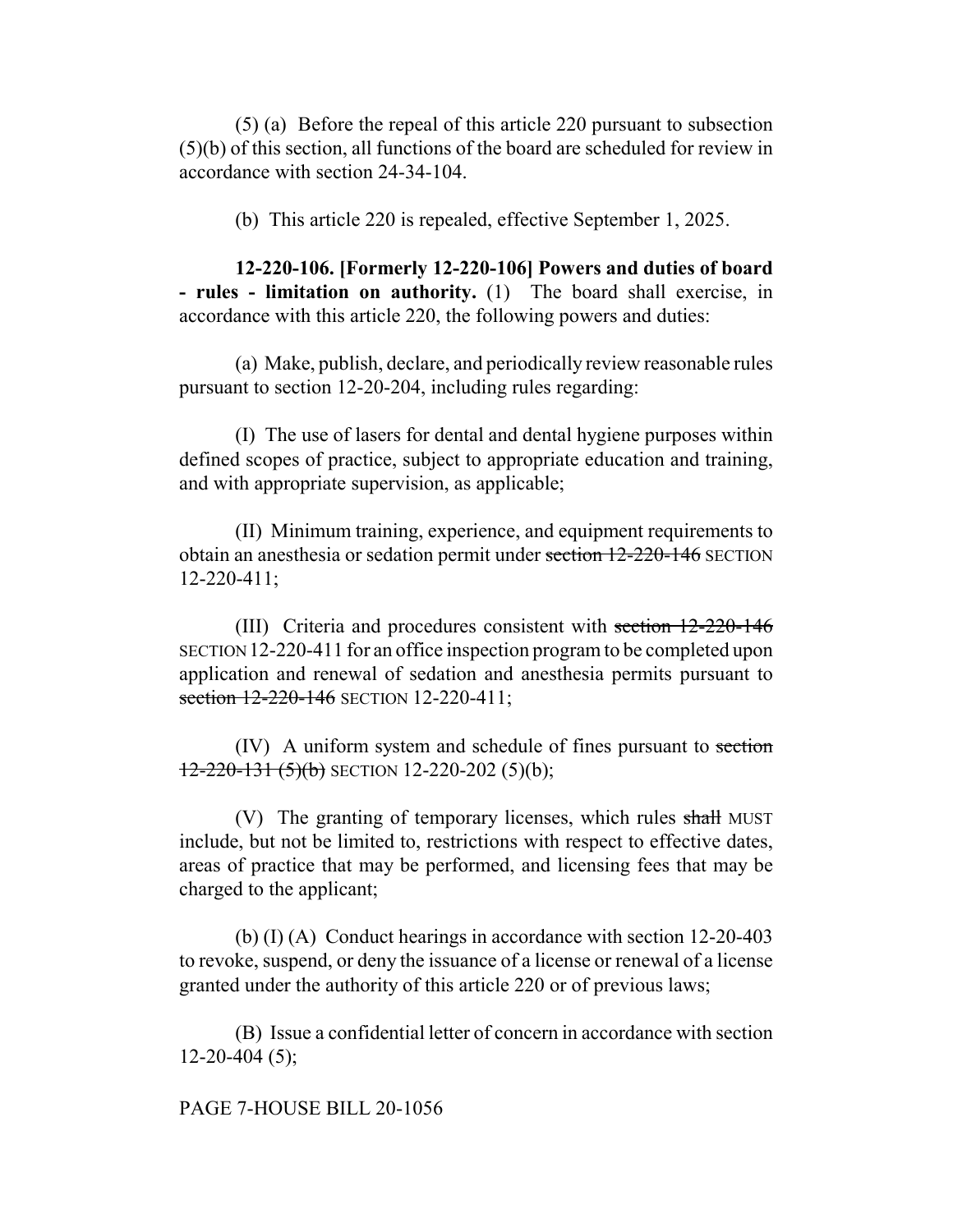(C) Issue a letter of admonition in accordance with section  $12-20-404(4)$ ;

(D) Impose an administrative fine in accordance with section  $12-20-404$  (1)(c) SECTIONS 12-20-404 (1)(c) AND 12-220-202 (5)(b); or

(E) Reprimand, censure, or, in accordance with section 12-20-404 (1)(b), place a licensee on probation when evidence has been presented showing a violation of any of the provisions of this article 220 by a holder of or an applicant for a license.

(II) The board may elect to hear the matter itself pursuant to the provisions of section  $12-220-131$  (1) SECTION 12-220-202 (1), or it may elect to hear the matter with the assistance of an administrative law judge or an advisory attorney from the office of the attorney general, and, in such case, the advisor or administrative law judge shall advise the board on legal and procedural matters and rule on evidence and otherwise conduct the course of the hearing.

(c) Conduct investigations in accordance with section 12-20-403 and inspections for compliance with the provisions of this article 220;

(d) Grant and issue licenses and renewal certificates in conformity with this article 220 to such applicants as have been THE BOARD HAS found TO BE qualified. The board may also grant and issue temporary licenses in accordance with rules adopted under subsection  $(1)(a)(V)$  of this section.

(e) Through the department and subject to appropriations made to the department, employ hearing officers or administrative law judges on a full-time or part-time basis to conduct any hearings required by this article 220;

(f) In accordance with section  $12-220-146$  SECTION 12-220-411, issue anesthesia and sedation permits to licensed dentists and dental hygienists and set and collect fees for permit issuance; except that the board shall only collect fees for local anesthesia permits issued to dental hygienists on or after July 1, 2014.

(2) The board may recognize those dental specialties defined by the American Dental Association.

#### PAGE 8-HOUSE BILL 20-1056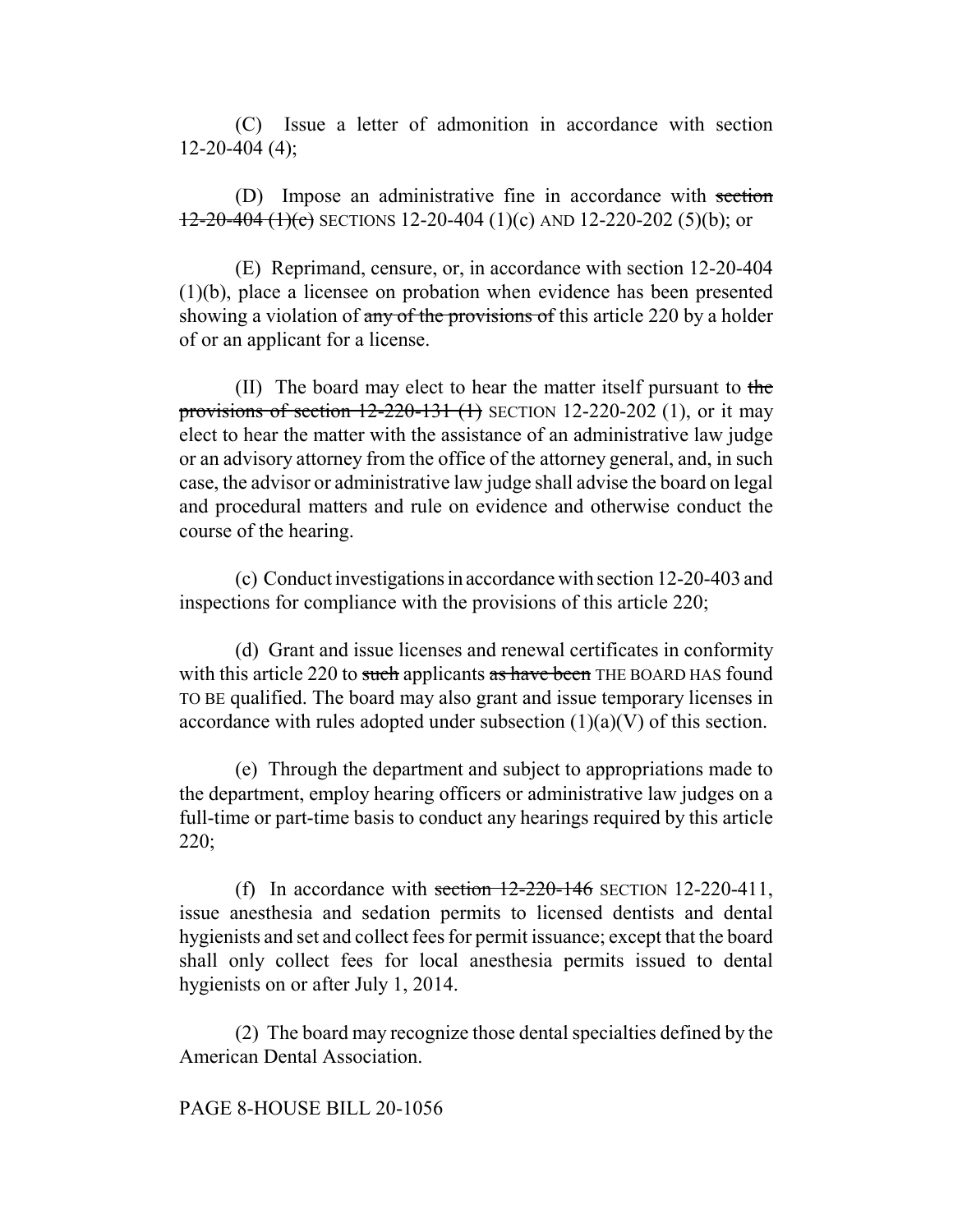(3) To facilitate the licensure of qualified applicants, the board may in its discretion, establish a subcommittee of at least six board members to perform licensing functions in accordance with this article 220. Four subcommittee members shall constitute a quorum of the subcommittee. The chairperson of the board may serve on a subcommittee as deemed necessary by the chairperson. Any action taken by a quorum of the subcommittee shall constitute CONSTITUTES action by the board.

(4) The authority granted the board under the provisions of this article 220 shall not be construed to DOES NOT authorize the board to arbitrate or adjudicate fee disputes between licensees or between a licensee and any other party.

**12-220-107. [Formerly 12-220-107] Indebtedness appropriations - publications.** (1) The board shall DOES not have the power to create any indebtedness on behalf of the state.

(2) Appropriations made to the board may be applied only to the payment of:

(a) The necessary traveling, hotel, and clerical expenses of the members of the board in the performance of their duties;

(b) Dues for membership in the American Association of Dental Boards, or its successor association, and the expense of sending delegates to the association's convention; and

(c) Other expenditures necessary or proper to carry out and execute the powers and duties of the board and implement this article 220.

(3) Publications of the board circulated in quantity outside the executive branch shall be issued in accordance with the provisions of section 24-1-136.

**12-220-108. [Formerly 12-220-142] Attorney general shall represent board and members.** The attorney general of the state of Colorado shall counsel with and advise the board in connection with its duties and responsibilities under this article 220. If litigation is brought against the board or any of its individual members in connection with actions taken by it or them THE BOARD OR ANY OF ITS MEMBERS under the

PAGE 9-HOUSE BILL 20-1056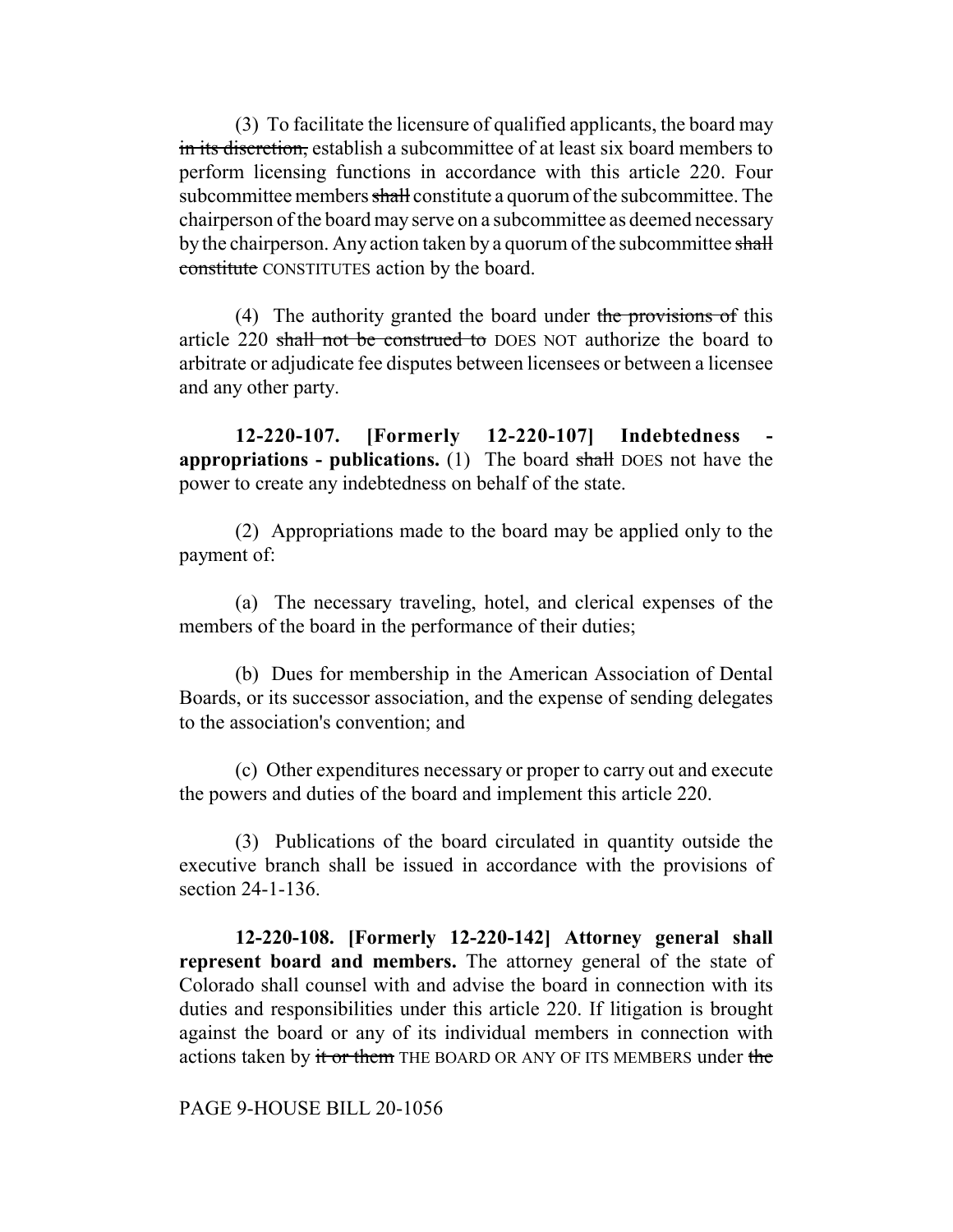provisions of this article 220 and the actions are free of malice, fraud, or willful neglect of duty, the attorney general shall defend the litigation without cost to the board or to any individual member thereof OF THE BOARD.

# PART 2

# DISCIPLINE

**12-220-201. [Formerly 12-220-130] Grounds for disciplinary action - definition.** (1) The board may take disciplinary action against an applicant or licensee in accordance with sections 12-20-404 and 12-220-131 SECTIONS 12-20-404 AND 12-220-202 for any of the following causes:

(a) Engaging in fraud, misrepresentation, or deception in applying for, securing, renewing, or seeking reinstatement of a license to practice dentistry or dental hygiene in this state, in applying for professional liability coverage required pursuant to section 12-220-147 SECTION 12-220-307, or in taking the examinations provided for in this article 220;

(b) Conviction of a felony or any crime that constitutes a violation of this article 220. For purposes of this subsection (1)(b), "conviction" includes the entry of a plea of guilty or nolo contendere or a deferred sentence.

(c) Administering, dispensing, or prescribing a habit-forming drug or controlled substance, as defined in section 18-18-102 (5), to a person, including the applicant or licensee, other than in the course of legitimate professional practice;

(d) Conviction of a violation of a federal or state law regulating the possession, distribution, or use of a controlled substance, as defined in section 18-18-102 (5), and, in determining if a license should be denied, revoked, or suspended or if the licensee should be placed on probation, the board shall be IS governed by sections  $12-20-202$  (5) and  $24-5-101$ ;

(e) Habitually abusing or excessively using alcohol, a habit-forming drug, or a controlled substance, as defined in section 18-18-102 (5);

(f) Misusing a drug or controlled substance, as defined in section 18-18-102 (5);

#### PAGE 10-HOUSE BILL 20-1056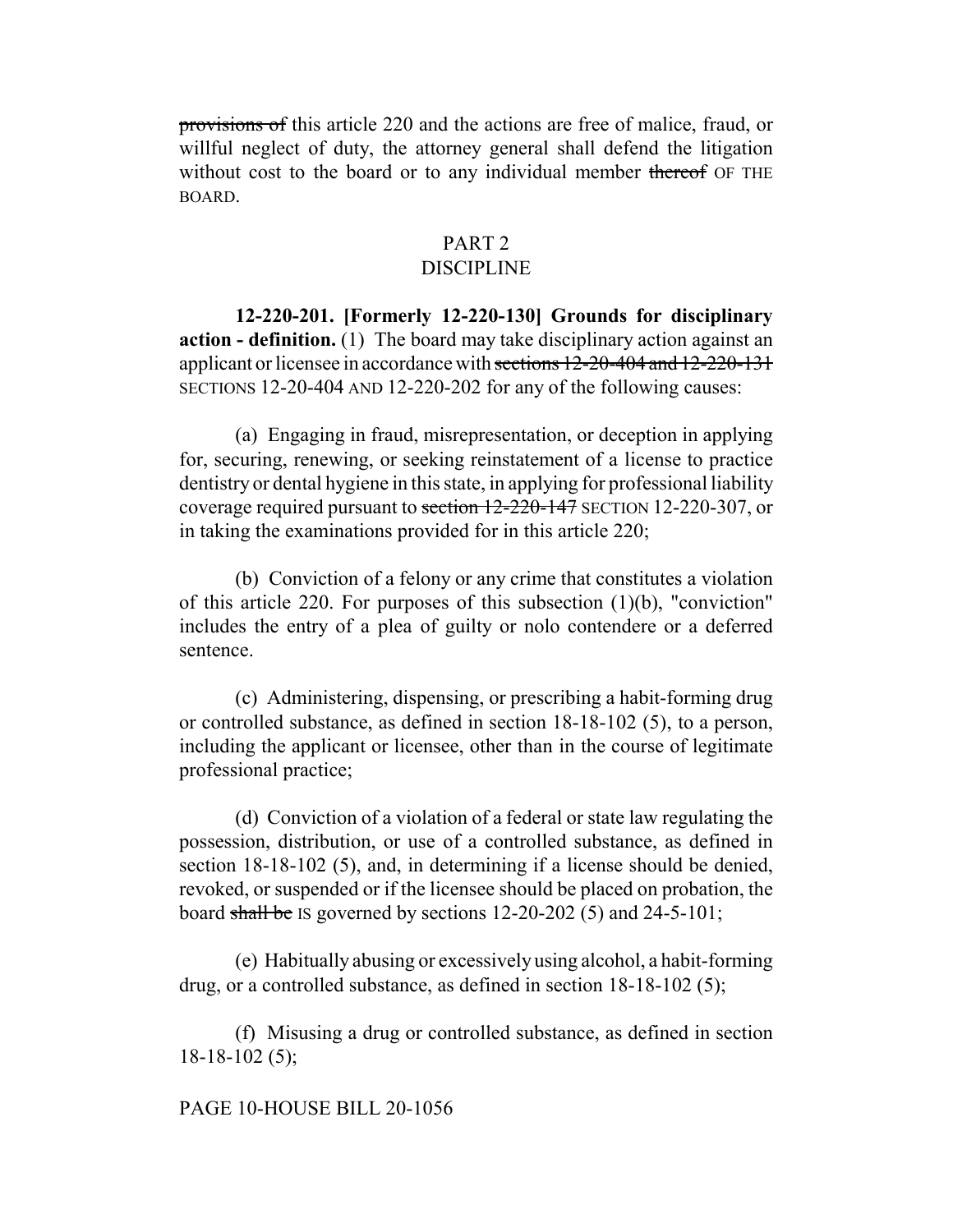(g) Aiding or abetting, in the practice of dentistry or dental hygiene, a person who is not licensed to practice dentistry or dental hygiene under this article 220 or whose license to practice dentistry or dental hygiene is suspended;

(h) Except as otherwise provided in sections 25-3-103.7, 12-220-113, and 12-220-122 (4) SECTIONS 12-220-304,12-220-503(4), AND 25-3-103.7, practicing dentistry or dental hygiene as a partner, agent, or employee of or in joint venture with any person who does not hold a license to practice dentistry or dental hygiene within this state or practicing dentistry or dental hygiene as an employee of or in joint venture with any partnership, association, or corporation. A licensee holding a license to practice dentistry or dental hygiene in this state may accept employment from any person, partnership, association, or corporation to examine, prescribe, and treat the employees of the person, partnership, association, or corporation.

(i) Violating or attempting to violate, directly or indirectly, assisting in or abetting the violation of, or conspiring to violate any provision or term of this article 220, an applicable provision of article 20 or 30 of this title 12, or any lawful rule or order of the board;

(j) (I) Failing to notify the board, AS REQUIRED BY SECTION 12-30-108 (1), of a physical illness, physical condition, or behavioral HEALTH, mental health, or substance use disorder that renders the licensee unable, or limits the licensee's ability, to perform dental or dental hygiene services with reasonable skill and with safety to the patient;

(II) Failing to act within the limitations created by a physical illness, physical condition, or behavioral HEALTH, mental health, or substance use disorder that renders the licensee unable to practice dental or dental hygiene services with reasonable skill and safety or that may endanger the health or safety of persons under his or her care; or

(III) Failing to comply with the limitations agreed to under a confidential agreement entered pursuant to sections 12-30-108 and 12-220-136 SECTIONS 12-30-108 AND 12-220-207;

(k) Committing an act or omission that constitutes grossly negligent dental or dental hygiene practice or that fails to meet generally accepted

#### PAGE 11-HOUSE BILL 20-1056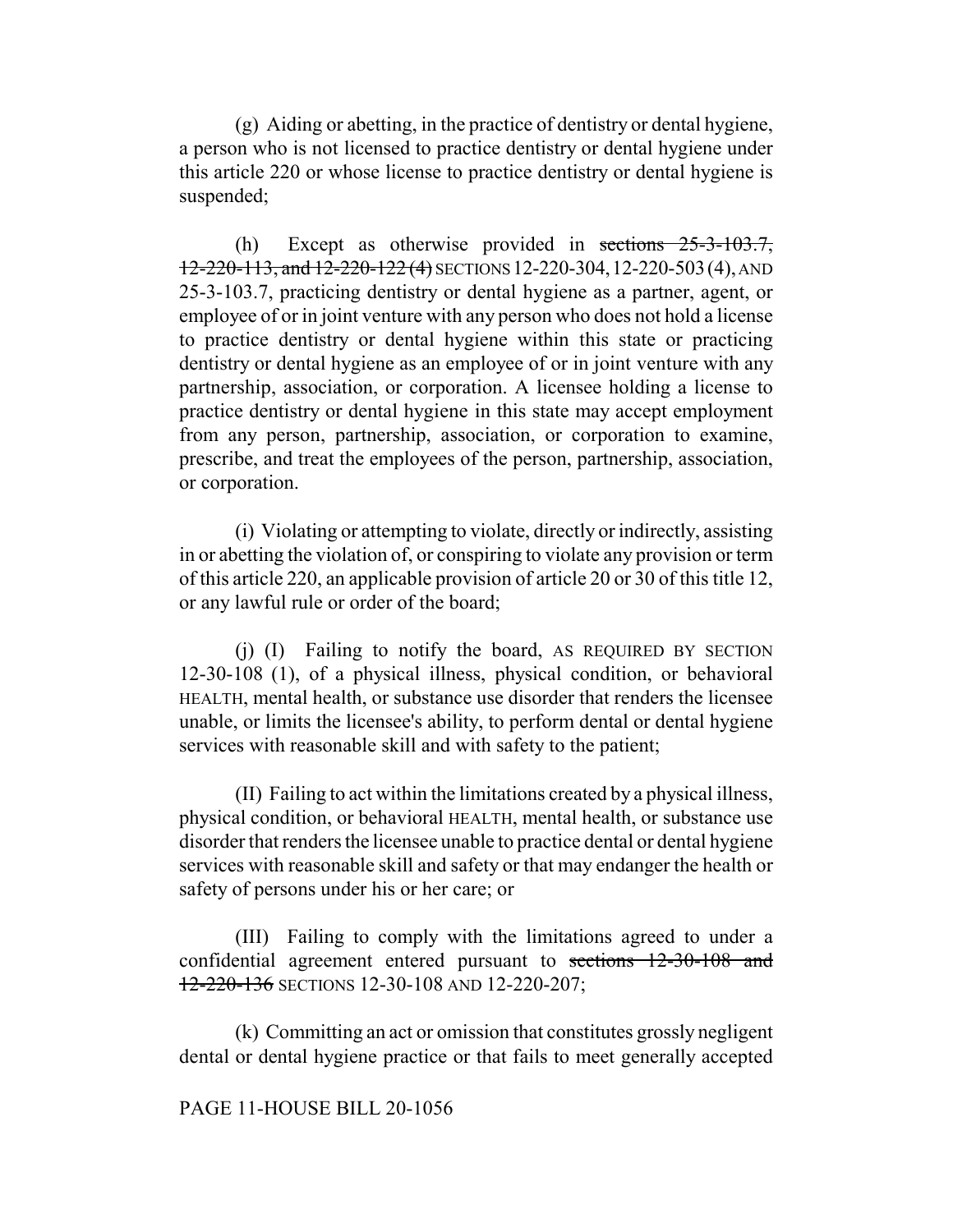standards of dental or dental hygiene practice;

(l) Advertising in a manner that is misleading, deceptive, or false;

(m) Engaging in a sexual act with a patient during the course of patient care or within six months immediately following the termination of the licensee's professional relationship with the patient. "Sexual act", as used in this subsection (1)(m), means sexual contact, sexual intrusion, or sexual penetration as defined in section 18-3-401.

(n) Refusing to make patient records available to a patient pursuant to a written authorization-request under section 25-1-802;

(o) False billing in the delivery of dental or dental hygiene services, including, but not limited to, performing one service and billing for another, billing for any service not rendered, or committing a fraudulent insurance act, as defined in section 10-1-128;

(p) Committing abuse of health insurance in violation of section 18-13-119;

(q) Failing to notify the board, in writing and within ninety days after a judgment is entered, of a final judgment by a court of competent jurisdiction in favor of any party and against the licensee involving negligent malpractice of dentistry or dental hygiene, which notice must contain the name of the court, the case number, and the names of all parties to the action;

(r) Failing to report a dental or dental hygiene malpractice judgment or malpractice settlement to the board by the licensee within ninety days;

(s) Failing to furnish unlicensed persons with laboratory work orders pursuant to section  $12-220-139$  SECTION 12-220-502;

(t) Employing a solicitor or other agent to obtain patronage, except as provided in section  $12-220-143$  SECTION 12-220-309;

(u) Willfully deceiving or attempting to deceive the board or its agents with reference to any matter relating to this article 220;

#### PAGE 12-HOUSE BILL 20-1056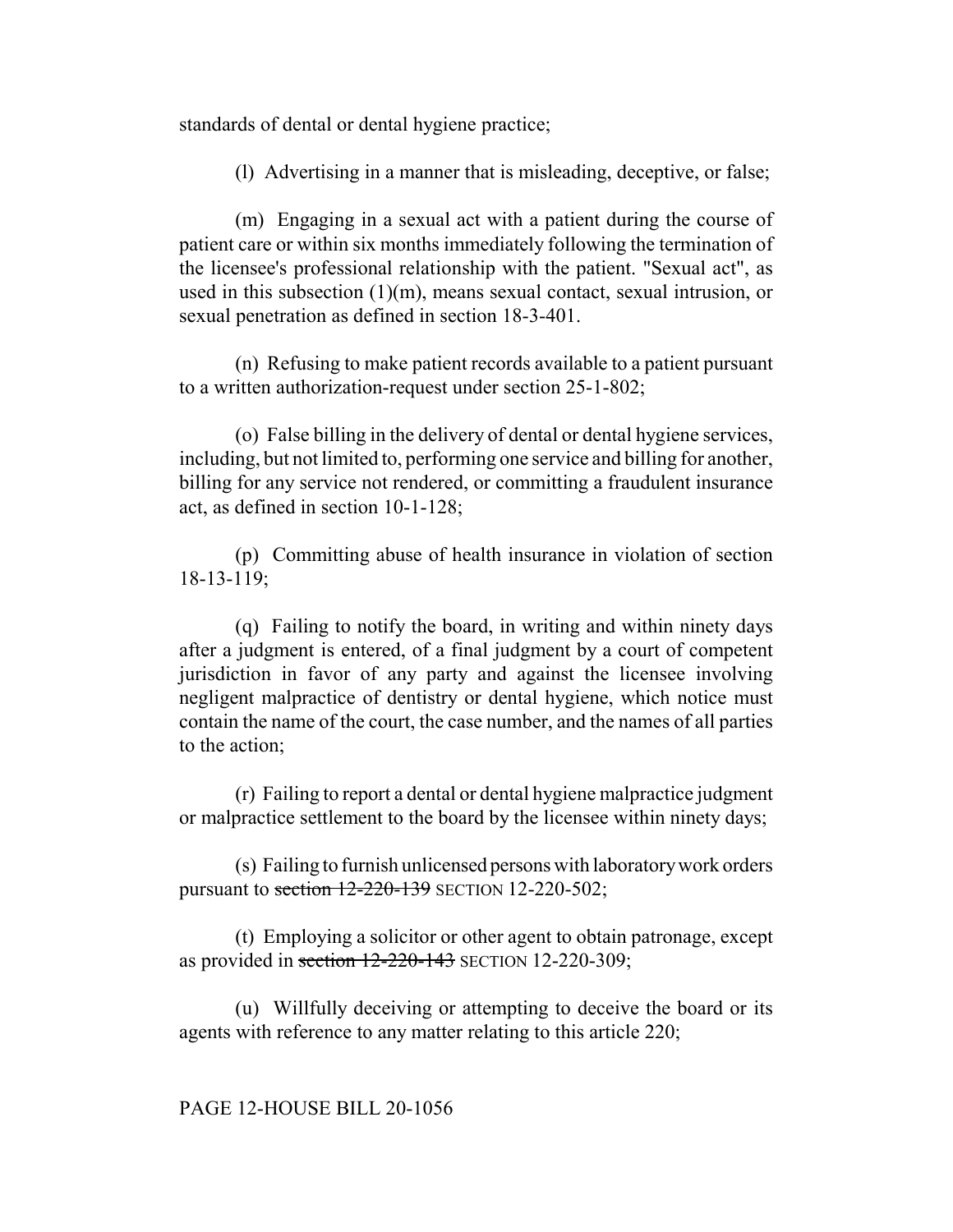(v) Sharing any professional fees with anyone except those with whom the dentist or dental hygienist is lawfully associated in the practice of dentistry or dental hygiene; except that:

(I) A licensed dentist or dental hygienist may pay an independent advertising or marketing agent compensation for advertising or marketing services rendered by the agent for the benefit of the licensed dentist or dental hygienist, including compensation that is based on the results or performance of the services on a per-patient basis; and

(II) Nothing in this section prohibits a dentist or dental hygienist practice owned or operated by a proprietor authorized under section 12-220-114 SECTION 12-220-303 from contracting with any person or entity for business management services or paying a royalty in accordance with a franchise agreement if the terms of the contract or franchise agreement do not affect the exercise of the independent professional judgment of the dentist or dental hygienist.

(w) Failing to provide reasonably necessary referral of a patient to other licensed dentists or licensed health care professionals for consultation or treatment when the failure to provide referral does not meet generally accepted standards of dental care;

(x) Failure of a dental hygienist to recommend that a patient be examined by a dentist or to refer a patient to a dentist when the dental hygienist detects a condition that requires care beyond the scope of practicing supervised or unsupervised dental hygiene;

(y) Engaging in any of the following activities and practices:

(I) Willful and repeated WILLFULLY AND REPEATEDLY ordering or performance PERFORMING, without clinical justification, of demonstrably unnecessary laboratory tests or studies;

(II) The administration ADMINISTERING, without clinical justification, of treatment that is demonstrably unnecessary;

(III) In addition to the provisions of subsection  $(1)(x)$  of this section, the failure FAILING to obtain consultations or perform referrals when failing to do so is not consistent with the standard of care for the profession;

PAGE 13-HOUSE BILL 20-1056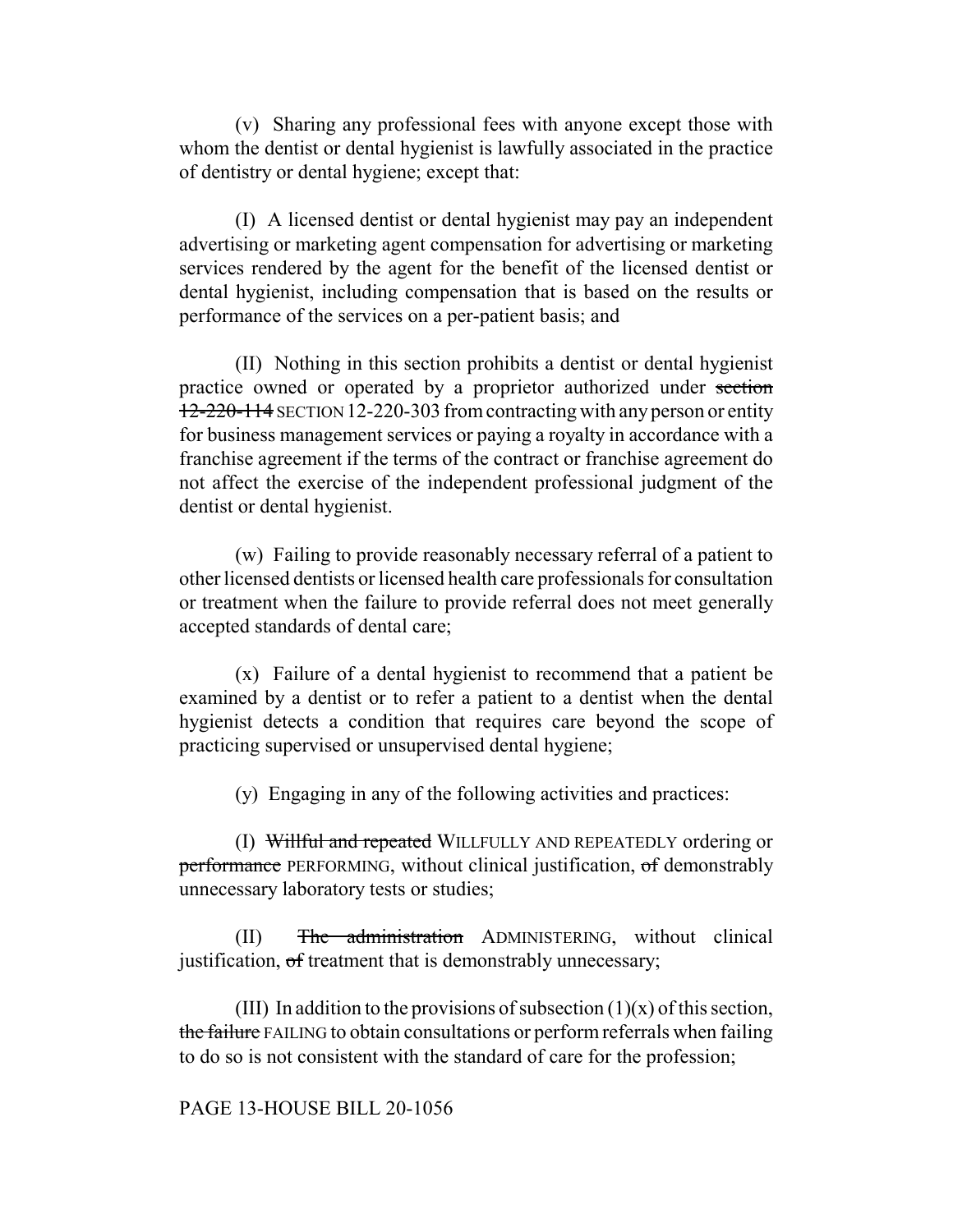(IV) Ordering or performing, without clinical justification, any service, X ray, or treatment that is contrary to recognized standards of the practice of dentistry or dental hygiene as interpreted by the board;

(z) Falsifying or repeatedly making incorrect essential entries or repeatedly failing to make essential entries on patient records;

(aa) Violating section 8-42-101 (3.6);

(bb) Violating section  $12-220-202$  SECTION 12-220-602 or any rule of the board adopted pursuant to that section;

(cc) Administering local anesthesia, minimal sedation, moderate sedation, or deep sedation/general anesthesia without obtaining a permit from the board in accordance with section 12-220-146 SECTION 12-220-411;

(dd) Failing to report to the board, within ninety days after final disposition, the surrender of a license to, or adverse action taken against a license by, a licensing agency in another state, territory, or country, a governmental agency, a law enforcement agency, or a court for an act or conduct that would constitute grounds for discipline pursuant to this article 220;

(ee) Failing to provide adequate or proper supervision when employing unlicensed persons in a dental or dental hygiene practice;

(ff) Engaging in any conduct that constitutes a crime as defined in title 18, which conduct relates to the licensee's practice as a dentist or dental hygienist;

(gg) Practicing outside the scope of dental or dental hygiene practice;

(hh) Failing to establish and continuously maintain financial responsibility or professional liability insurance as required by section 12-220-147 SECTION 12-220-307;

(ii) Advertising or otherwise holding oneself out to the public as practicing a dental specialty in which the dentist has not successfully completed the education specified for the dental specialty as defined by the

#### PAGE 14-HOUSE BILL 20-1056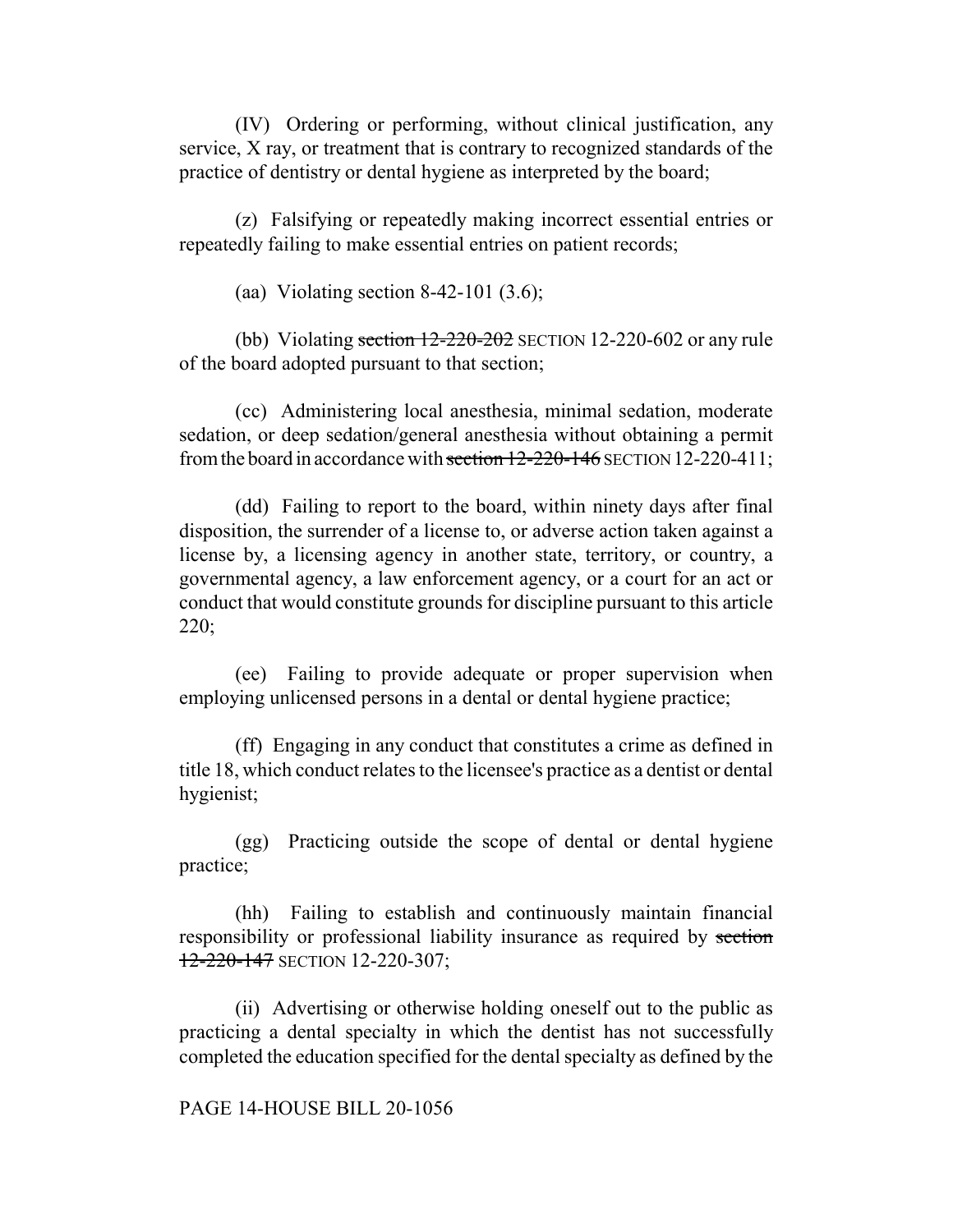American Dental Association;

(jj) Failing to respond in an honest, materially responsive, and timely manner to a complaint filed against the licensee pursuant to this article 220;

(kk) Committing an act or omission that fails to meet generally accepted standards for infection control;

(ll) Administering moderate sedation or deep sedation/general anesthesia without a licensed dentist or other licensed health care professional qualified to administer the relevant level of sedation or anesthesia present in the operatory;

(mm) Failing to complete and maintain records of completing continuing education as required by section 12-220-145 SECTION 12-220-308;

(nn) **[Formerly 12-220-130 (1)(nn) as it is effective until July 1, 2023**] Failing to comply with section 12-220-128 SECTION 12-220-505 regarding the placement of interim therapeutic restorations; or

(nn) **[Formerly 12-220-130 (1)(nn) as it will become effective July 1, 2023]** Failing to comply with section 12-220-128 SECTION 12-220-505 regarding the placement of interim therapeutic restorations;

(oo) **[Formerly 12-220-130 (1)(oo) as it is effective until July 1, 2023]** Failing to comply with section 12-220-129 SECTION 12-220-506 regarding the application of silver diamine fluoride.

(oo) **[Formerly 12-220-130 (1)(oo) as it will become effective July 1, 2023]** Failing to comply with section 12-220-129 SECTION 12-220-506 regarding the application of silver diamine fluoride; or

(pp) **[Formerly 12-220-130 (1)(pp) as it will become effective July 1, 2023]** Failing to accurately complete and submit the questionnaire required by section 12-220-119 (2) SECTION 12-220-408 (2).

**12-220-202. [Formerly 12-220-131] Disciplinary actions - rules.** (1) (a) If, after notice and hearing conducted in accordance with article 4

PAGE 15-HOUSE BILL 20-1056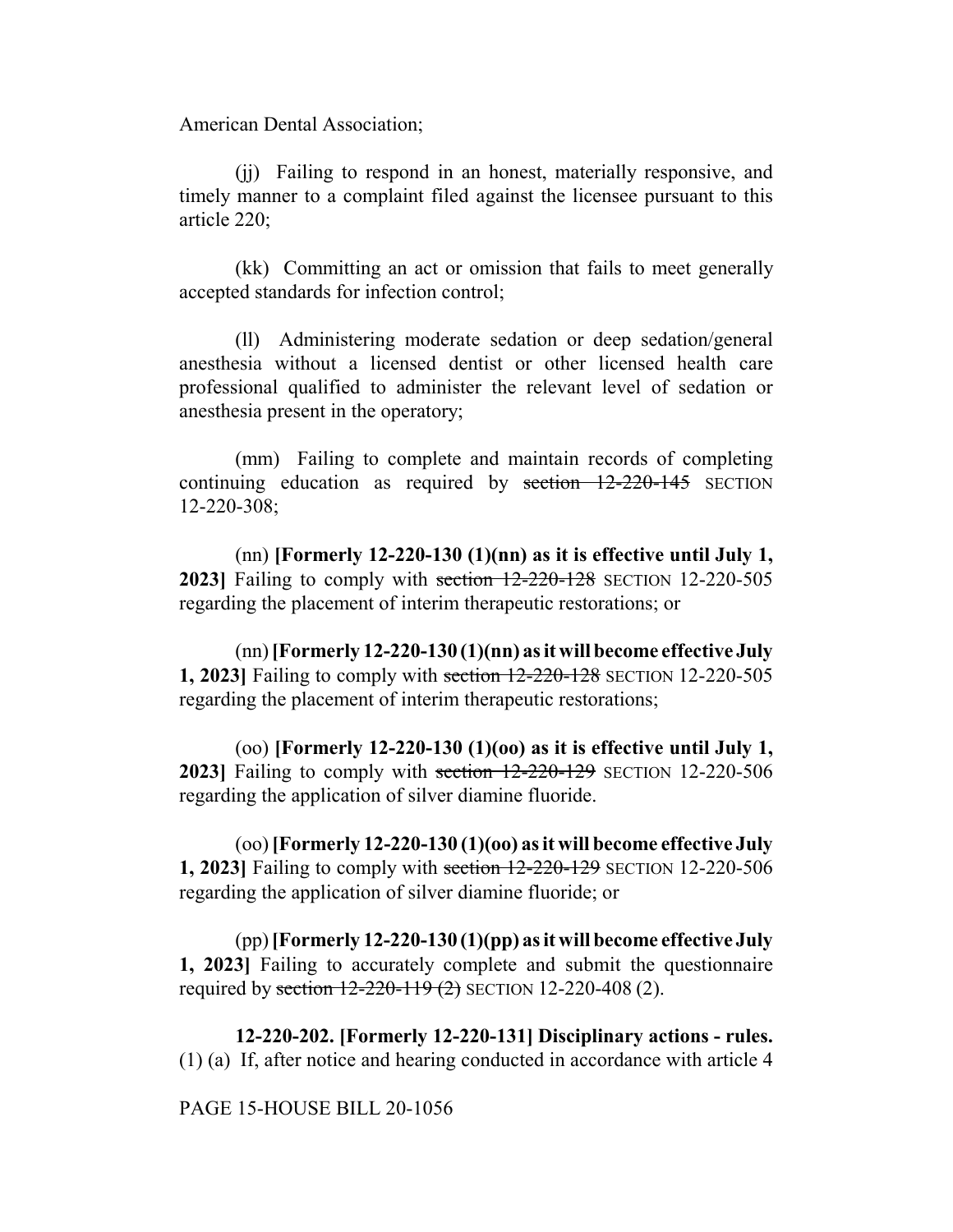of title 24 and section 12-20-403, the board determines that an applicant or licensee has engaged in an act specified in section 12-220-130 SECTION 12-220-201, the board may:

(I) Issue a letter of admonition under the circumstances specified in and in accordance with section 12-20-404 (4);

(II) Reprimand, censure, or, in accordance with section 12-20-404 (1)(b), place on probation any licensed dentist or dental hygienist;

(III) Impose an administrative fine in accordance with section 12-20-404 (1)(c) and subsection  $(5)$  of this section; or

(IV) In accordance with section 12-20-404 (1)(d), deny the issuance of, refuse to renew, suspend, or revoke any license provided for in this article 220.

(b) Hearings under this section must be conducted by the board or by an administrative law judge pursuant to section 12-20-403.

(2) The board shall send a confidential letter of concern to a licensee under the circumstances specified in section 12-20-404 (5). The board shall send the person making the complaint a notice that the board has issued a letter of concern to the licensee.

(3) The board may include, in any disciplinary order that allows a dentist or dental hygienist to continue to practice, conditions the board deems appropriate to assure that the dentist or dental hygienist is physically, mentally, and otherwise qualified to practice dentistry or dental hygiene in accordance with generally accepted professional standards of practice. The order may include any or all of the following:

(a) A condition that the licensee submit to examinations to determine the licensee's physical or mental condition or professional qualifications;

(b) A condition that the licensee take therapy, courses of training, or education as needed to correct deficiencies found by the board or by examinations required pursuant to subsection (3)(a) of this section;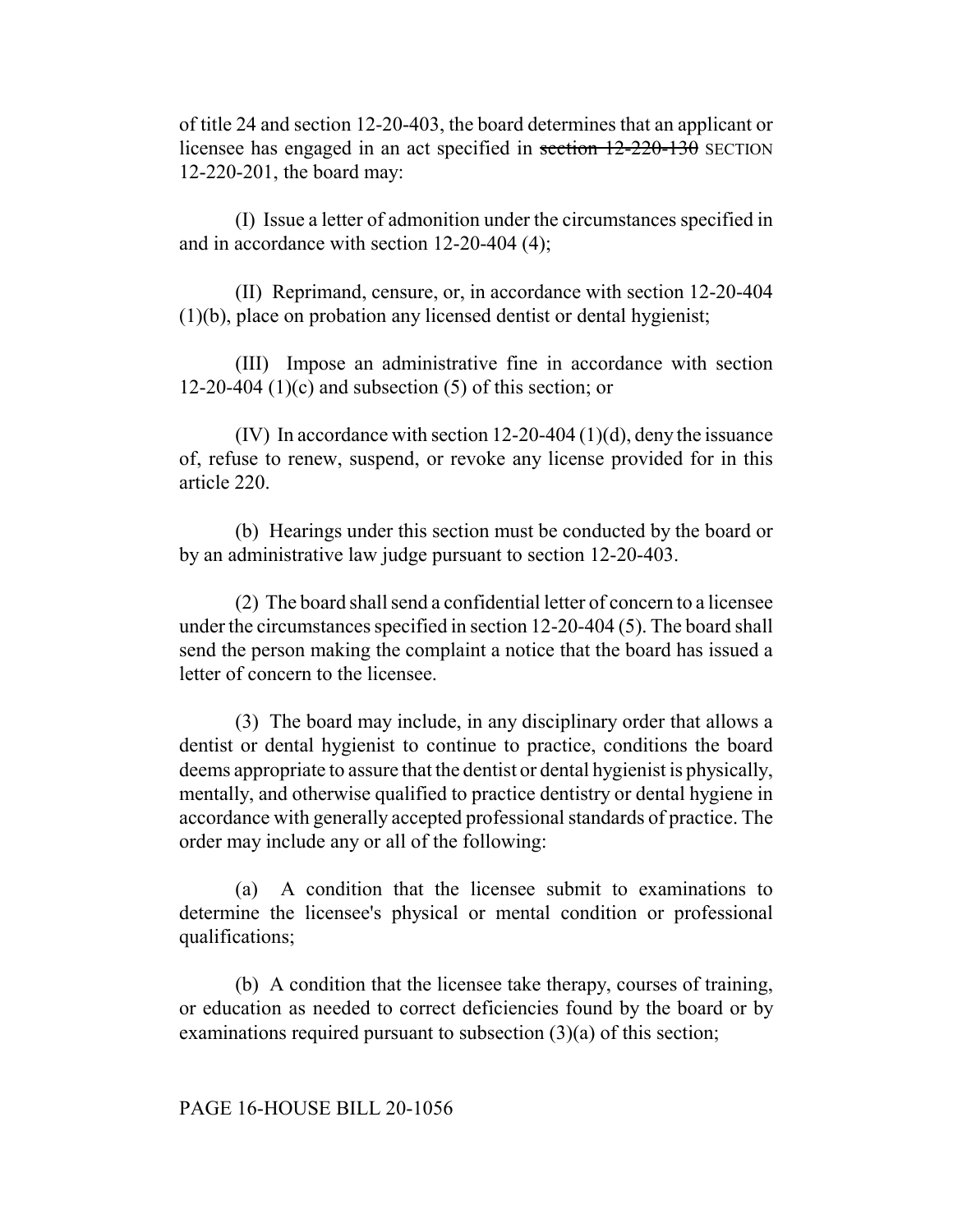(c) Review or supervision of the licensee's practice as necessary to determine the quality of the practice and to correct any deficiencies;

(d) The imposition of restrictions on the licensee's practice to assure that the practice does not exceed the limits of the licensee's capabilities.

(4) The board may suspend the license of a dentist or dental hygienist who fails to comply with an order of the board issued in accordance with this section. The board may impose the license suspension until the licensee complies with the board's order.

(5) (a) In addition to any other penalty permitted under this article 220, when a licensed dentist or dental hygienist violates a provision of this article 220 or of any rule promulgated pursuant to this article 220, the board may impose a fine on the licensee. If the licensee is a dentist, the fine must not exceed five thousand dollars. If the licensee is a dental hygienist, the fine must not exceed three thousand dollars.

(b) The board shall adopt rules establishing a uniform system and schedule of fines that set forth fine tiers based on the severity of the violation, the type of violation, and whether the licensee repeatedly violates this article 220, board rules, or board orders.

(6) If the board finds the charges proven and orders that discipline be imposed, the board may also order the licensee to take courses of training or education the board deems necessary to correct deficiencies found as a result of the hearing.

**12-220-203. [Formerly 12-220-132] Disciplinary proceedings.** (1) (a) Any person may submit a complaint relating to the conduct of a dentist or dental hygienist, which complaint must be in writing and signed by the person. The board, on its own motion, may initiate a complaint. The board shall notify the dentist or dental hygienist of the complaint against him or her THE DENTIST OR DENTAL HYGIENIST.

(b) (I) For complaints related to the standard of care delivered to a patient that are submitted by a person other than the patient, the person submitting the complaint shall notify the patient of the complaint before filing the complaint with the board.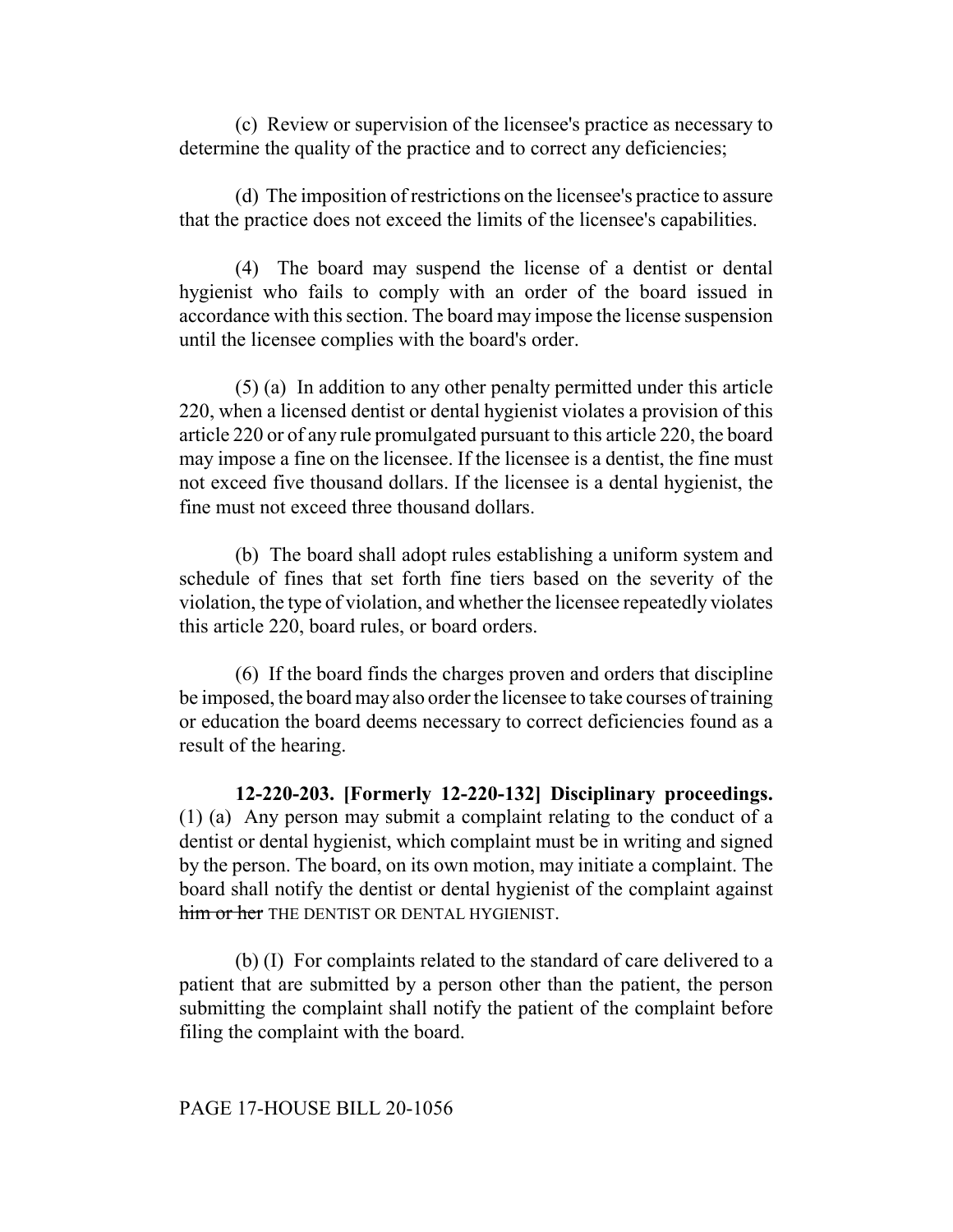(II) The requirements of this subsection  $(1)(b)$  do not apply when a complaint is submitted to the board by a state department or agency.

(2) (a) Except as provided in subsection (2)(b) of this section, investigations, examinations, hearings, meetings, and other proceedings of the board conducted pursuant to this section or section 12-220-131, 12-220-133, 12-220-134, or 12-220-135 SECTION 12-220-202, 12-220-204, 12-220-205, OR 12-220-206 are exempt from the provisions of any law requiring that proceedings of the board be conducted publicly or that the minutes or records of the board with respect to action of the board taken pursuant to this section or those sections are open to public inspection.

(b) The final action of the board taken pursuant to this section is open to the public.

(3) In addition to the persons specified in section 12-20-402, any member of a professional review committee authorized by the board, any member of a professional review committee's staff, any person acting as a witness or consultant to a professional review committee, any witness testifying in a proceeding authorized under this article 220, and any person who lodges a complaint pursuant to this article 220 is granted the same immunity, and is subject to the same conditions for immunity, as specified in section 12-20-402.

(4) (3) The discipline of a licensee by another state, territory, or country is deemed the equivalent of unprofessional conduct under this article 220; except that this subsection  $(4)$  SUBSECTION  $(3)$  applies only to discipline that is based upon an act or omission in the other state, territory, or country that is defined substantially the same as unprofessional conduct pursuant to this article 220.

 $(5)$  (4) (a) Nothing in this section:

(I) Deprives a dental patient of the right to choose or replace any professionally recognized restorative material; OR

(II) Permits disciplinary action against a dentist solely for removing or placing any professionally recognized restorative material.

(b) Nothing in subsection  $(5)(a)$  SUBSECTION  $(4)(a)$  of this section

PAGE 18-HOUSE BILL 20-1056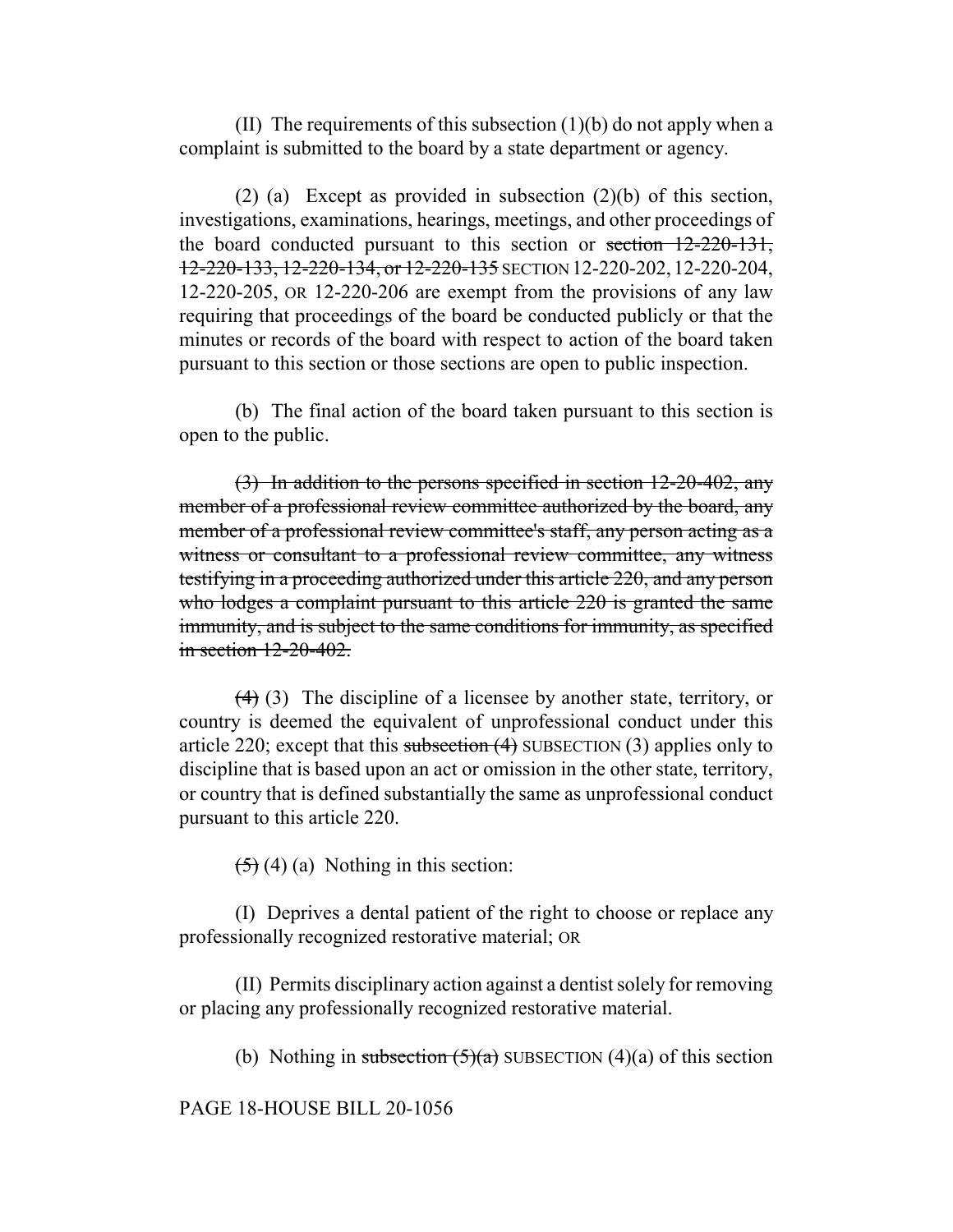prevents disciplinary action against a dentist for practicing dentistry in violation of this article 220.

## (6) **[Relocated to 12-220-209]**

**12-220-204. [Formerly 12-220-133] Board panels.** (1) The chairperson of the board shall divide the members of the board, other than the chairperson, into two panels of six members each.

(2) Each panel shall act as both an inquiry panel and a hearing panel. The chairperson may reassign members of the board from one panel to the other. The chairperson may be a member of both panels, but neither the chairperson nor any other member who has considered a complaint as a member of a panel acting as an inquiry panel shall take any part in the consideration of a formal complaint involving the same matter.

(3) If the inquiry panel refers a matter for formal hearing, the hearing panel or a committee of the hearing panel shall hear the matter. However, in its discretion, either inquiry panel may elect to refer a case for formal hearing to a qualified administrative law judge in lieu of a hearing panel of the board for an initial decision pursuant to section 24-4-105.

(4) A licensee who is the subject of an initial decision by an administrative law judge, or by the hearing panel that would have heard the case upon its own motion, may seek review of the initial decision pursuant to section 24-4-105 (14) and (15) by filing an exception to the initial decision with the hearing panel that would have heard the case if it had not been referred to an administrative law judge. The respondent or the board's counsel may file the exception.

(5) The inquiry panel to whom an investigation is assigned shall supervise the investigation, and the person conducting the investigation shall report the results of the investigation to the panel for appropriate action.

**12-220-205. [Formerly 12-220-134] Cease-and-desist orders.** The board may issue cease-and-desist orders under the circumstances and in accordance with the procedures specified in section 12-20-405.

# **12-220-206. [Formerly 12-220-135] Mental and physical**

PAGE 19-HOUSE BILL 20-1056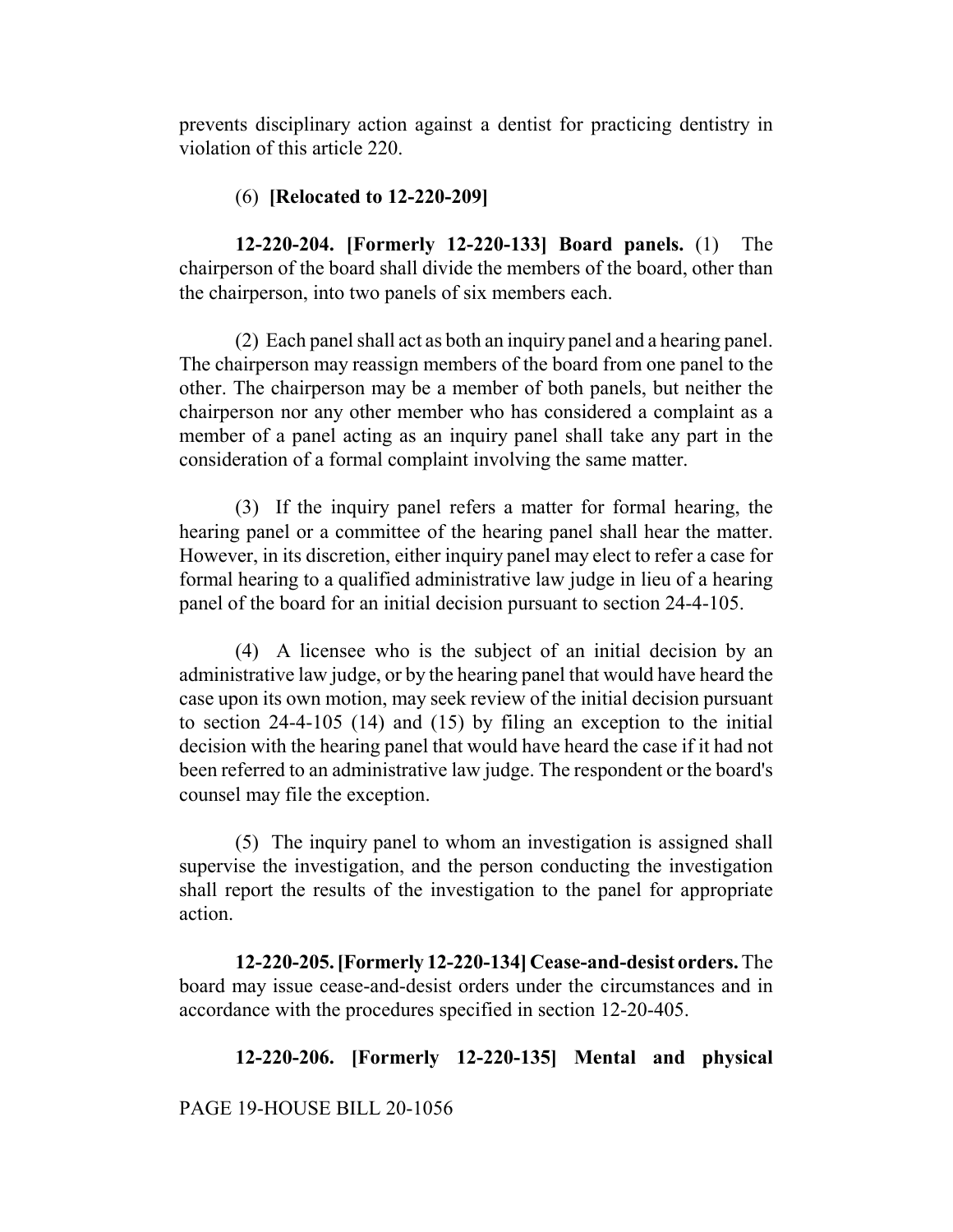**examinations.** (1) (a) If the board has reasonable cause to believe that a person licensed to practice dentistry or dental hygiene in this state is unable to practice dentistry or dental hygiene with reasonable skill and safety to patients because of a physical or mental disability or because of excessive use of alcohol, a habit-forming drug or substance, or a controlled substance, as defined in section 18-18-102 (5), the board may require the licensed dentist or dental hygienist to submit to a mental or physical examination by a qualified professional designated by the board.

(b) Upon the failure of the licensed dentist or dental hygienist to submit to a mental or physical examination required by the board, unless the failure is due to circumstances beyond the dentist's or dental hygienist's control, the board may suspend the dentist's or dental hygienist's license to practice dentistry or dental hygiene in this state until the dentist or dental hygienist submits to the examination.

(2) Every person licensed to practice dentistry or dental hygiene in this state is deemed, by so practicing or by applying for a renewal of the person's license to practice dentistry or dental hygiene in this state, to have:

(a) Given consent to submit to a mental or physical examination when directed in writing by the board; and

(b) Waived all objections to the admissibility of the examining qualified professional's testimony or examination reports on the ground of privileged communication.

(3) The results of any mental or physical examination ordered by the board cannot be used as evidence in any proceeding other than before the board.

**12-220-207. [Formerly 12-220-136] Confidential agreement to limit practice.** Section 12-30-108 concerning confidential agreements to limit practice applies to this article 220.

**12-220-208. [Formerly 12-220-137] Review of board action.** (1) Section 12-20-408 governs judicial review of any final action of the board to:

(a) Deny or refuse to issue or renew a license;

PAGE 20-HOUSE BILL 20-1056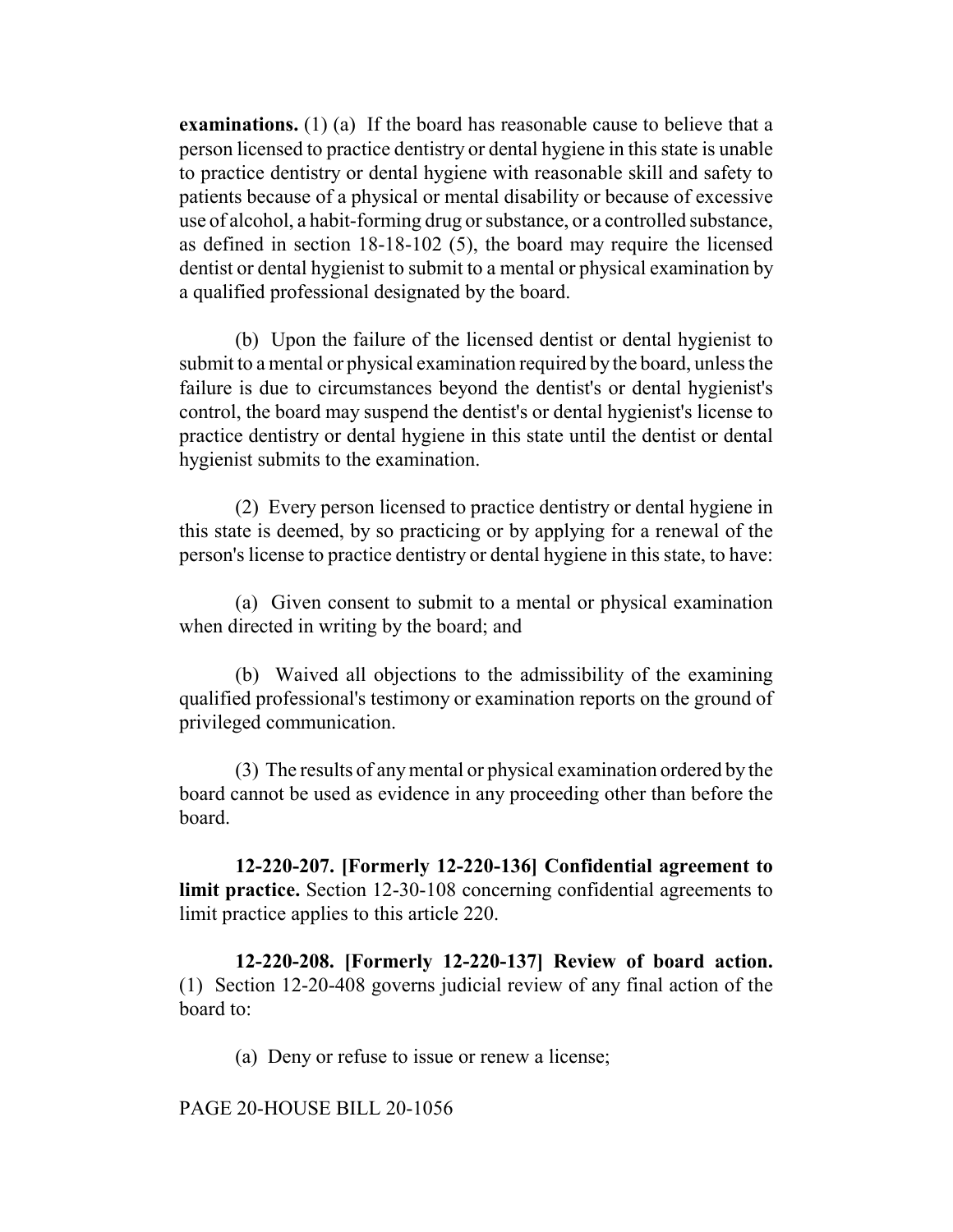- (b) Suspend a license;
- (c) Revoke a license;
- (d) Censure a licensee;
- (e) Issue a letter of admonition to a licensee;
- (f) Place a licensee on probation;
- (g) Issue a reprimand to a licensee; or
- (h) Issue an order to cease and desist.

(2) The provisions of this section apply to a license issued to a dentist or dental hygienist.

**12-220-209. Professional review committees - immunity.** (1) (a) **[Formerly 12-220-132 (6)(a)]** If A professional review committee is MAY BE established pursuant to this section to investigate complaints against a person licensed to practice dentistry under this article 220. IF A PROFESSIONAL REVIEW COMMITTEE IS FORMED, the committee must include in its membership at least three persons licensed to practice dentistry under this article 220. The committee may be authorized to act only by:

(I) The board; or

(II) A society or an association of persons licensed to practice dentistry under this article 220 whose membership includes not less than one-third of the persons licensed to practice dentistry under this article 220 residing in this state, if the licensee whose services are the subject of review is a member of the society or association.

(b) **[Formerly 12-220-132 (6)(c)]** A professional review committee of a society or an association of persons licensed pursuant to this article 220 shall:

(I) Notify the board within sixty days after the review committee analyzes care provided by a licensee and determines that the care may not meet generally accepted standards or that the licensee has otherwise

#### PAGE 21-HOUSE BILL 20-1056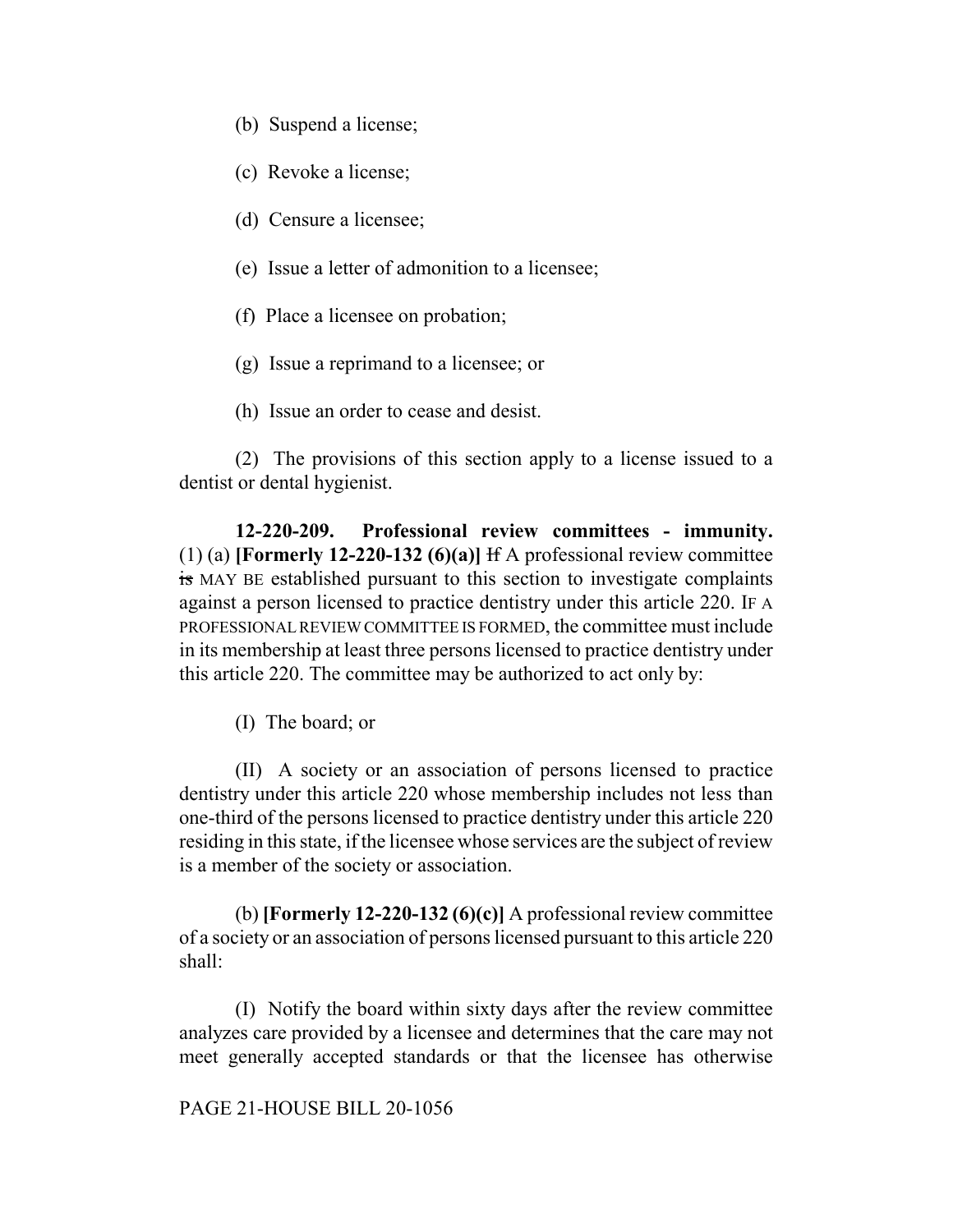violated any provision of this article 220. The licensee may be subject to disciplinary action by the board.

(II) Allow the board or its designee to conduct a periodic audit of records of the review committee. A person designated by the board to conduct the audit must be a licensed or retired dentist from any state. The board or its designee shall conduct the audit no more than twice annually. If any pattern of behavior of a licensee is identified that may constitute reasonable grounds to believe there has been a violation of this article 220, all relevant records of the review committee are subject to a subpoena issued by the board.

(c) **[Formerly 12-220-132 (6)(d)]** (I) The proceedings and records of a review committee must be held in confidence and are not subject to discovery or introduction into evidence in any civil action against a dentist arising out of the matters that are the subject of evaluation and review by the committee. However, records of closed proceedings and investigations are available to the particular licensee under review and the complainant involved in the proceedings.

(II) A person who was in attendance at a meeting of the committee shall not be permitted or required to testify in any civil action as to any evidence or other matters produced or presented during the proceedings of the committee or as to any findings, recommendations, evaluations, opinions, or other actions of the committee or any members of the committee. However, information, documents, or records otherwise available from original sources are not protected from discovery or use in a civil action merely because they were presented during proceedings of the committee, and any documents or records that have been presented to the review committee by any witness must be returned to the witness, if requested by the witness or if ordered to be produced by a court in any action, with copies to be retained by the committee at its discretion.

(III) Any person who testifies before the committee or who is a member of the committee is not prevented from testifying as to matters within the person's knowledge, but the person may not be asked about his or her THE PERSON'S testimony before the committee or opinions the person formed as a result of the committee hearings.

(2) **[Formerly 12-220-132 (6)(b)]** Any member of the board or a

PAGE 22-HOUSE BILL 20-1056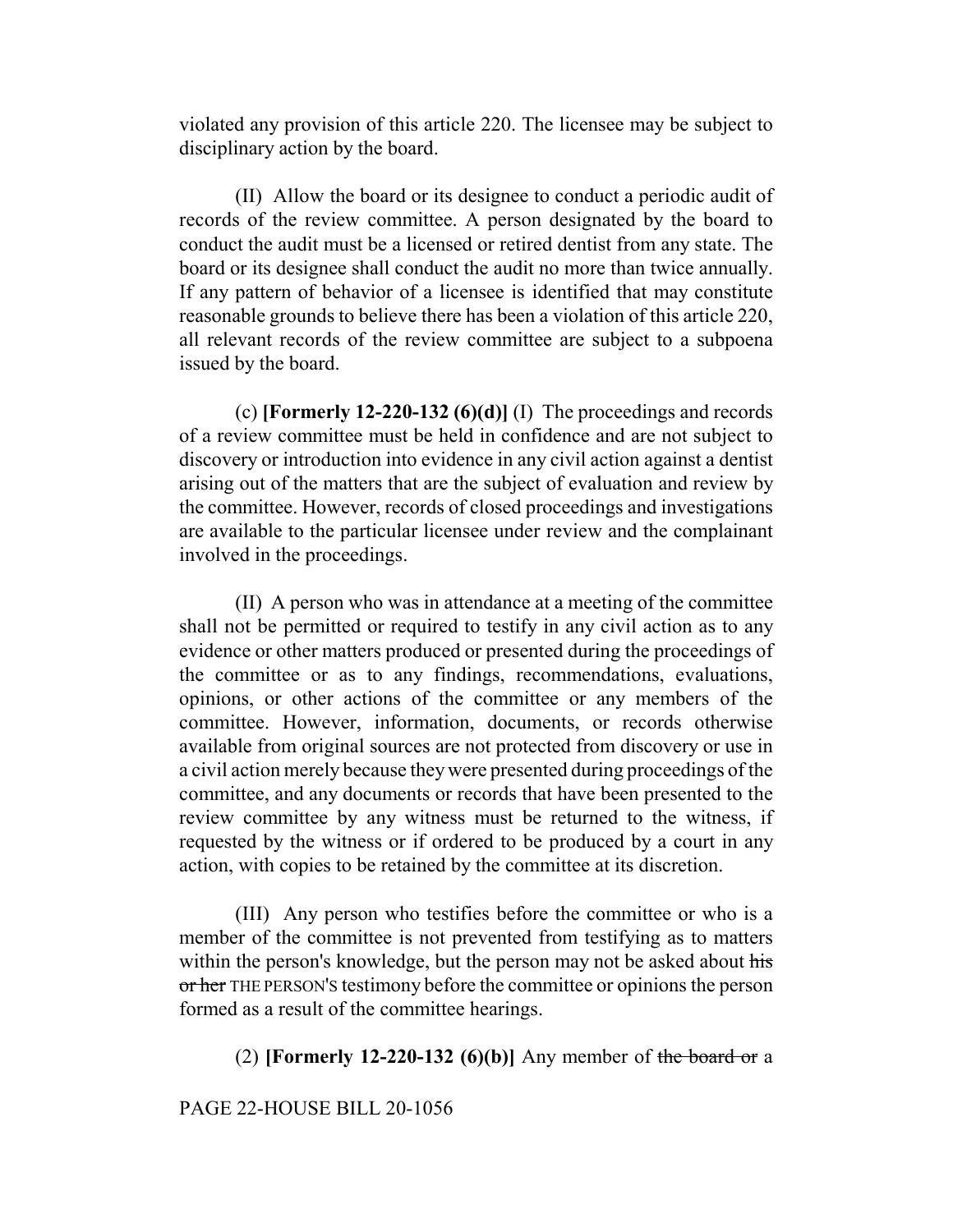professional review committee authorized by the board, and ANY MEMBER OF A PROFESSIONAL REVIEW COMMITTEE'S STAFF, any witness or consultant appearing OR TESTIFYING before the **board or** professional review committee, AND ANY PERSON WHO LODGES A COMPLAINT PURSUANT TO THIS ARTICLE 220 is immune from suit in any civil action brought by a licensee who is the subject of a professional review proceeding if the member, witness, or consultant acts in good faith within the scope of the function of the board or committee, has made a reasonable effort to obtain the facts of the matter as to which the member, witness, or consultant acts, and acts in the reasonable belief that his or her action is warranted by the facts GRANTED THE SAME IMMUNITY AND IS SUBJECT TO THE SAME CONDITIONS FOR IMMUNITY AS SPECIFIED IN SECTION 12-20-402. The immunity provided by this subsection  $(6)(b)$  SUBSECTION (2) extends to the members of an authorized professional review committee of a society or an association of persons licensed pursuant to this article 220 and witnesses or consultants appearing before the committee if the committee is authorized to act as provided in subsection  $(6)(a)(H)$  SUBSECTION  $(1)(a)(H)$  of this section.

**12-220-210. [Formerly 12-220-138] Use or sale of forged or invalid diploma or license certificate.** (1) (a) It is unlawful for any person to use or attempt to use:

(I) As his or her THE PERSON'S own a diploma of FROM a dental college or school or school of dental hygiene, or a license or license renewal certificate, of any other THAT WAS ISSUED OR GRANTED TO ANOTHER person; or

(II) to use or attempt to use A forged diploma, license, license renewal certificate, or identification.

(b) It is also unlawful for any person to file with the board a forged document in response to a request by the board for documentation of an applicant's qualifications for licensure.

(2) It is unlawful to sell or offer to sell a diploma conferring a dental or dental hygiene degree or a license or license renewal certificate granted pursuant to this article 220 or prior dental practice laws, or to procure such diploma or license or license renewal certificate:

(a) With the intent that it be used as evidence of the right to practice

PAGE 23-HOUSE BILL 20-1056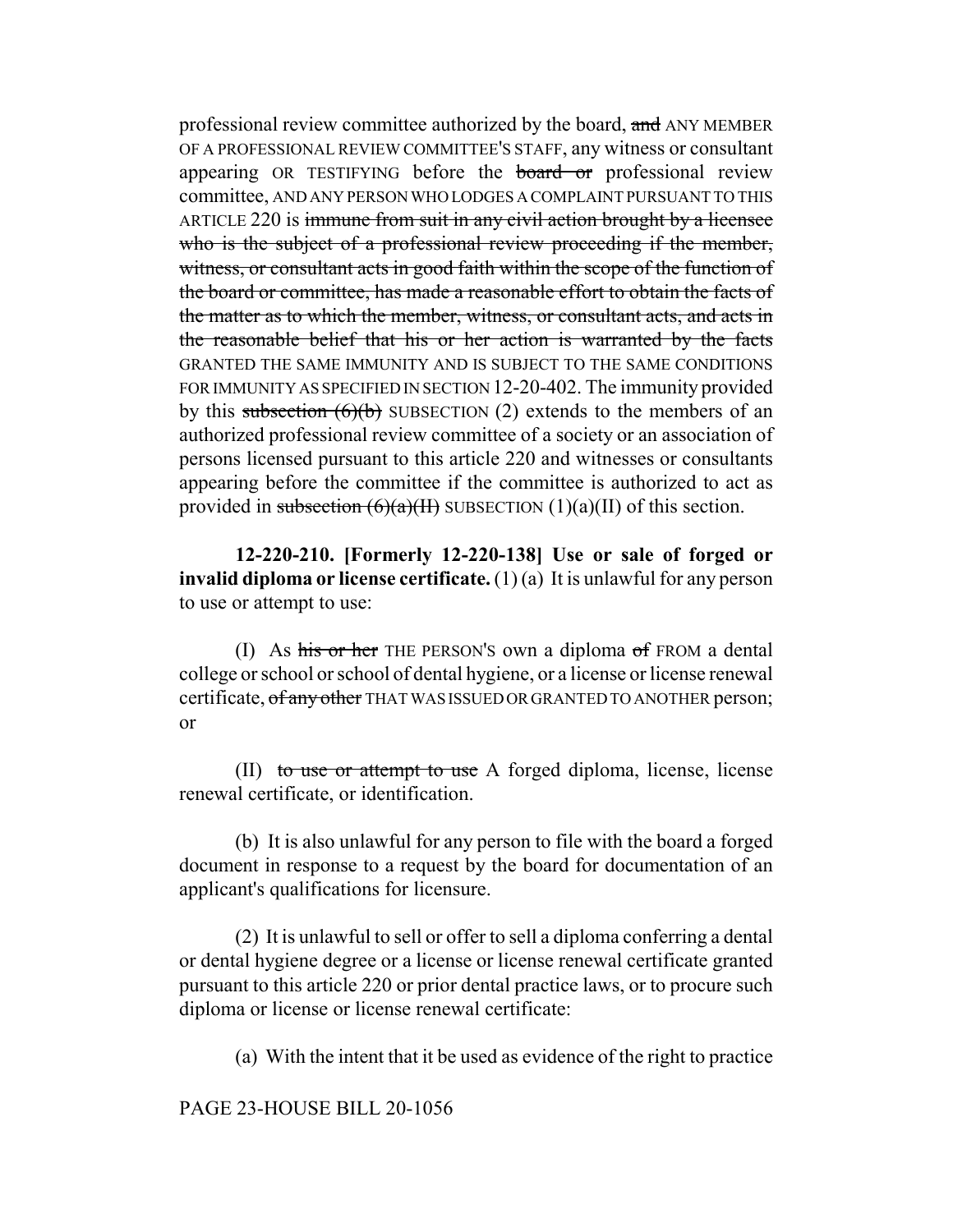dentistry or dental hygiene by a person other than the one upon whom it was conferred or to whom the license or license renewal certificate was granted; or

(b) With fraudulent intent to alter the document and use or attempt to use it when it is so altered.

**12-220-211. [Formerly 12-220-141] Unauthorized practice penalties.** Any person who practices or offers or attempts to practice dentistry or dental hygiene without an active license issued under this article 220 is subject to penalties pursuant to section 12-20-407 (1)(a).

**12-220-212. [Formerly 12-220-140] Soliciting or advertisements by unlicensed persons.** It is unlawful for any unlicensed person, corporation, entity, partnership, or group of persons to solicit or advertise to the general public to construct, reproduce, or repair prosthetic dentures, bridges, plates, or other appliances to be used or worn as substitutes for natural teeth.

### PART 3 DENTAL PRACTICE

**12-220-301. [Formerly 12-220-109] Persons entitled to practice dentistry or dental hygiene.** (1) It is unlawful for any person to practice dentistry or dental hygiene in this state except those:

(a) Who are duly licensed as dentists or dental hygienists pursuant to this article 220;

(b) Who are designated by this article 220 as dental assistants, but only to the extent of the procedures authorized by this article 220 and the rules adopted by the board.

**12-220-302. [Formerly 12-220-112] Persons exempt from operation of this article.** (1) This article 220 does not apply to the following practices, acts, and operations:

(a) Practice of his or her THE profession OF PHYSICIAN OR SURGEON by a physician or surgeon licensed as such under the laws of this state TO PRACTICE THE PROFESSION unless the physician or surgeon practices

PAGE 24-HOUSE BILL 20-1056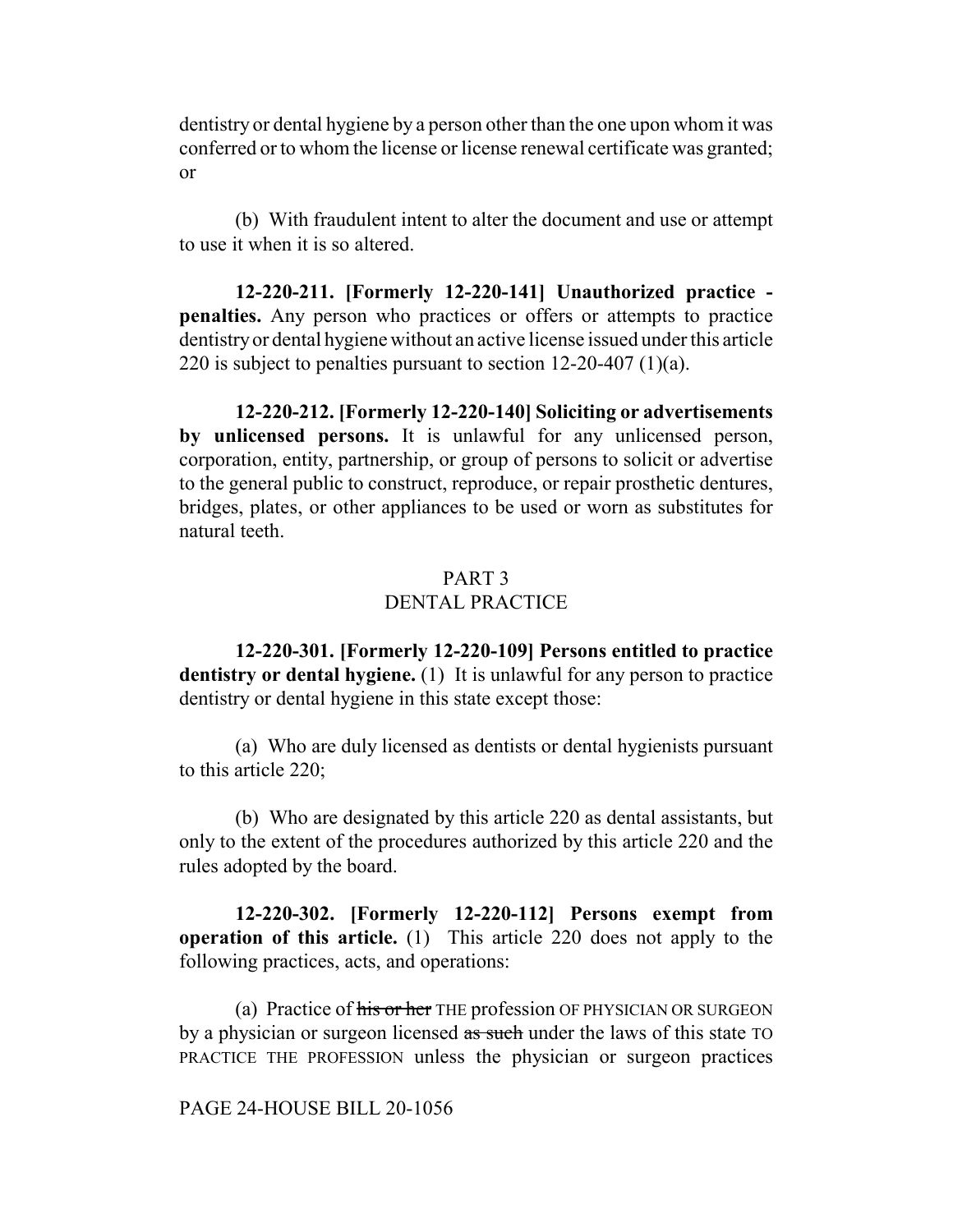dentistry as a specialty;

(b) The administration of an anesthetic by a qualified anesthetist or registered nurse for a dental operation;

(c) The practice of dentistry or dental hygiene in the discharge of their official duties by graduate dentists or dental surgeons or dental hygienists in the United States armed forces, public health service, Coast Guard, or veterans administration;

(d) Students or residents regularly employed by a private hospital or by a city, county, city and county, or state hospital under an advanced dental education program accredited by the Commission on Dental Accreditation or its successor commission and approved and registered by the board;

(e) The practice of dental hygiene by instructors and students or the practice of dentistry by students or residents in schools or colleges of dentistry, schools of dental hygiene, or schools of dental assistant education while the instructors, students, or residents are participating in accredited programs of the schools or colleges;

(f) The practice of dentistry or dental hygiene by dentists or dental hygienists licensed in good standing by other states or countries while appearing in programs of dental education or research at the invitation of any group of licensed dentists or dental hygienists in this state who are in good standing, so long as the practice is limited to five consecutive days in a twelve-month period and the name of each person engaging in the practice is submitted to the board, in writing and on a form approved by the board, at least ten days before the person performs the practice;

(g) The filling of laboratory work orders of a licensed dentist, as provided by section 12-220-139 SECTION 12-220-502, by any person, association, corporation, or other entity for the construction, reproduction, or repair of prosthetic dentures, bridges, plates, or appliances to be used or worn as substitutes for natural teeth or for restoration of natural teeth, or replacement of structures relating to the jaws, maxillofacial area, or adjacent and associated structures;

(h) The performance of acts by a person under the direct or indirect supervision of a dentist licensed in Colorado when authorized pursuant to

#### PAGE 25-HOUSE BILL 20-1056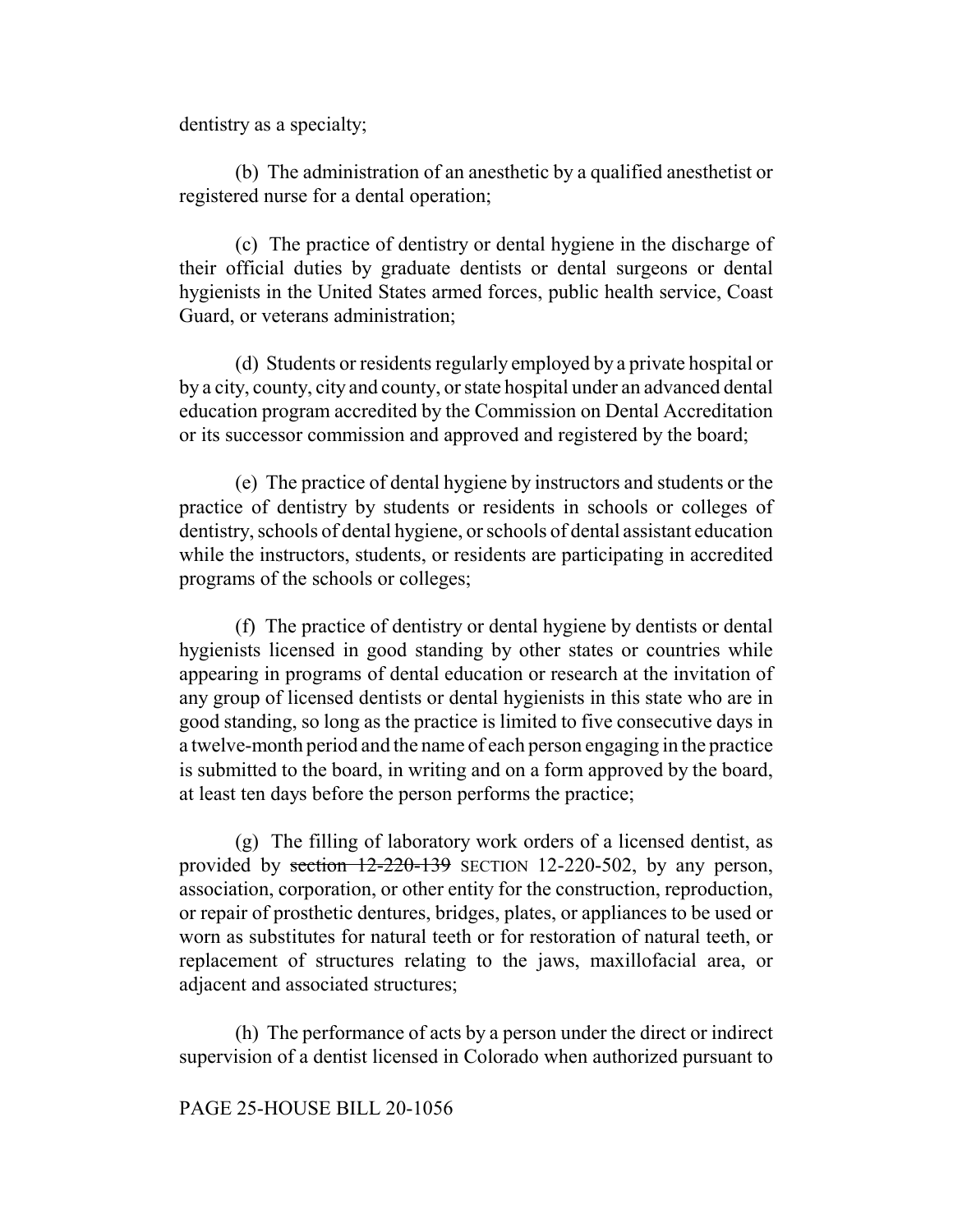the rules of the board or when authorized under other provisions of this article 220;

(i) The practicing of dentistry or dental hygiene by an examiner representing a testing agency approved by the board, during the administration of an examination; or

(j) The practice of dentistry or dental hygiene by dentists or dental hygienists licensed in good standing by other states while providing care as a volunteer, at the invitation of any group of licensed dentists or dental hygienists in this state who are in good standing, so long as the practice is limited to five consecutive days in a twelve-month period and the name of each person engaging in the practice is submitted to the board, in writing and on a form approved by the board, at least ten days before the person performs the practice.

**12-220-303. [Formerly 12-220-114] Ownership of dental or dental hygiene practice - information to be posted - heir to serve as temporary proprietor - limitations - definitions.** (1) (a) Only a dentist licensed to practice dentistry in this state pursuant to this article 220 may be the proprietor of a dental practice in this state.

(b) Only a dentist licensed to practice dentistry in this state pursuant to this article 220 or a dental hygienist licensed to practice dental hygiene in this state pursuant to this article 220 may be the proprietor of a dental hygiene practice in this state.

(c) (I) Notwithstanding subsections  $(1)(a)$  and  $(1)(b)$  of this section, a nonprofit organization may be the proprietor of a dental or dental hygiene practice if:

(A) The organization is a community health center, as defined in the federal "Public Health Service Act", 42 U.S.C. sec. 254b; or

(B) At least fifty percent of the patients served by the organization are low income. As used in this subsection  $(1)(c)(I)(B)$ , "low income" means the patient's income does not exceed the income level specified for determining eligibility for the children's basic health plan established in article 8 of title 25.5.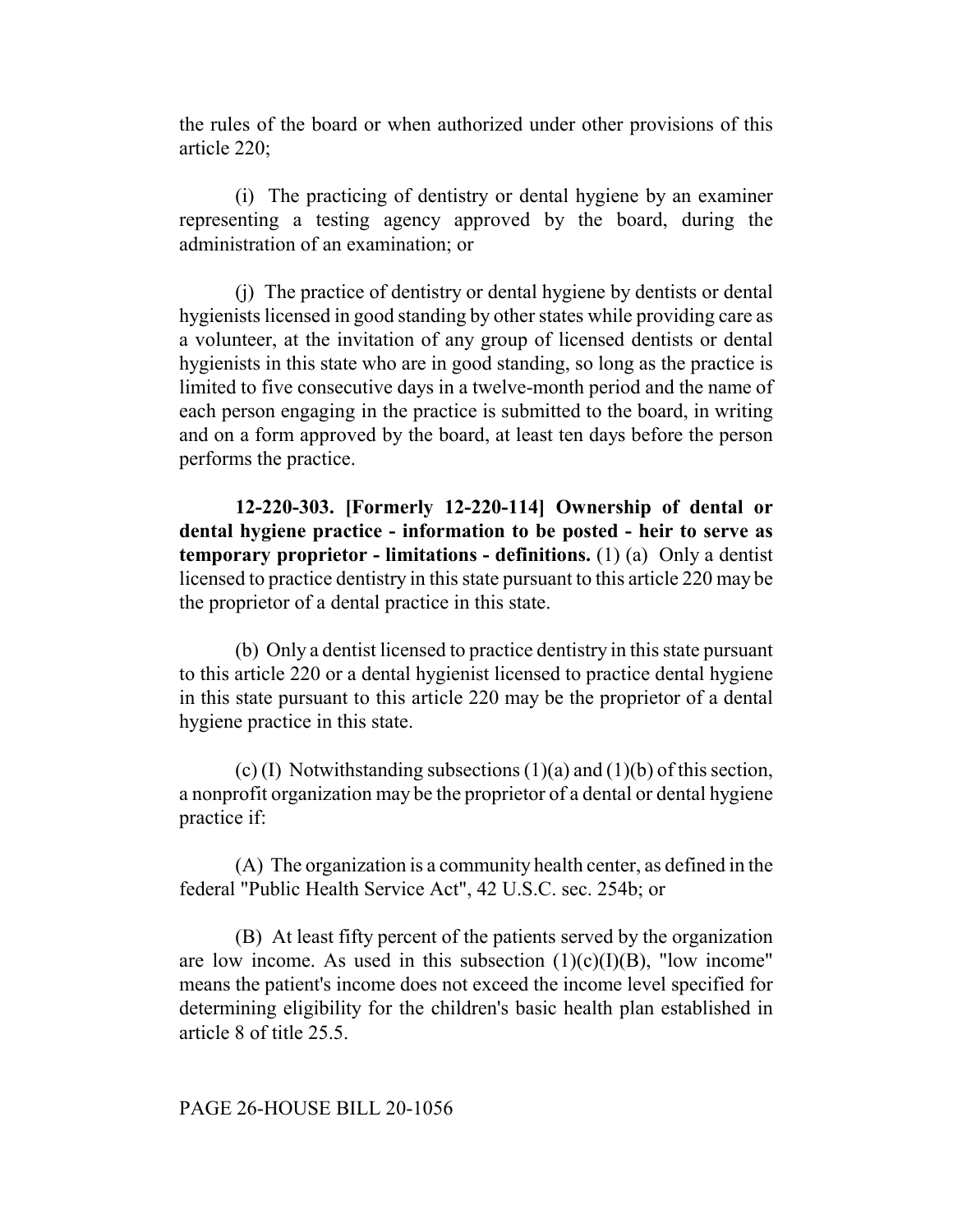(II) Notwithstanding subsections  $(1)(a)$  and  $(1)(b)$  of this section, a political subdivision of the state may be the proprietor of a dental or dental hygiene practice. As used in this subsection  $(1)(c)(II)$ , "political subdivision of the state" means a county, city and county, city, town, service authority, special district, or any other kind of municipal, quasi-municipal, or public corporation, as defined in section 7-49.5-103.

(III) The proprietorship of a dental or dental hygiene practice by a nonprofit organization that meets the criteria in subsection  $(1)(c)(I)$  of this section or by a political subdivision of the state shall not affect the exercise of the independent professional judgment of the licensed dentist or dental hygienist providing care to patients on behalf of the organization or political subdivision.

(d) (I) A dentist may conduct a dental or dental hygiene business collaboratively as a provider network in accordance with part 3 of article 18 of title 6.

(II) A dental hygienist may conduct a dental hygiene business collaboratively as a provider network in accordance with part 3 of article 18 of title 6.

(2) (a) The name, license number, ownership percentage, and other information, as required by the board, of each proprietor of a dental or dental hygiene practice, including an unlicensed heir who is the temporary proprietor of the practice, as specified in subsection  $(3)$  of this section, shall MUST be available at the reception desk of the dental or dental hygiene practice during the practice's hours of operation. The information required by this subsection  $(2)(a)$  shall MUST be available in a format approved by the board.

(b) Upon request, the dental or dental hygiene practice shall promptly make available to the requesting person a copy of the information required by subsection (2)(a) of this section.

(c) The dental or dental hygiene practice shall ensure that the information required by subsection (2)(a) of this section is accurate and current. Any change in the information shall be updated within thirty days after the change.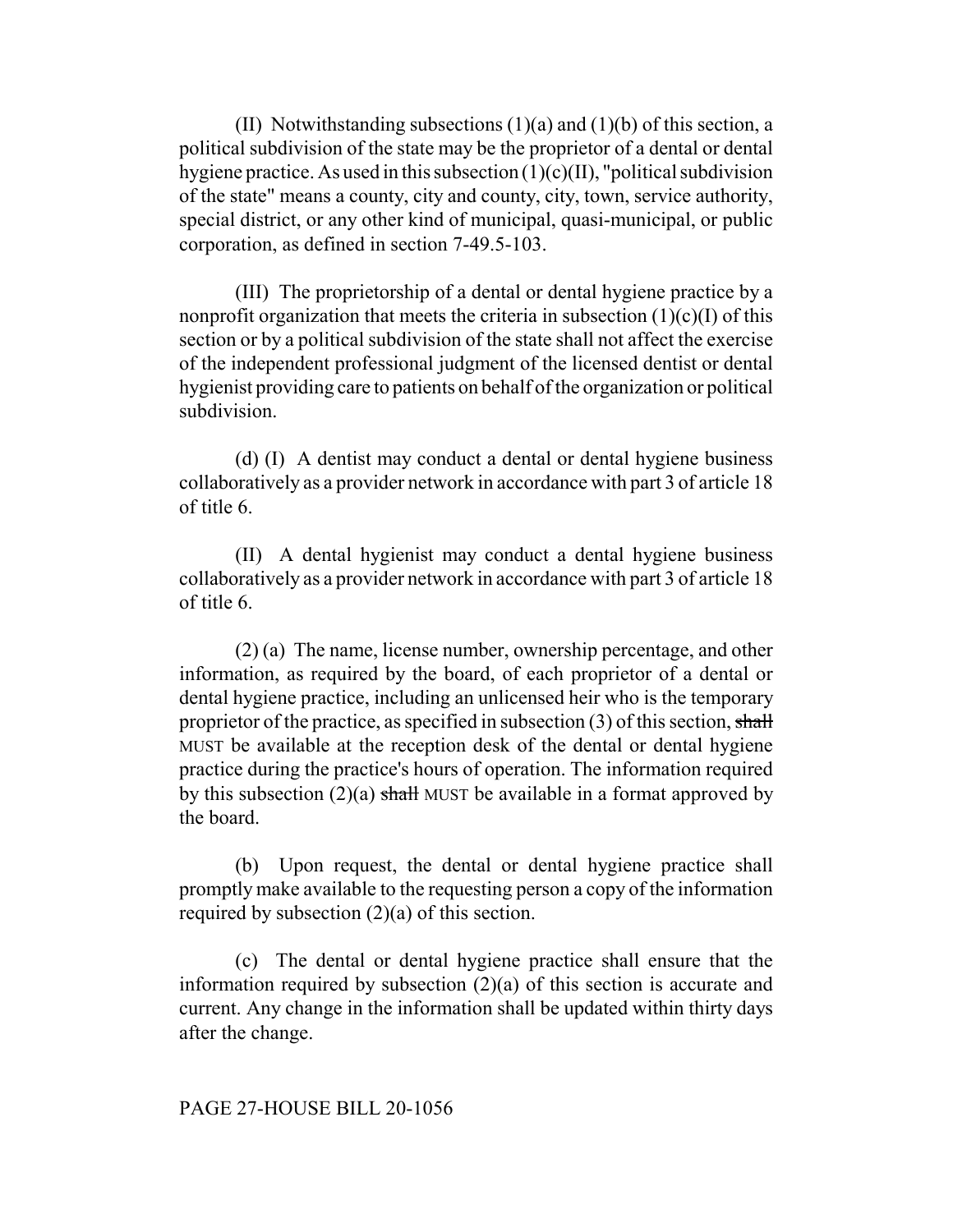(3) (a) Notwithstanding sections 12-20-405 (1) and (2) and  $12-220-130$  (1)(h) 12-220-201 (1)(h), if a dentist or dental hygienist who was the proprietor of a dental or dental hygiene practice and was engaged in the active practice of dentistry or dental hygiene dies:

(I) An heir to the dentist may serve as a proprietor of the deceased dentist's dental or dental hygiene practice for up to one year after the date of the dentist's death, regardless of whether the heir is licensed to practice dentistry or dental hygiene; or

(II) An heir to the dental hygienist may serve as a proprietor of the deceased dental hygienist's dental hygiene practice for up to one year after the date of the dental hygienist's death, regardless of whether the heir is licensed to practice dentistry or dental hygiene.

(b) Upon good cause shown by the heir or the heir's representative, the board may extend the period described in subsection  $(3)(a)$  of this section by up to an additional twelve months, if necessary, to allow the heir sufficient time to sell or otherwise dispose of the practice.

(c) If an heir to a deceased dentist or dental hygienist serves as a proprietor of the deceased dentist's or dental hygienist's practice as specified in subsection  $(3)(a)$  of this section, all patient care provided during the time the heir is a proprietor of the practice shall be provided by an appropriately licensed dentist or dental hygienist.

(d) The temporary proprietorship of a dental or dental hygiene practice by an unlicensed heir shall DOES not affect the exercise of the independent professional judgment of the licensed dentist or dental hygienist providing care to patients on behalf of the practice.

**12-220-304. [Formerly 12-220-113] Names and status under which dental practice may be conducted.** (1) The conduct of the practice of dentistry or dental hygiene in a corporate capacity is prohibited, but the prohibition shall not be construed to prevent the practice of dentistry or dental hygiene by a professional service corporation of licensees so constituted that they may be treated under the federal internal revenue laws as a corporation for tax purposes only. Any such professional service corporation may exercise such powers and shall be subject to such limitations and requirements, insofar as applicable, as are provided in

PAGE 28-HOUSE BILL 20-1056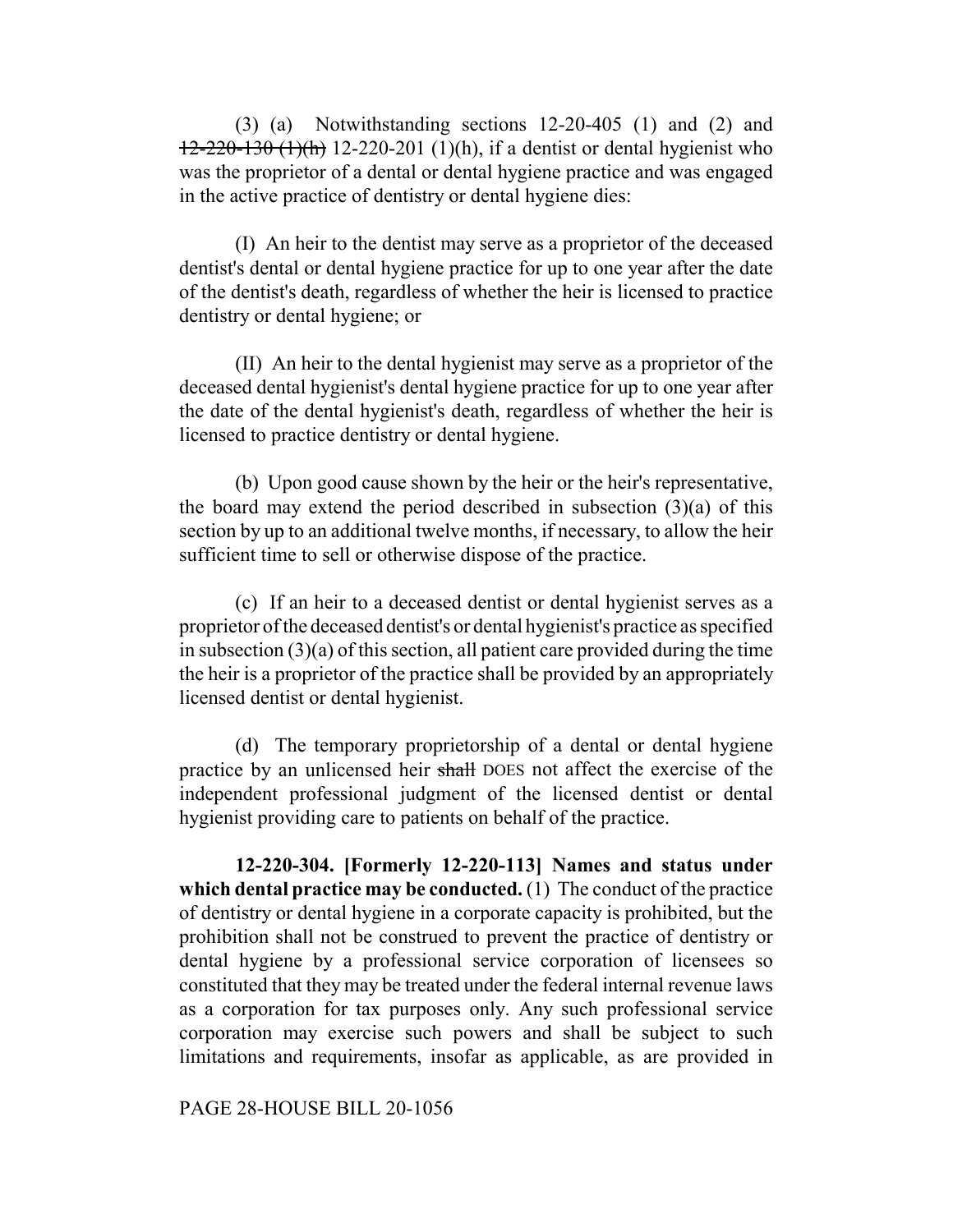section 12-240-138, relating to professional service corporations for the practice of medicine.

(2) The group practice of dentistry or dental hygiene is permitted.

(3) The practice of dentistry or dental hygiene by a limited liability company of licensees or by a limited liability partnership of licensees is permitted subject to the limitations and requirements, insofar as are applicable, set forth in section 12-240-138, relating to a limited liability company or limited liability partnership for the practice of medicine.

**12-220-305. [Formerly 12-220-110] What constitutes practicing dentistry - authority to electronically prescribe.** (1) A person is practicing dentistry if the person:

(a) Performs, or attempts or professes to perform, any dental operation, oral surgery, or dental diagnostic or therapeutic services of any kind; except that nothing in this subsection  $(1)(a)$  shall be construed to prohibit PROHIBITS a dental hygienist or dental assistant from providing preventive dental or nutritional counseling, education, or instruction services;

(b) Is a proprietor of a place where dental operation, oral surgery, or dental diagnostic or therapeutic services are performed; except that nothing in this subsection  $(1)(b)$  shall be construed to prohibit PROHIBITS a dental hygienist or dental assistant from performing those tasks and procedures consistent with section 12-220-127 SECTION 12-220-501;

(c) Directly or indirectly, by any means or method, takes impression of the human tooth, teeth, jaws, maxillofacial area, or adjacent and associated structures, performs any phase of any operation incident to the replacement of a part of a tooth, or supplies artificial substitutes for the natural teeth, jaws, or adjacent and associated structures; except that nothing in this subsection  $(1)(c)$  prohibits a dental hygienist or dental assistant from performing tasks and procedures consistent with sections 12-220-122 (1)(d) and 12-220-127 (3)(b)(III) SECTIONS 12-220-501  $(3)(b)(III)$  AND 12-220-503  $(1)(d)$ ;

(d) Furnishes, supplies, constructs, reproduces, or repairs any prosthetic denture, bridge, appliance, or other structure to be worn in the

## PAGE 29-HOUSE BILL 20-1056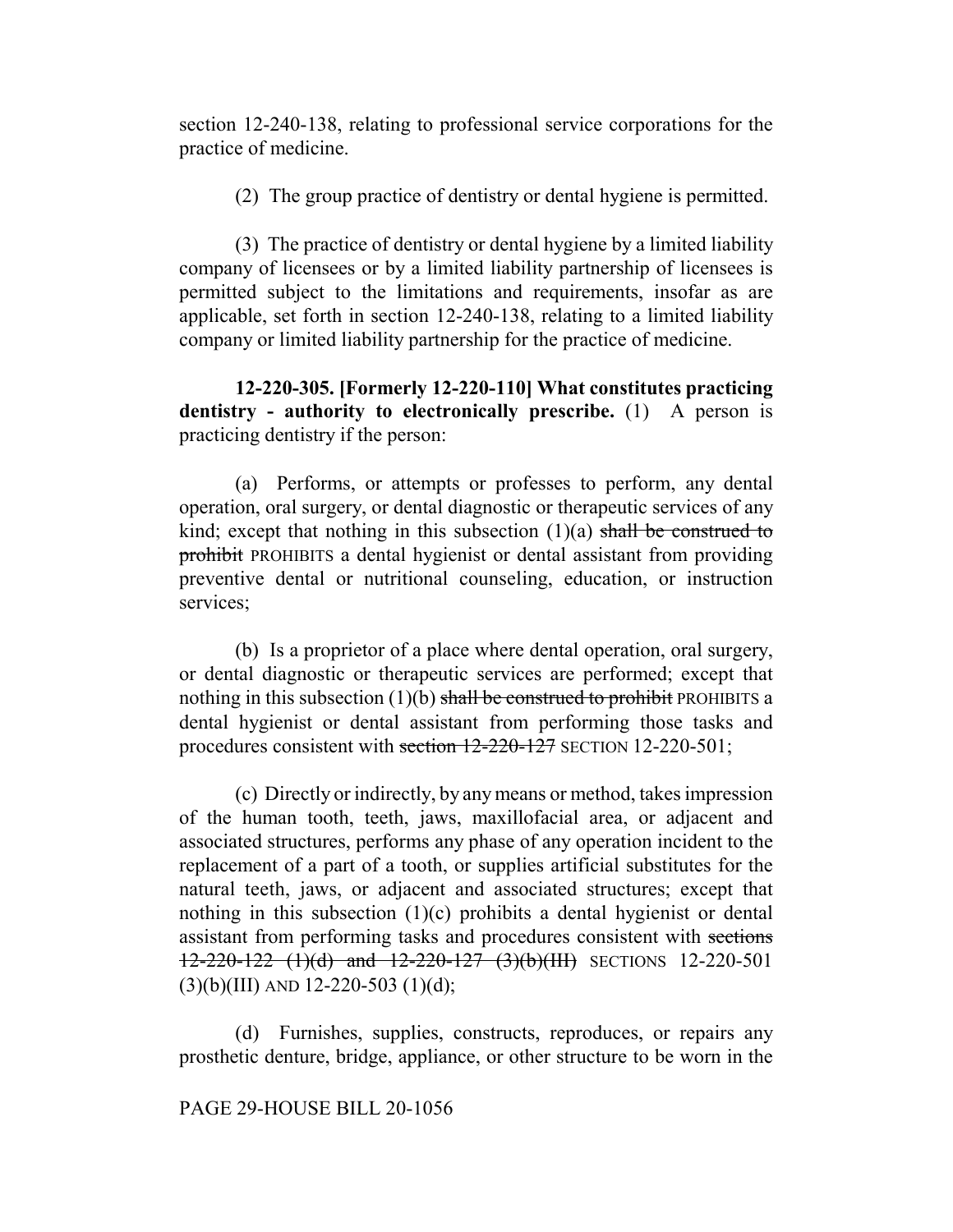human mouth or upon the jaws, maxillofacial area, or adjacent and associated structures other than on the written laboratory work order of a duly licensed and practicing dentist;

(e) Places an appliance or structure described in subsection (1)(d) of this section in the human mouth;

(f) Adjusts or attempts or professes to adjust an appliance or structure described in subsection (1)(d) of this section;

(g) Delivers an appliance or structure described in subsection  $(1)(d)$ of this section to any person other than the dentist upon whose laboratory work order the work was performed;

(h) Professes to the public by any method to furnish, supply, construct, reproduce, or repair any prosthetic denture, bridge, appliance, or other structure to be worn in the human mouth or upon the jaws, maxillofacial area, or adjacent and associated structures;

(i) Examines, diagnoses, plans treatment of, or treats natural or artificial structures or conditions associated with, adjacent to, or functionally related to the oral cavity, jaws, maxillofacial area, or adjacent and associated structures and their impact on the human body;

(j) Extracts, or attempts to extract, human teeth or corrects, or attempts to correct, malformations of human teeth or jaws;

(k) Repairs or fills cavities in human teeth;

(l) Prescribes ionizing radiation or the use of an X ray for the purpose of taking dental X rays or roentgenograms; except that nothing in this subsection  $(1)(1)$  shall be construed to prohibit PROHIBITS these procedures from being delegated to appropriately trained personnel in accordance with this article 220 and rules of the board;

(m) Gives, or professes to give, interpretations or readings of dental X rays or roentgenograms, CT scans, or other diagnostic methodologies; except that nothing in this subsection  $(1)(m)$  shall be construed to prohibit PROHIBITS a dental hygienist from performing tasks and procedures consistent with sections 12-220-122 and 12-220-123 SECTIONS 12-220-503

PAGE 30-HOUSE BILL 20-1056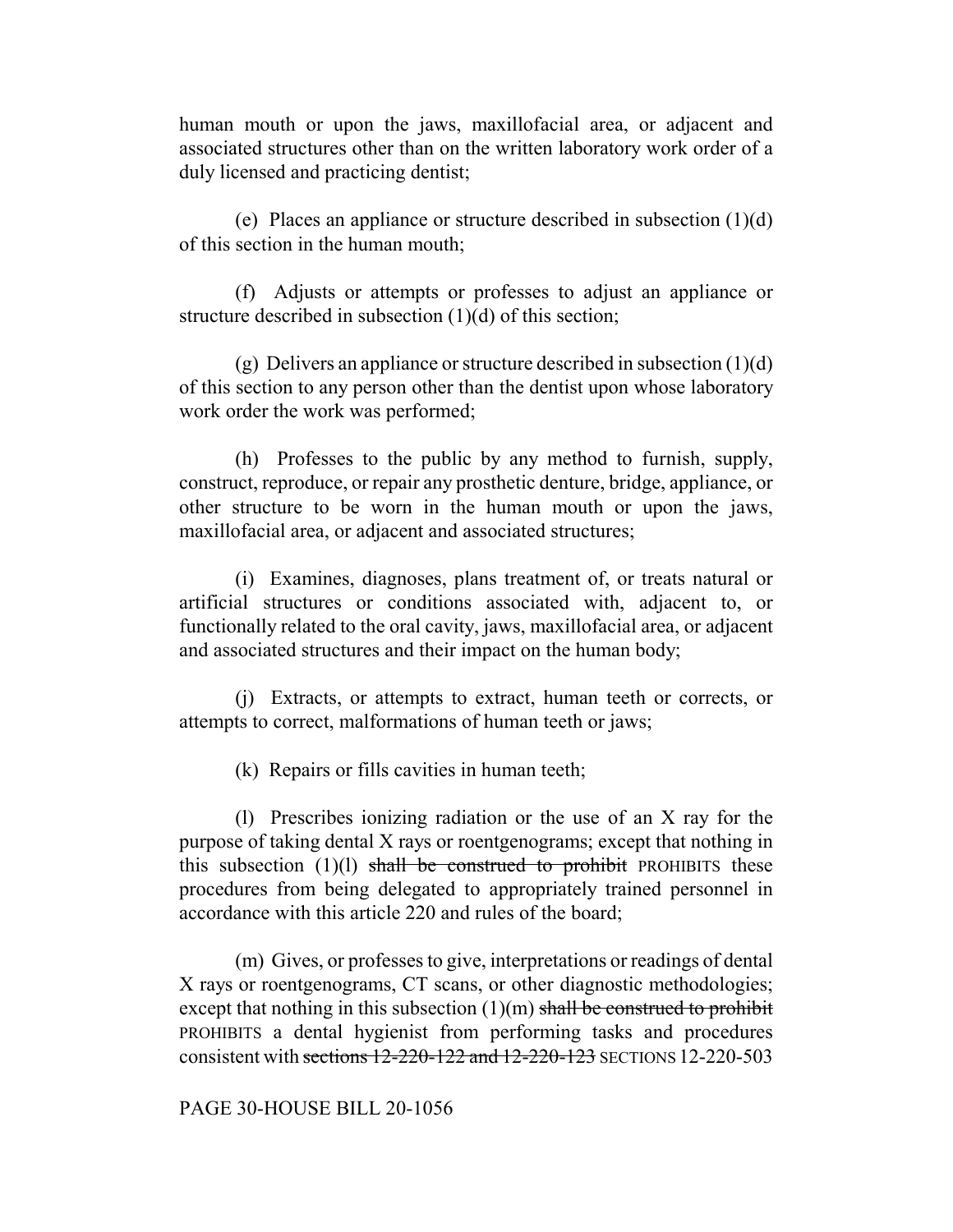AND 12-220-504;

(n) Represents himself or herself to an individual or the general public as practicing dentistry, by using the words "dentist" or "dental surgeon", or by using the letters "D.D.S.", "D.M.D.", "D.D.S./M.D.", or "D.M.D./M.D." Nothing in this subsection (1)(n) prohibits a dental hygienist or dental assistant from performing tasks and procedures consistent with section  $12-220-127(2)$  or  $(3)(b)$  SECTION 12-220-501(2) OR  $(3)(b)$ .

(o) States, permits to be stated, or professes by any means or method whatsoever that he or she THE PERSON can perform or will attempt to perform dental operations or render a diagnosis connected therewith WITH DENTAL OPERATIONS;

(p) Prescribes drugs or medications and administers local anesthesia, analgesia including nitrous oxide/oxygen inhalation, medication prescribed or administered for the relief of anxiety or apprehension, minimal sedation, moderate sedation, deep sedation, or general anesthesia as necessary for the proper practice of dentistry; except that nothing in this subsection  $(1)(p)$ shall be construed to prohibit PROHIBITS a dental hygienist from performing those tasks and procedures consistent with sections 12-220-122 (1)(e) and  $(1)(g)$ , 12-220-123  $(1)(c)$ , and 12-220-127 SECTIONS 12-220-501, 12-220-503 (1)(c) AND (1)(g), AND 12-220-504 (1)(c), and in accordance with rules promulgated by the board;

(q) Prescribes, induces, and sets dosage levels for inhalation anesthesia; except that nothing in this subsection  $(1)(q)$  shall be construed to prohibit PROHIBITS the delegation of monitoring and administration to appropriately trained personnel in accordance with this article 220 and rules of the board;

(r) Gives or professes to give interpretations or readings of dental charts or records or gives treatment plans or interpretations of treatment plans derived from examinations, patient records, dental X rays, or roentgenograms; except that nothing in this subsection  $(1)(r)$  shall be construed to prohibit PROHIBITS a dental hygienist or dental assistant from performing tasks and procedures consistent with sections 12-220-122,  $12-220-123$ , and  $12-220-127$  (2) and (3) SECTIONS 12-220-501 (2) AND (3), 12-220-503, AND 12-220-504.

#### PAGE 31-HOUSE BILL 20-1056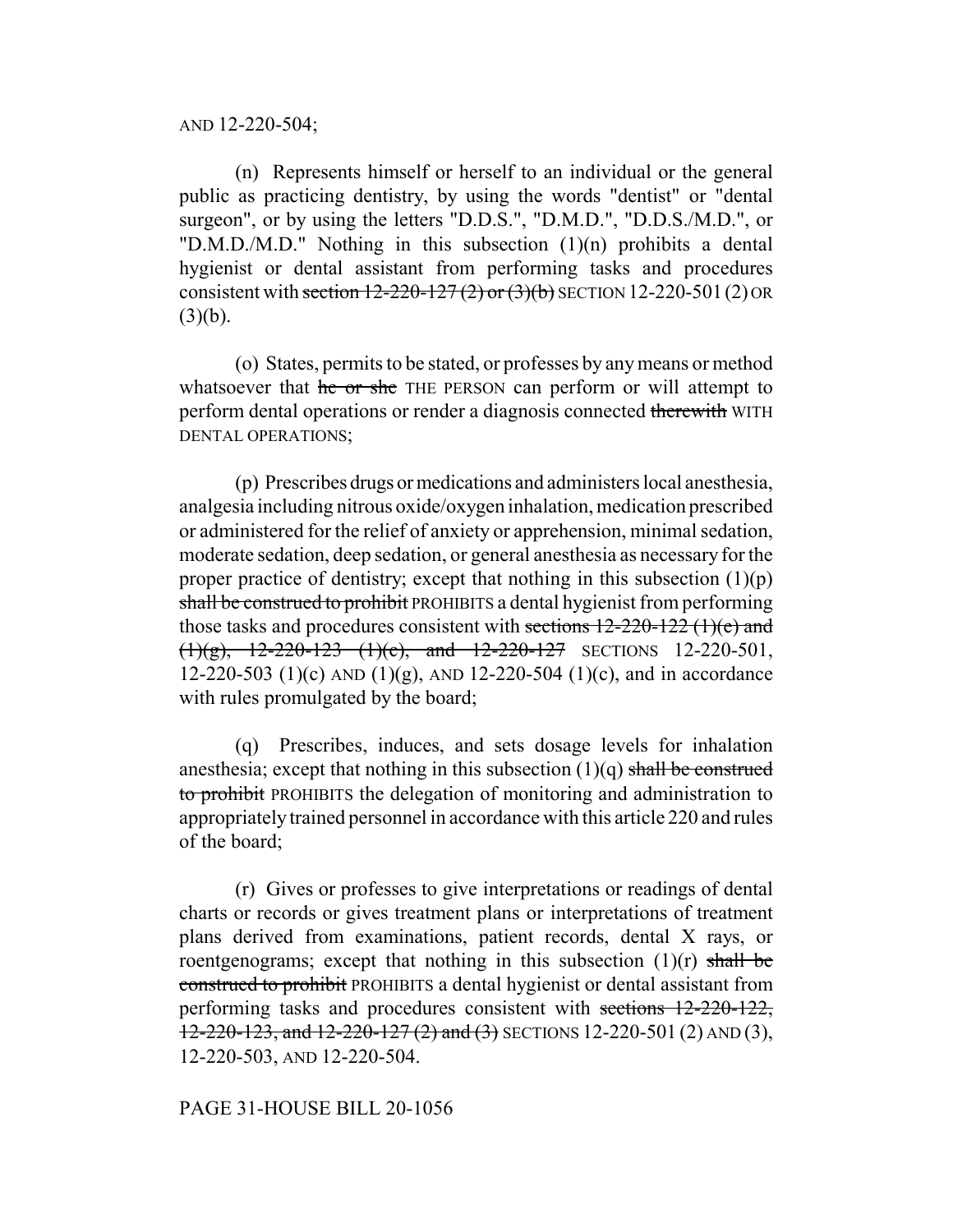(2) A licensed dentist may prescribe orders electronically.

**12-220-306. [Formerly 12-220-111] Dentists may prescribe drugs - surgical operations - anesthesia - limits on opioid prescriptions repeal.** (1) (a) A licensed dentist is authorized to:

(I) Prescribe drugs or medicine;

(II) Perform surgical operations;

(III) Administer, pursuant to board rules, local anesthesia, analgesia including nitrous oxide/oxygen inhalation, medication prescribed or administered for the relief of anxiety or apprehension, minimal sedation, moderate sedation, deep sedation, or general anesthesia; and

(IV) Use appliances as necessary to the proper practice of dentistry.

(b) A dentist shall not prescribe, distribute, or give to any person, including himself or herself THE DENTIST, any habit-forming drug or any controlled substance, as defined in section 18-18-102 (5) or as contained in schedule II of 21 U.S.C. sec. 812, other than in the course of legitimate dental practice and pursuant to the rules promulgated by the board regarding controlled substance record keeping.

(2) (a) A dentist is subject to the limitations on prescribing opioids specified in section 12-30-109.

(b) This subsection (2) is repealed, effective September 1, 2021.

**12-220-307. [Formerly 12-220-147] Professional liability insurance required - rules.** (1) A licensed dentist and a licensed dental hygienist must meet the financial responsibility requirements established by the board pursuant to section  $13-64-301$  (1)(a).

(2) Upon request of the board, a licensed dentist or licensed dental hygienist shall provide proof of professional liability insurance to the board.

(3) The board may, by rule, exempt from or establish lesser financial responsibility standards for licensed dentists and licensed dental hygienists who meet the criteria in section  $13-64-301$  (1)(a)(II).

PAGE 32-HOUSE BILL 20-1056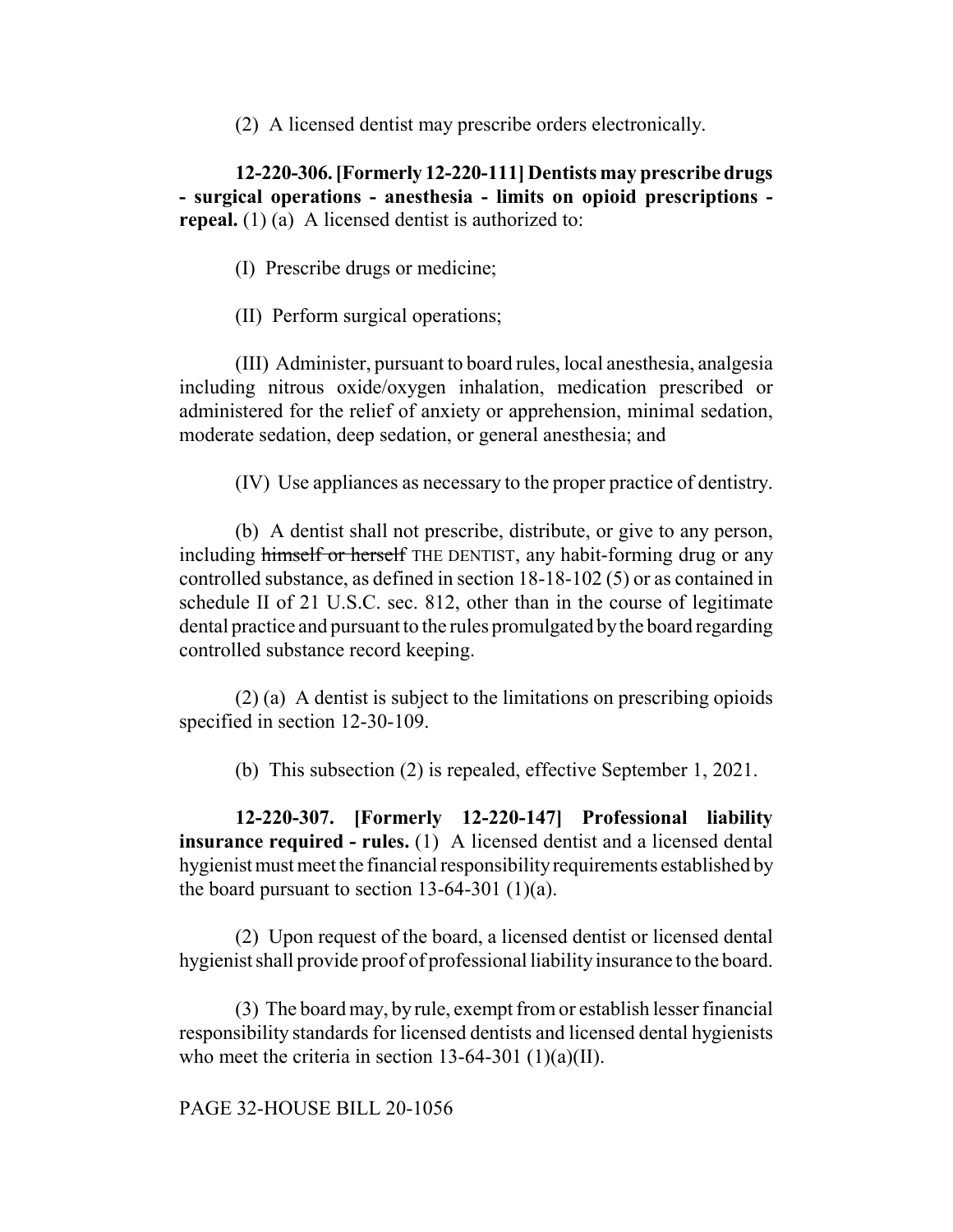**12-220-308. [Formerly 12-220-145] Continuing education requirements - rules.** (1) As a condition of renewing, reactivating, or reinstating a license issued under this article 220, every dentist and dental hygienist shall MUST obtain at least thirty hours of continuing education every two years to ensure patient safety and professional competency.

(2) The board may adopt rules establishing the basic requirements for continuing education, including the types of programs that qualify, exemptions for persons holding an inactive or retired license, requirements for courses designed to enhance clinical skills for certain licenses, and the manner by which dentists and dental hygienists are to report compliance with the continuing education requirements.

**12-220-309. [Formerly 12-220-143]. Independent advertising or marketing agent - injunctive proceedings.** (1) Notwithstanding section  $12-220-130$  (1)(t) SECTION 12-220-201 (1)(t), a licensed dentist or dental hygienist may employ an independent advertising or marketing agent to provide advertising or marketing services on the dentist's or dental hygienist's behalf, and the same shall not be THAT ACTIVITY IS NOT considered unprofessional conduct.

(2) The board shall DOES not have the authority to regulate, directly or indirectly, advertising or marketing activities of independent advertising or marketing agents except as provided in this section. The board may, in the name of the people of the state of Colorado, apply for an injunction in district court to enjoin any independent advertising or marketing agent from the use of advertising or marketing that the court finds on the basis of the evidence presented by the board to be misleading, deceptive, or false; except that a licensed dentist or dental hygienist shall not be IS NOT subject to discipline by the board, injunction, or prosecution in the courts under this article 220 or any other law for advertising or marketing by an independent advertising or marketing agent if the factual information that the licensed dentist or dental hygienist provides to the independent advertising or marketing agent is accurate and not misleading, deceptive, or false.

**12-220-310. [Formerly 12-220-144] Dentist peer health assistance program - fees - rules.** (1) (a) Effective July 1, 2004, as a condition of renewal in this state, every renewal applicant shall pay to the administering entity that has been selected by the board pursuant to the provisions of subsection (1)(b) of this section an amount not to exceed fifty-nine dollars

PAGE 33-HOUSE BILL 20-1056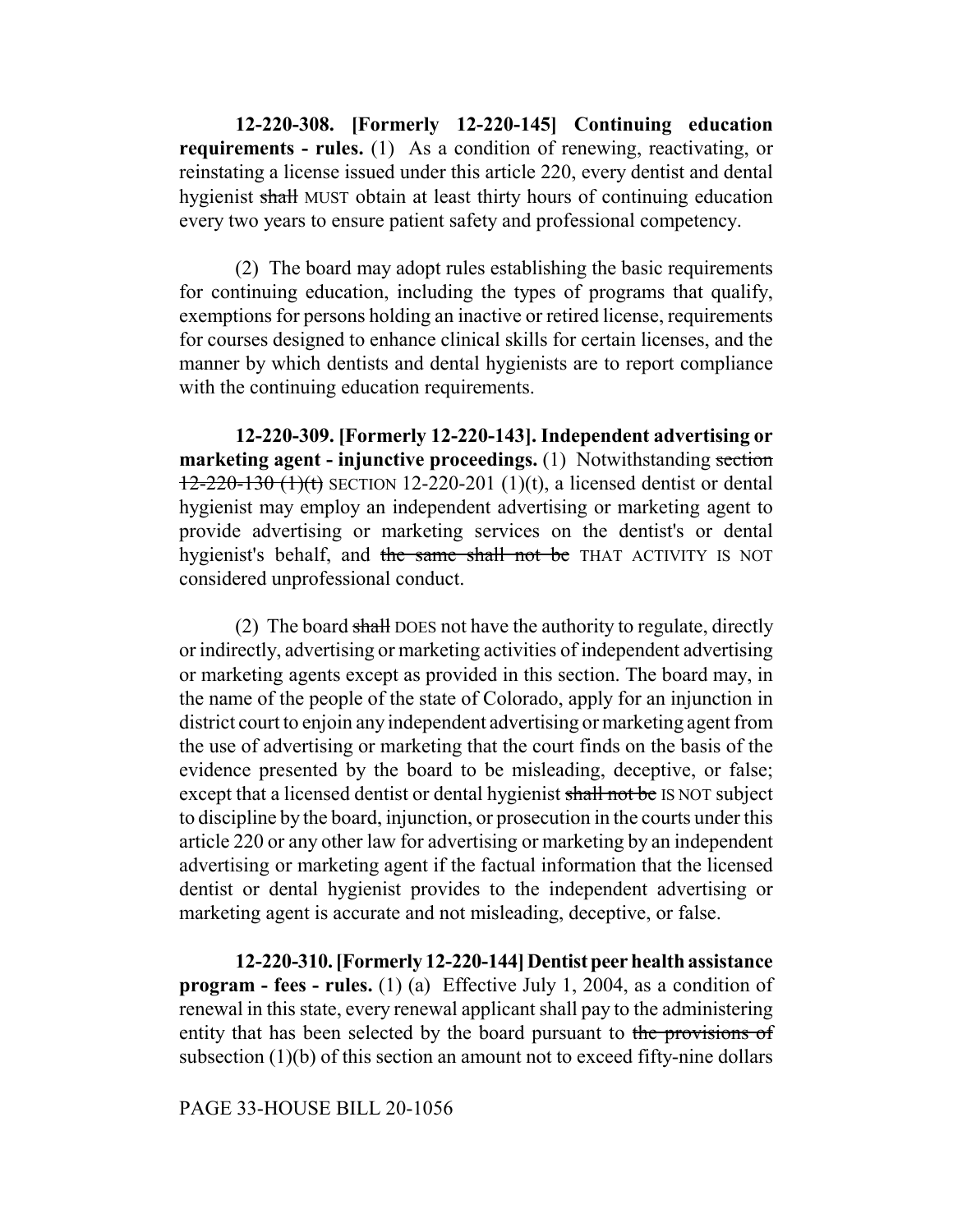per year, which maximum amount may be adjusted on January 1, 2005, and annually thereafter by the board to reflect changes in the United States department of labor, bureau of labor statistics, consumer price index for Denver-Aurora-Lakewood for all urban consumers or goods, or its successor index. The fee shall be used to support designated providers that have been selected by the board to provide assistance to dentists needing help in dealing with physical, emotional, or psychological problems that may be detrimental to their ability to practice dentistry. The fee shall not exceed one hundred dollars per year per licensee.

(b) The board shall select one or more peer health assistance programs as designated providers. To be eligible for designation by the board, a peer health assistance program shall MUST:

(I) Provide for the education of dentists with respect to the recognition and prevention of physical, emotional, and psychological problems and provide for intervention when necessary or under circumstances that may be established by rules promulgated by the board;

(II) Offer assistance to a dentist in identifying physical, emotional, or psychological problems;

(III) Evaluate the extent of physical, emotional, or psychological problems and refer the dentist for appropriate treatment;

(IV) Monitor the status of a dentist who has been referred for treatment;

(V) Provide counseling and support for the dentist and for the family of any dentist referred for treatment;

(VI) Agree to receive referrals from the board;

(VII) Agree to make its services available to all licensed Colorado dentists.

(c) The administering entity shall MUST be a qualified, nonprofit private foundation that is qualified under section 501  $(c)(3)$  of the federal "Internal Revenue Code of 1986", as amended, and shall MUST be dedicated to providing support for charitable, benevolent, educational, and scientific

PAGE 34-HOUSE BILL 20-1056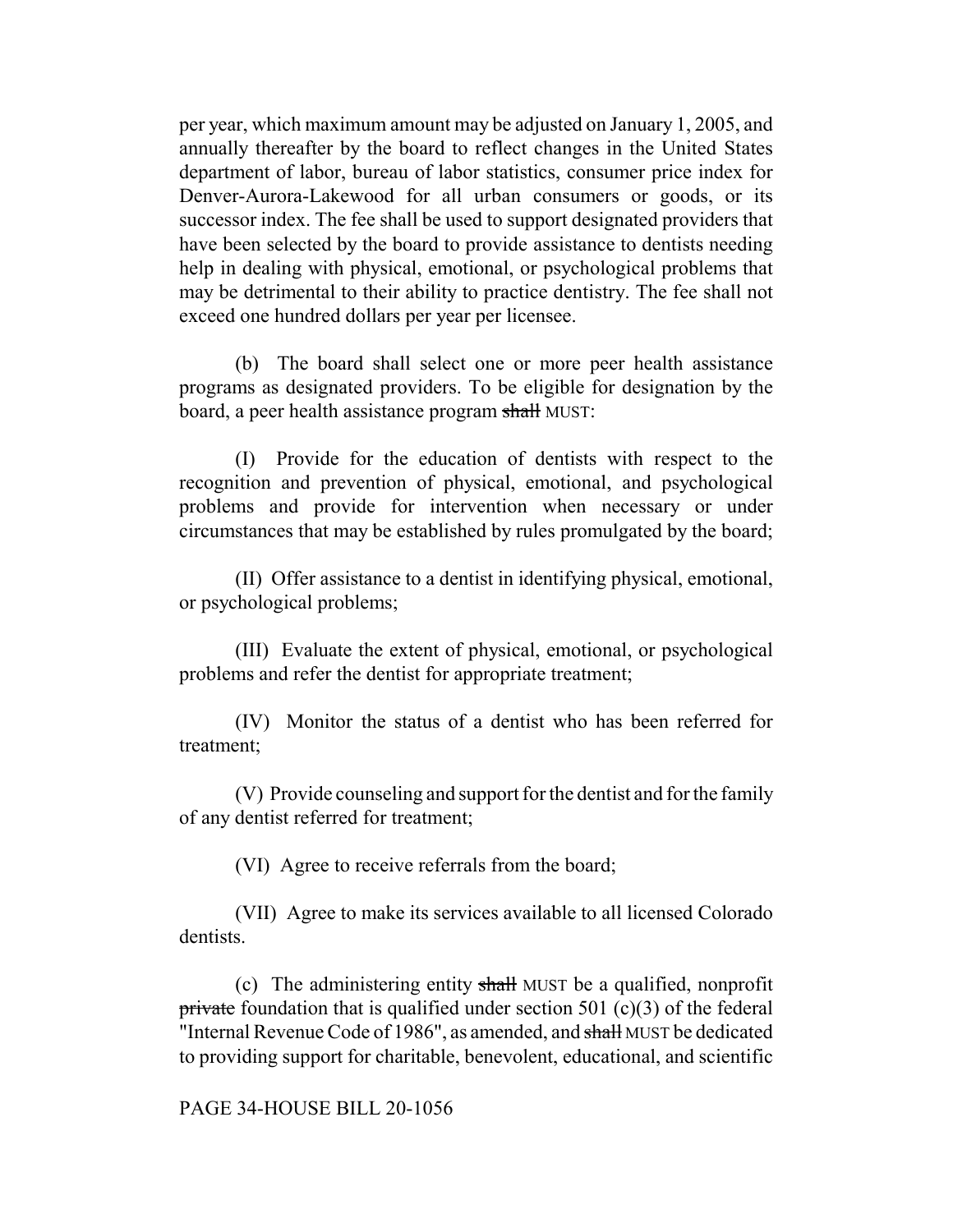purposes that are related to dentistry, dental education, dental research and science, and other dental charitable purposes.

(d) The responsibilities of the administering entity shall: be to:

(I) Collect the required annual payments, directly or through the board;

(II) Verify to the board, in a manner acceptable to the board, the names of all dentist applicants who have paid the fee set by the board;

(III) Distribute the money collected, less expenses, to the designated provider, as directed by the board;

(IV) Provide an annual accounting to the board of all amounts collected, expenses incurred, and amounts disbursed; and

(V) Post a surety performance bond in an amount specified by the board to secure performance under the requirements of this section. The administering entity may recover the actual administrative costs incurred in performing its duties under this section in an amount not to exceed ten percent of the total amount collected.

(e) The board at its discretion, may collect the required annual payments payable to the administering entity for the benefit of the administering entity and shall transfer the payments to the administering entity. All required annual payments collected or due to the board for each fiscal year shall be ARE deemed custodial funds that are not subject to appropriation by the general assembly, and the funds shall DO not constitute state fiscal year spending for purposes of section 20 of article X of the state constitution.

(2) (a) Any dentist who is a referred participant in a peer health assistance program shall enter into a written agreement with the board prior to the dentist becoming a participant in the program. The agreement shall MUST contain specific requirements and goals to be met by the participant, including the conditions under which the program will be successfully completed or terminated, and a provision that a failure to comply with the requirements and goals shall be promptly reported to the board and that the failure shall result RESULTS in disciplinary action by the board.

PAGE 35-HOUSE BILL 20-1056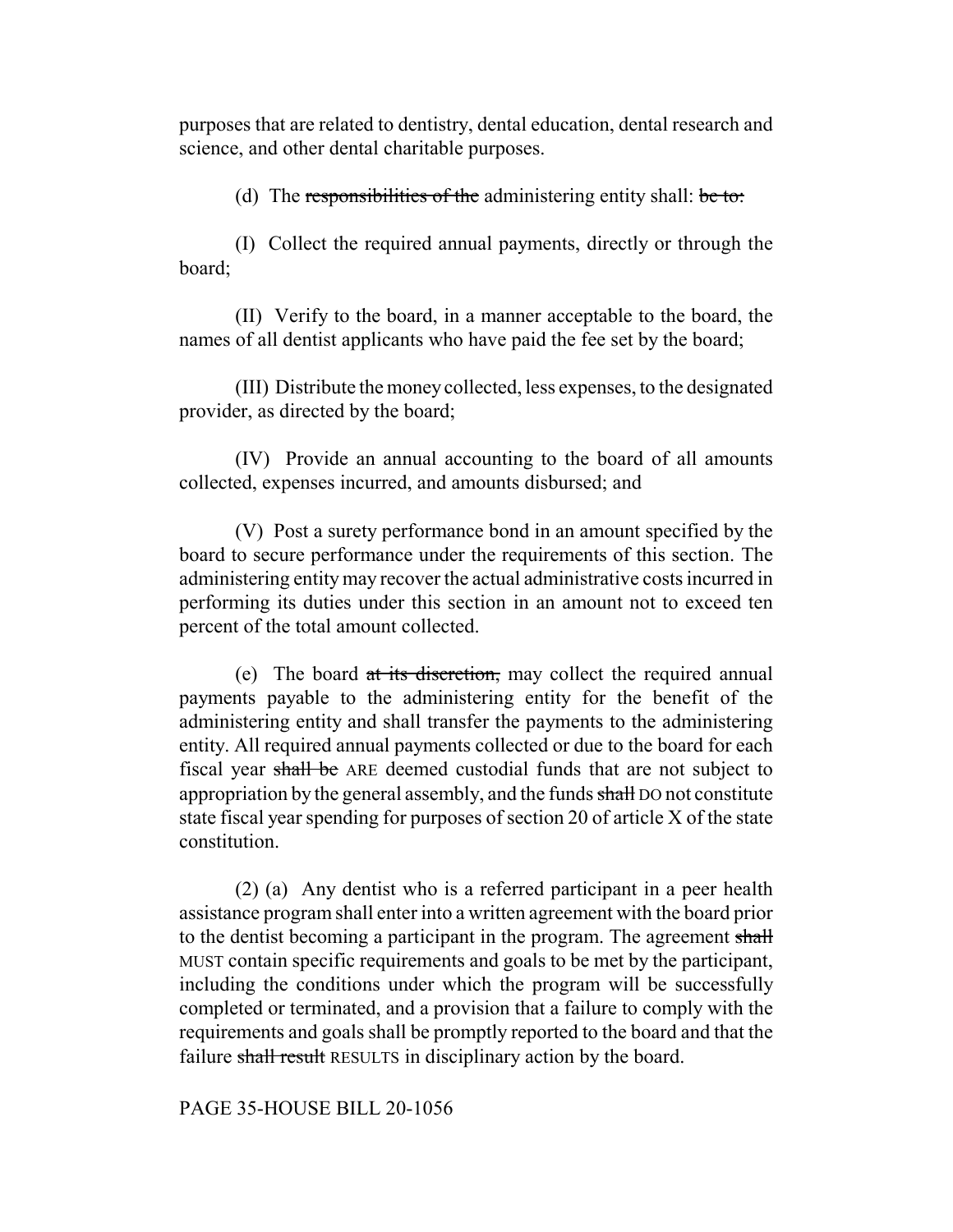(b) Notwithstanding section 12-220-130 and section 24-4-104 SECTIONS 12-220-201 AND 24-4-104, the board may immediately suspend the license of any dentist who is referred to a peer health assistance program by the board and who fails to attend or to complete the program. If the dentist objects to the suspension, the dentist may submit a written request to the board for a formal hearing on the suspension within ten days after receiving notice of the suspension, and the board shall grant the request. In the hearing the dentist shall bear BEARS the burden of proving that the dentist's license should not be suspended.

(c) Any dentist who is accepted into a peer health assistance program in lieu of disciplinary action by the board shall affirm that, to the best of the dentist's knowledge, information, and belief, the dentist knows of no instance in which the dentist has violated this article 220 or the rules of the board, except in those instances affected by the dentist's physical, emotional, or psychological problems.

(3) If a dentist is arrested for a drug- or alcohol-related offense, the dentist shall refer himself or herself SELF-REFER to the peer health assistance program within thirty days after the arrest for an evaluation and referral for treatment as necessary. If the dentist self-refers, the evaluation by the program is confidential and cannot be used as evidence in any proceeding other than before the board. If a dentist fails to comply with this subsection (3), the failure, alone, is not grounds for discipline under sections 12-220-130 and 12-220-131 SECTIONS 12-220-201 AND 12-220-202 unless the dentist has also committed an act or omission specified in section  $12-220-130$  SECTION 12-220-201, other than an act or omission specified in section  $12-220-130$  (1)(e) or (1)(f) SECTION 12-220-201 (1)(e) OR (1)(f).

(4) Nothing in this section shall be construed to create CREATES any liability on behalf of the board or the state of Colorado for the actions of the board members in making grants to peer assistance programs, and no civil action may be brought or maintained against the board or the state for an injury alleged to have been the result of the activities of any state-funded peer assistance program or the result of an act or omission of a dentist participating in or referred by a state-funded peer assistance program. However, the state shall remain REMAINS liable under the provisions of the "Colorado Governmental Immunity Act", article 10 of title 24, if an injury alleged to have been the result of an act or omission of a dentist participating in or referred by a state-funded peer assistance program

#### PAGE 36-HOUSE BILL 20-1056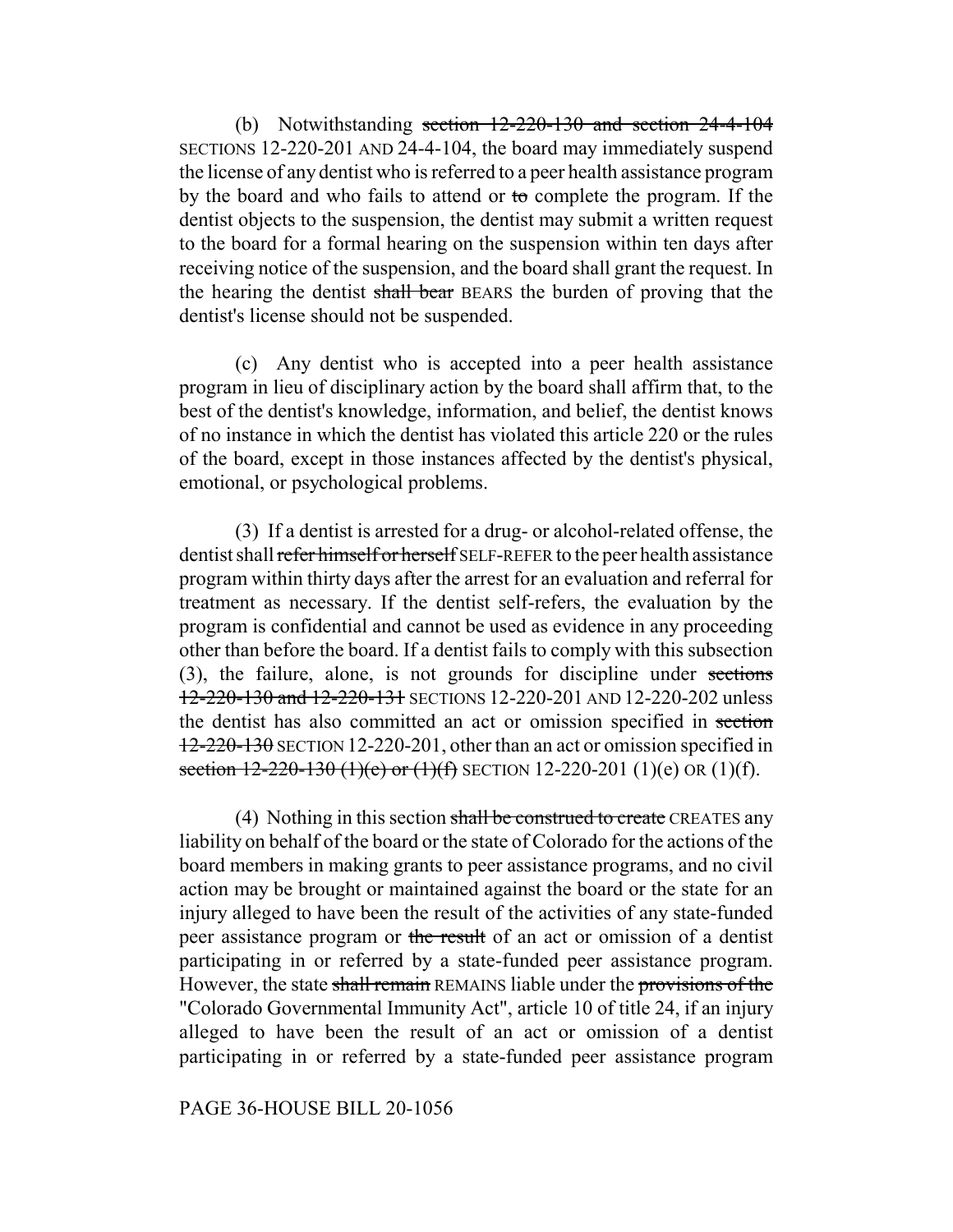occurred while the dentist was performing duties as an employee of the state.

(5) The board is authorized to promulgate rules necessary to implement the provisions of this section.

#### PART 4

## LICENSES AND PERMITS

**12-220-401. [Formerly 12-220-115] Application for dentist license - fee.** (1) Every person not currently holding a license to practice dentistry in this state who desires to practice dentistry in this state shall MUST file with the board an application for a license on a form provided by the board, verified by the oath of the applicant, and accompanied by a fee required by section  $12-220-144$  (1)(a) or established pursuant to section 12-20-105, indicating that the applicant:

(a) Has attained the age of twenty-one years;

(b) Is a graduate of a dental school or college that, at the time of the applicant's graduation, was accredited. An official transcript prepared by the dental college or school attended shall be submitted to the board.

(c) Has listed any act the commission of which would be grounds for disciplinary action under section 12-220-130 SECTION 12-220-201 against a licensed dentist, along with an explanation of the circumstances of the act;

(d) Has proof that the applicant has not been subject to final or pending disciplinary action by any state in which the applicant is or has been previously licensed; except that, if the applicant has been subject to disciplinary action, the board may review the disciplinary action to determine whether it warrants grounds for refusal to issue a license; and

(e) Has proof that the applicant has met any more stringent criteria established by the board.

(2) An applicant for licensure shall MUST demonstrate to the board that he or she THE APPLICANT has maintained the professional ability and knowledge required by this article 220 when the applicant has not graduated

#### PAGE 37-HOUSE BILL 20-1056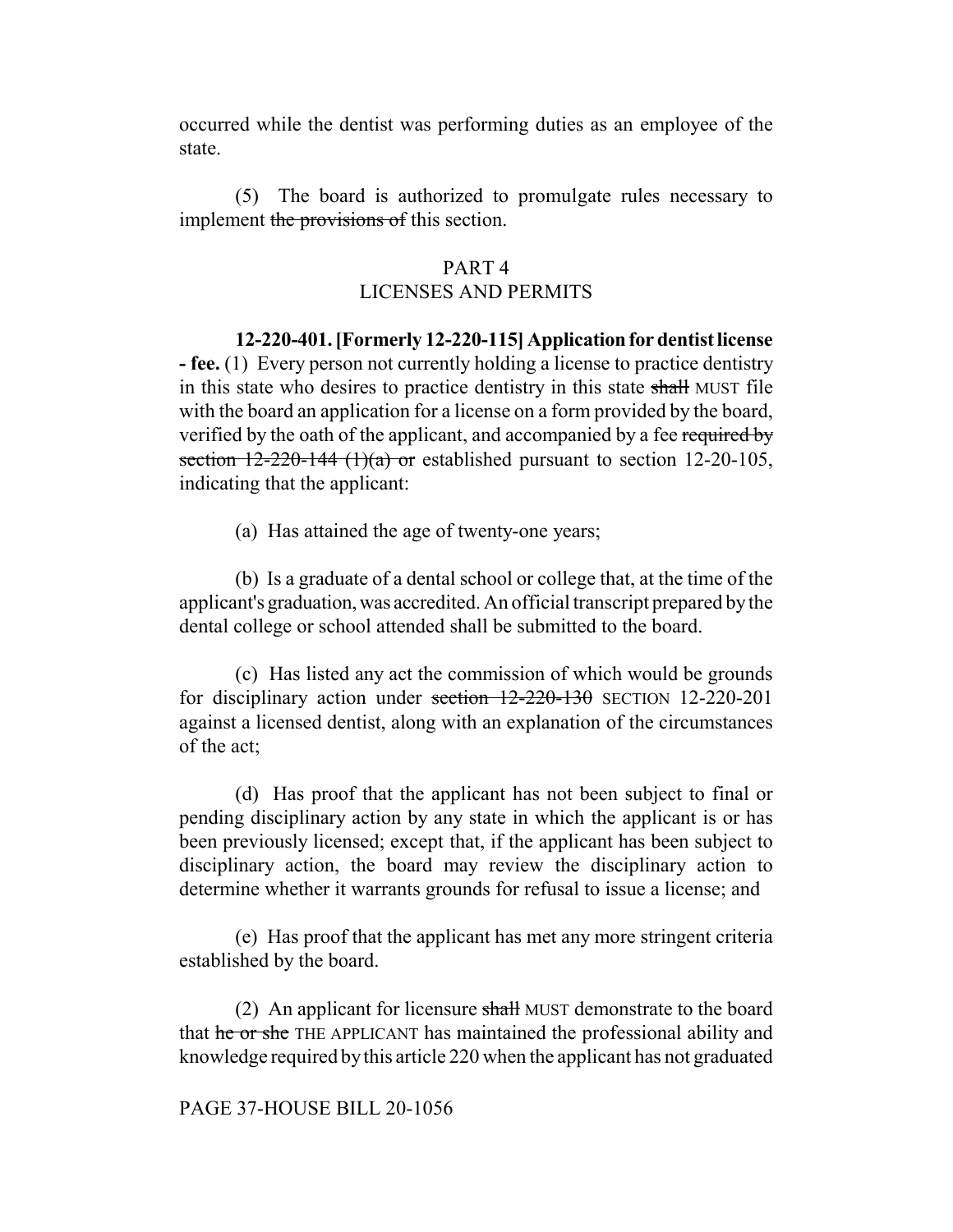from an accredited dental school or college within the twelve months immediately preceding the application and has not, for at least one year of the five years immediately preceding the application, engaged in:

- (a) The active clinical practice of dentistry;
- (b) Teaching dentistry in an accredited program; or
- (c) Service as a dentist in the military.

(3) The board may require other pertinent information on the application that the board deems necessary to process the application, including demonstration of compliance with the financial responsibility requirements set forth in section 13-64-301 (1)(a).

**12-220-402. [Formerly 12-220-116] Dentist academic license.** (1) (a) A dentist who is employed at an accredited school or college of dentistry in this state and who practices dentistry in the course of his or her THE DENTIST'S employment responsibilities shall MUST either make written application to the board for an academic license in accordance with this section or shall otherwise become licensed pursuant to sections 12-220-115 and 12-220-117 SECTIONS 12-220-401 AND 12-220-403, as applicable.

(b) Nothing in this section shall require REQUIRES a dentist who appears in a program of dental education or research, as described in section  $12-220-112$  (1)(f) SECTION 12-220-302 (1)(f), to obtain an academic license pursuant to this section.

(2) A person who applies for an academic license  $\frac{1}{\text{shall}}$  MUST submit proof to the board that the person:

(a) Graduated from a school of dentistry located in the United States or another country; and

(b) Is employed by an accredited school or college of dentistry in this state.

(3) An applicant for an academic license shall MUST satisfy the credentialing standards of the accredited school or college of dentistry that employs the applicant.

#### PAGE 38-HOUSE BILL 20-1056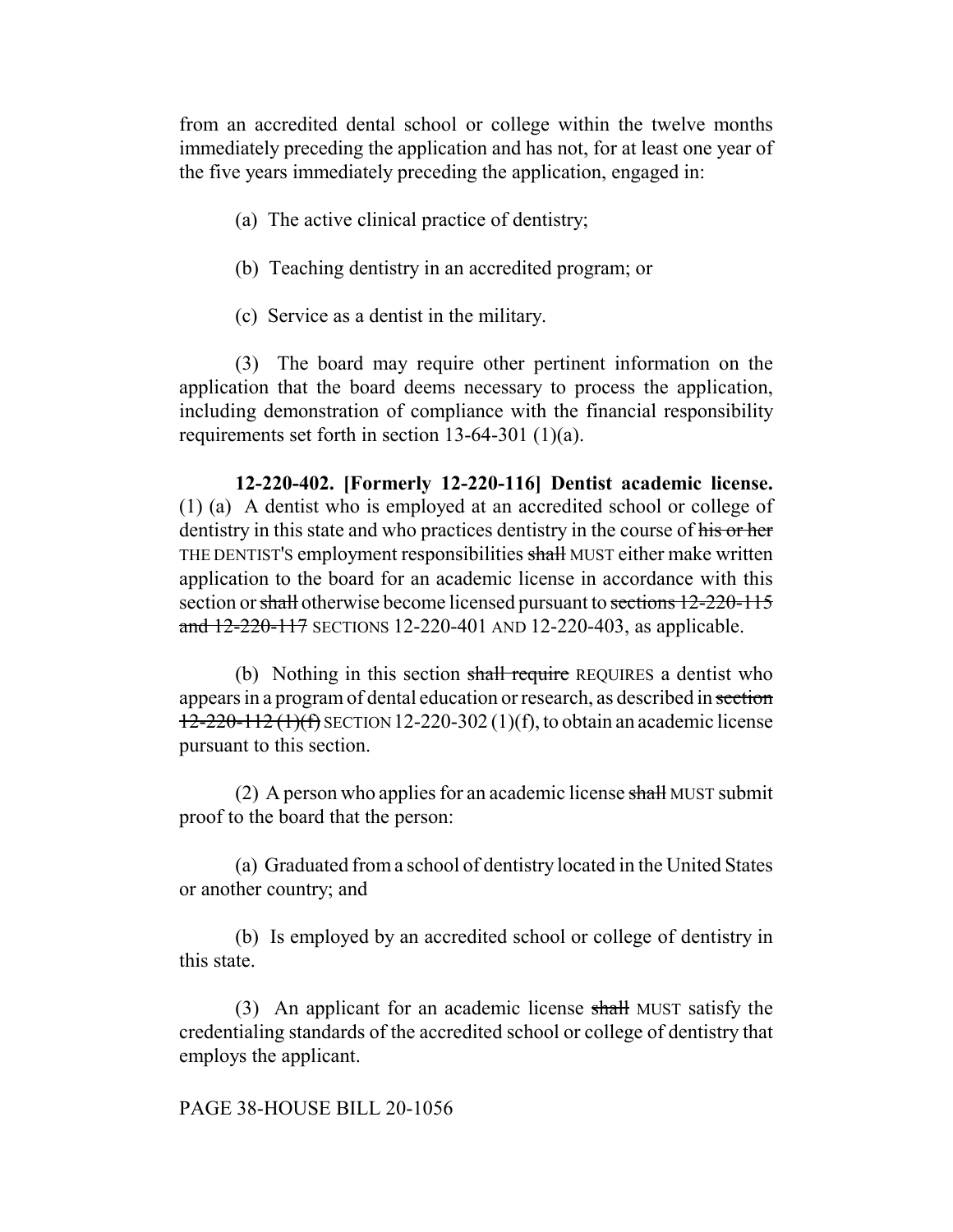(4) An academic license shall authorize AUTHORIZES the licensee to practice dentistry only while engaged in the performance of his or her THE LICENSEE'S official duties as an employee of the accredited school or college of dentistry and only in connection with programs affiliated or endorsed by the school or college. An academic licensee may not use an academic license to practice dentistry outside of his or her THE LICENSEE'S academic responsibilities.

(5) In addition to the requirements of this section, an applicant for an academic license shall MUST complete all procedures for academic licensing established by the board to become licensed, including payment of any fee imposed pursuant to section  $12-220-115$  (1) SECTION 12-220-401 (1).

**12-220-403. [Formerly 12-220-117] Examination - how conducted - dentist license issued to successful applicants.** (1) Applicants AN APPLICANT for dental licensure shall MUST submit to the board proof of having THAT THE APPLICANT successfully passed the following:

(a) The examination administered by the Joint Commission on National Dental Examinations; and

(b) An examination or other methodology, as determined by the board, designed to test the applicant's clinical skills and knowledge, which may include residency and portfolio models.

(2) All examination results required by the board must be filed with the board and kept for reference for a period of not less than one year. If the applicant successfully completes the examinations and is otherwise qualified, the board shall grant a license to the applicant and shall issue a license certificate to the applicant.

**12-220-404. [Formerly 12-220-118] Dentist - licensure by endorsement.** (1) The board shall provide for licensure upon application of any person licensed in good standing to practice dentistry in another state or territory of the United States who provides the credentials and meets the qualifications set forth in this section in the manner prescribed by the board.

(2) The board shall issue a license to an applicant licensed as a

PAGE 39-HOUSE BILL 20-1056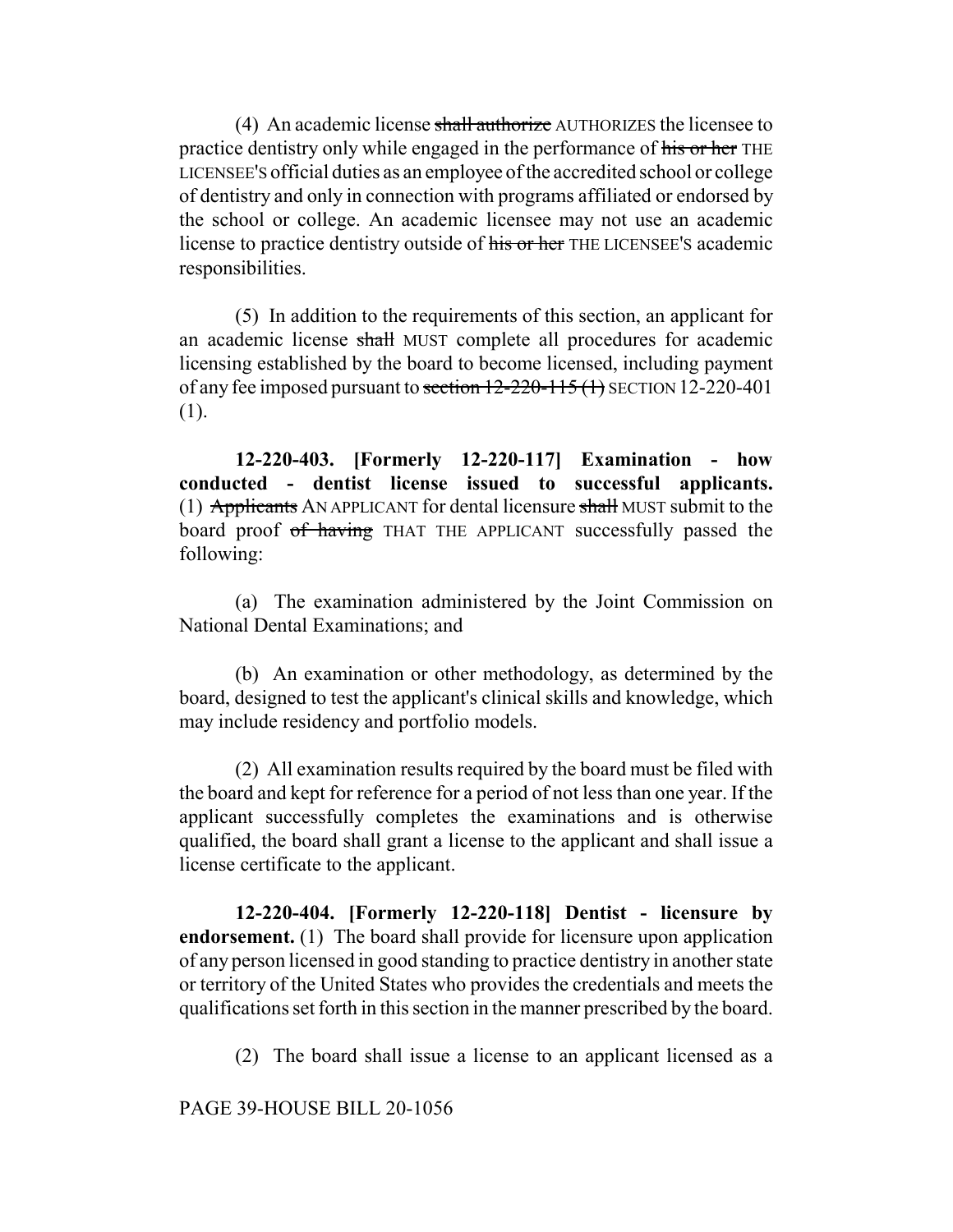dentist in another state or territory of the United States if the applicant has submitted credentials and qualifications for licensure that include:

(a) Proof of graduation from an accredited dental school;

(b) Proof the applicant is currently licensed in another state or United States territory;

(c) Proof the applicant has been in practice or teaching dentistry, which involves personally providing care to patients for not less than three hundred hours annually in an accredited dental school, for a minimum of five years out of the seven years immediately preceding the date of the receipt of the application, or evidence that the applicant has demonstrated competency as a dentist as determined by the board;

(d) Proof the applicant has not been subject to final or pending disciplinary action by any state in which the applicant is or has been previously licensed; except that, if the applicant has been subject to disciplinary action, the board may review the disciplinary action to determine whether the underlying conduct warrants refusal to issue a license;

(e) Proof the applicant has passed an entry level examination acceptable to the board; and

(f) Proof the applicant has met any more stringent criteria established by the board.

**12-220-405. [Formerly 12-220-124] Application for dental hygienist license - fee.** (1) Every person who desires to qualify for practice as a dental hygienist within this state shall MUST file with the board:

(a) A written application for a license, on which application the applicant shall list:

(I) Any act the commission of which would be grounds for disciplinary action under section 12-220-130 SECTION 12-220-201 against a licensed dental hygienist; and

(II) An explanation of the circumstances of such THE act; and

PAGE 40-HOUSE BILL 20-1056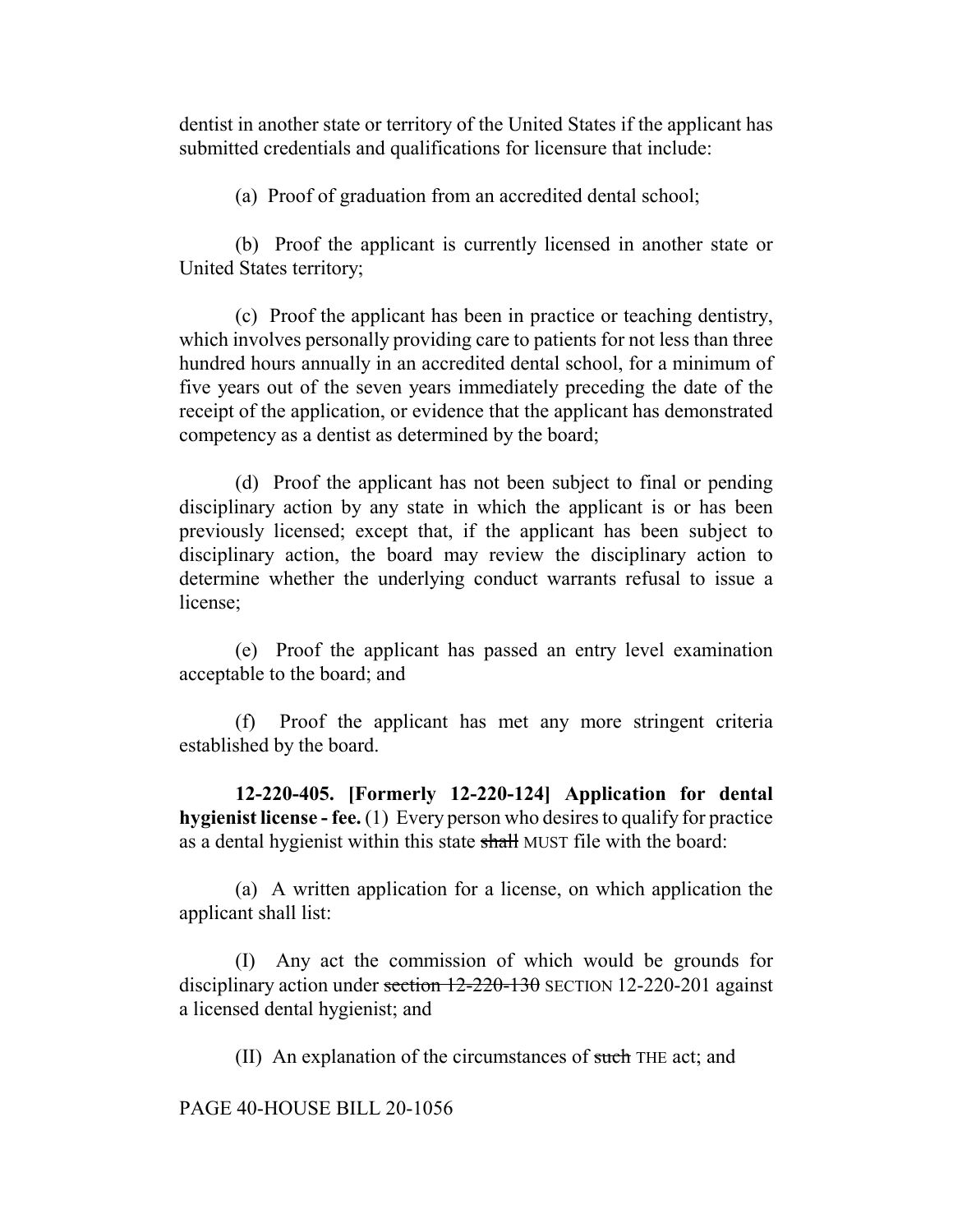(b) Satisfactory proof of graduation from a school of dental hygiene that, at the time of the applicant's graduation, was accredited, and proof that the program offered by the accredited school of dental hygiene was at least two academic years or the equivalent of two academic years.

(2) The application must be APPLICANT MUST APPLY FOR A DENTAL HYGIENIST LICENSE on the form prescribed and furnished by the board, verified MUST VERIFY THE APPLICATION by the oath, of the applicant, and accompanied by a MUST SUBMIT THE fee established pursuant to section 12-20-105 WITH THE APPLICATION.

(3) An applicant for licensure who has not graduated from an accredited school or program of dental hygiene within the twelve months immediately preceding application, or who has not engaged either in the active clinical practice of dental hygiene or in teaching dental hygiene in an accredited program for at least one year during the five years immediately preceding the application, shall MUST demonstrate to the board that the applicant has maintained the professional ability and knowledge required by this article 220.

**12-220-406. [Formerly 12-220-125] Dental hygienist examinations - license.** (1) Every applicant for dental hygiene licensure shall MUST submit to the board proof of having THAT THE APPLICANT successfully completed the following:

(a) An examination administered by the Joint Commission on National Dental Examinations; and

(b) An examination designed to test the applicant's clinical skills and knowledge, which must be administered by a regional testing agency composed of at least four states or an examination of another state, or a methodology adopted by the board by rule that is designed to test the applicant's clinical skills and knowledge.

(2) All examination results required by the board must be filed with the board and kept for reference for a period of not less than one year. If an applicant successfully completes the examinations and is otherwise qualified, the board shall grant a license to the applicant and shall issue a license certificate signed by the officers of the board.

PAGE 41-HOUSE BILL 20-1056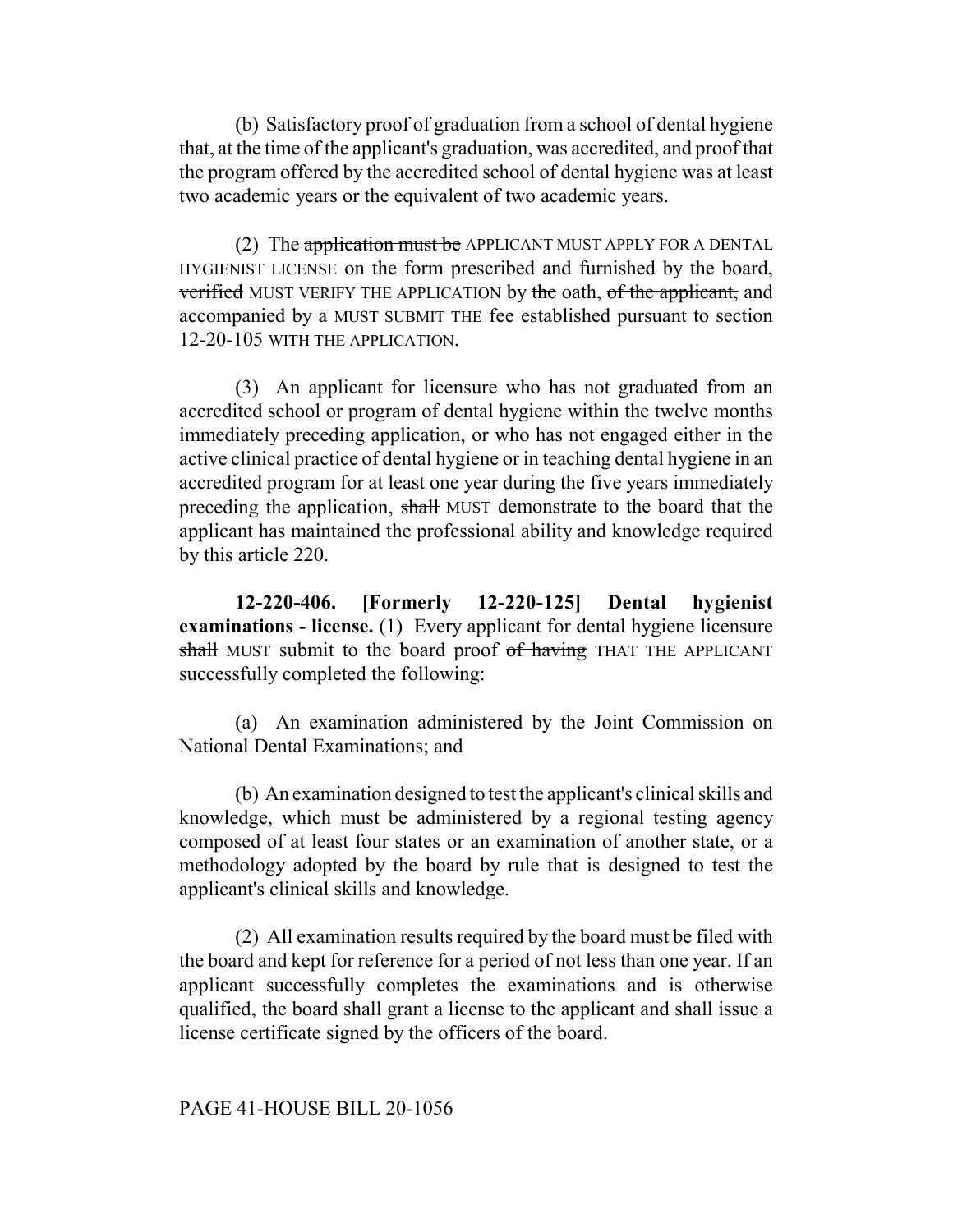**12-220-407. [Formerly 12-220-126] Dental hygienist - licensure by endorsement.** (1) The board shall provide for licensure upon application of any person licensed in good standing to practice dental hygiene in another state or territory of the United States who has met the requirements of section 12-220-124 SECTION 12-220-405 and provides the credentials and meets the qualifications set forth in this section in the manner prescribed by the board.

(2) The board shall issue a license to an applicant duly licensed as a dental hygienist in another state or territory of the United States who has submitted credentials and qualifications for licensure in Colorado that include:

(a) Verification of licensure from any other jurisdiction where the applicant has held a dental hygiene or other health care license;

(b) Evidence of the applicant's successful completion of the national board dental examination administered by the Joint Commission on National Dental Examinations;

(c) (I) Verification that the applicant has been engaged either in clinical practice or in teaching dental hygiene or dentistry in an accredited program for at least one year during the three years immediately preceding the date of the receipt of the application; or

(II) Evidence that the applicant has demonstrated competency as a dental hygienist as determined by the board;

(d) A report of any pending or final disciplinary actions against any health care license held by the applicant at any time; and

(e) A report of any pending or final malpractice actions against the applicant.

**12-220-408. [Formerly 12-220-119 as it is effective until July 1, 2023] Renewal of dental and dental hygienist licenses - fees.** Licenses issued pursuant to this article 220 are subject to the renewal, expiration, reinstatement, and delinquency fee provisions specified in section 12-20-202 (1) and (2). Any person whose license expires is subject to the penalties provided in this article 220 or section 12-20-202 (1).

PAGE 42-HOUSE BILL 20-1056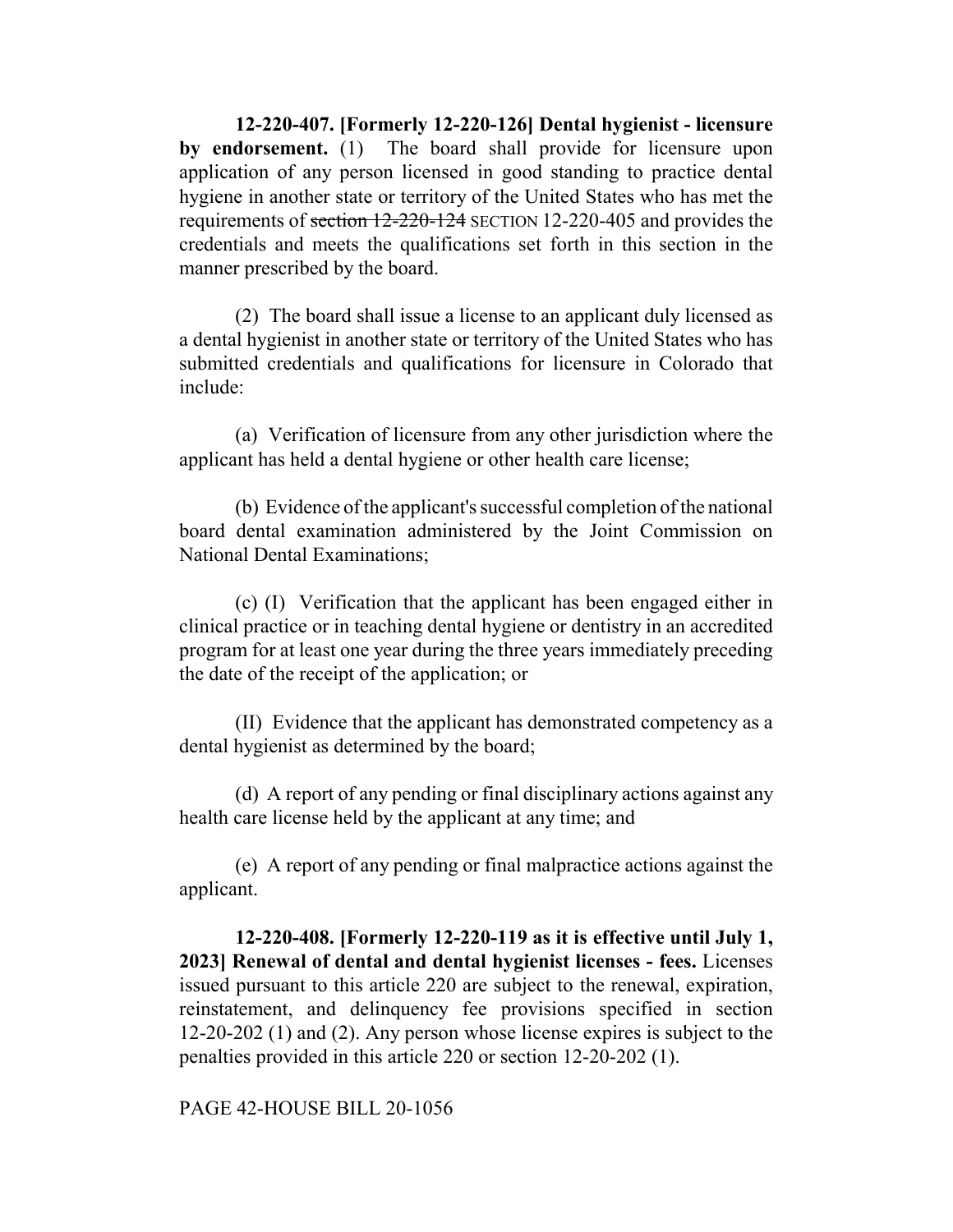**12-220-408. [Formerly 12-220-119 as it will become effective July 1, 2023] Renewal of dental and dental hygienist licenses - fees questionnaire.** (1) Licenses issued pursuant to this article 220 are subject to the renewal, expiration, reinstatement, and delinquency fee provisions specified in section 12-20-202 (1) and (2). Any person whose license expires is subject to the penalties provided in this article 220 or section 12-20-202 (1).

(2) On and after July 1, 2023, the board shall require a dentist who applies for license renewal to complete a questionnaire that requires the dentist to indicate whether the dentist has complied with section 12-30-111. The failure of an applicant to answer the questionnaire accurately constitutes grounds for discipline pursuant to section 12-220-130 SECTION 12-220-201.

**12-220-409. [Formerly 12-220-120] Inactive dental or dental hygienist license.** (1) Any person licensed to practice dentistry or dental hygiene pursuant to this article 220 may apply to the board to be transferred to an inactive status. The licensee shall MUST submit an application in the form and manner designated by the board. The board may grant inactive status by issuing an inactive license or deny the application for any of the causes set forth in section 12-220-130 SECTION 12-220-201.

(2) Any person applying for a license under this section shall MUST:

(a) Provide an affidavit to the board that the applicant, after a date certain, will not practice dentistry or dental hygiene in this state unless he or she THE APPLICANT is issued a license to practice dentistry or dental hygiene pursuant to subsection (5) of this section;

(b) Pay the license fee as authorized pursuant to section 12-20-105; and

(c) Comply with any financial responsibility or professional liability insurance requirements established by the board under section 12-220-147 PURSUANT TO SECTIONS 12-220-307 AND 13-64-301 (1)(a), as applicable.

(3) The inactive status shall MUST be plainly indicated on the face of any inactive license certificate issued under this section.

#### PAGE 43-HOUSE BILL 20-1056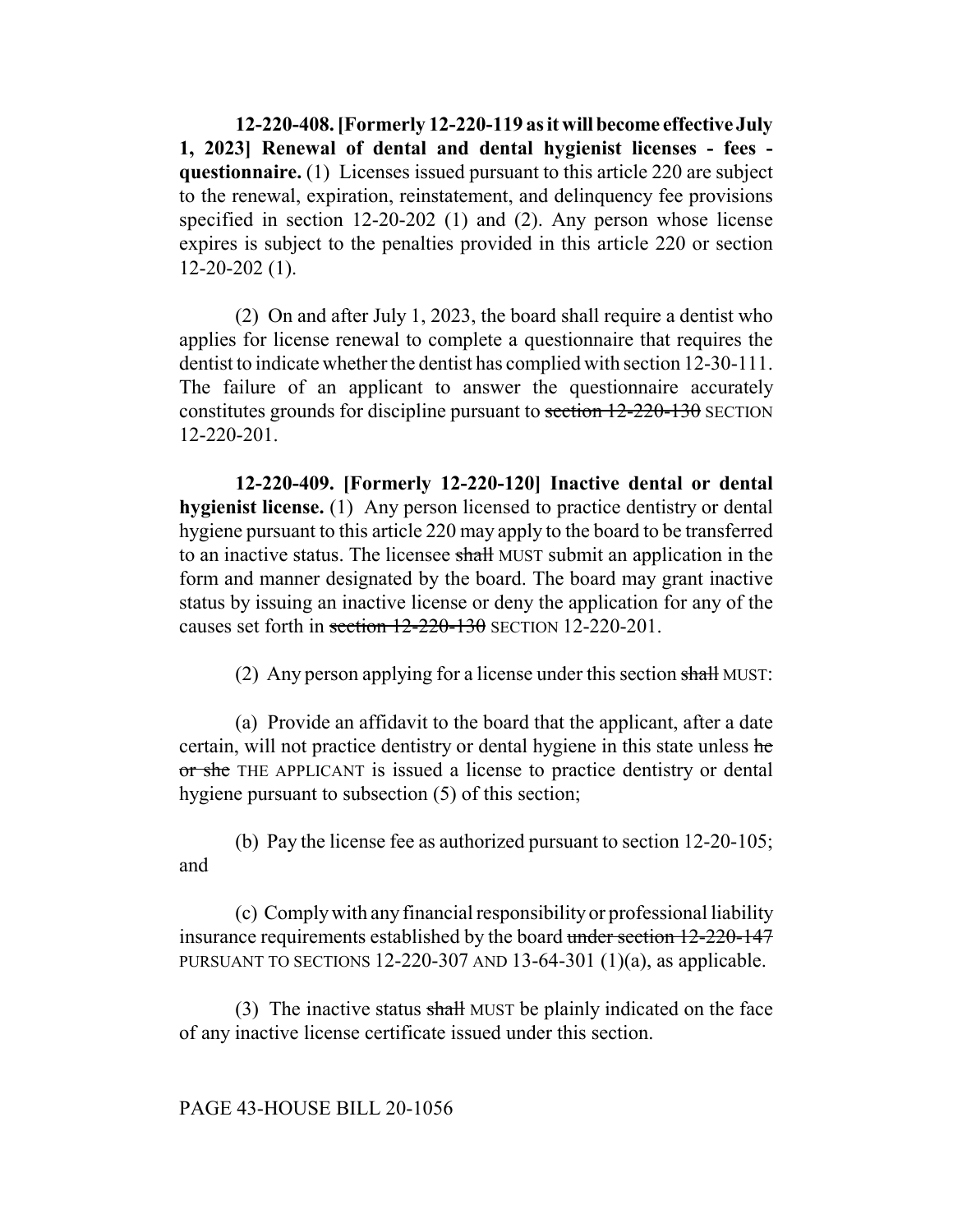(4) The board is authorized to conduct MAY TAKE disciplinary proceedings as set forth in section 12-220-130 ACTION PURSUANT TO SECTIONS 12-220-202 TO 12-220-206 against any person licensed under this section for any act committed while the person was licensed pursuant to this article 220.

(5) Any person licensed under this section who wishes to resume the practice of dentistry or dental hygiene shall MUST file an application in the form and manner the board designates, pay the license fee promulgated by the board pursuant to section 12-20-105, and meet the financial responsibility requirements or the professional liability insurance requirements in section 12-220-147 ESTABLISHED BY THE BOARD PURSUANT TO SECTIONS 12-220-307 AND 13-64-301  $(1)(a)$ , as applicable. The board may approve the application and issue a license to practice dentistry or dental hygiene or may deny the application for any of the causes set forth in section 12-220-130 SECTION 12-220-201.

**12-220-410. [Formerly 12-220-121] Retired dental and dental hygienist licenses.** (1) Any person licensed to practice dentistry or dental hygiene pursuant to this article 220 may apply to the board for retired licensure status. The application shall MUST be in the form and manner designated by the board. The board may grant retired licensure status by issuing a retired license, or it may deny the application if the licensee has been disciplined for any of the causes set forth in section  $12-220-130$ SECTION 12-220-201.

(2) Any person applying for a license under this section shall MUST:

(a) Provide an affidavit to the board stating that, after a date certain, the applicant shall WILL not practice dentistry or dental hygiene, shall WILL no longer earn income as a dentist or dental hygiene administrator or consultant, and shall WILL not perform any activity that constitutes practicing dentistry or dental hygiene pursuant to sections 12-220-110, 12-220-122, and 12-220-123 SECTIONS 12-220-305, 12-220-503, AND 12-220-504 unless the applicant is issued a license to practice dentistry or dental hygiene pursuant to subsection (5) of this section; and

(b) Pay the license fee authorized by section 12-20-105, which fee shall MUST not exceed fifty dollars.

PAGE 44-HOUSE BILL 20-1056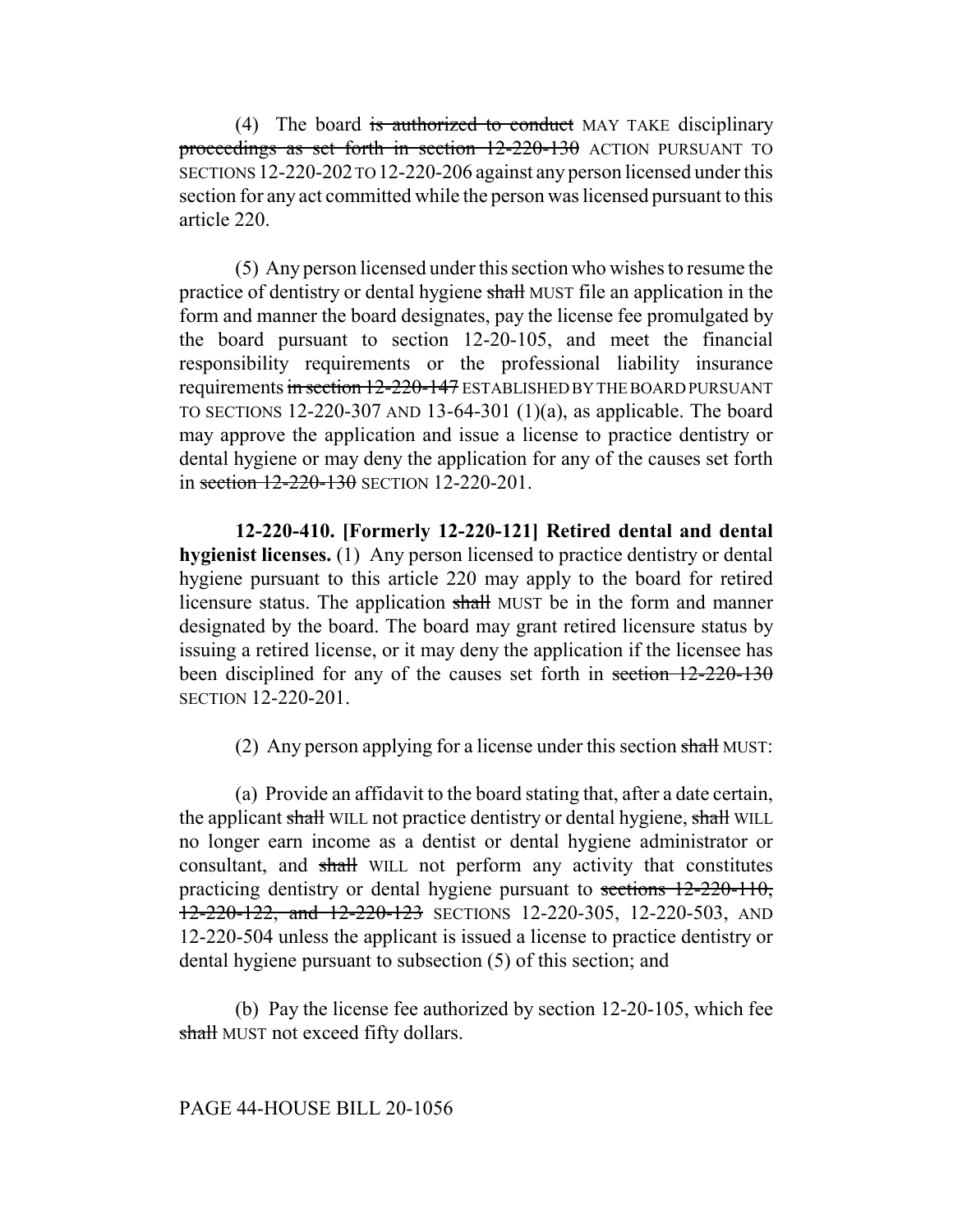(3) The retired status of a licensee shall MUST be plainly indicated on the face of any retired license certificate issued under this section.

(4) The board may take disciplinary action pursuant to sections 12-220-131 to 12-220-135 SECTIONS 12-220-202 TO 12-220-206 against any person licensed under this section for an act committed while the person was licensed pursuant to this article 220.

(5) Any person licensed under this section may apply to the board for a return to active licensure status by filing an application in the form and manner the board designates, paying the appropriate license fee established pursuant to section 12-20-105, and meeting the financial responsibility requirements or the professional liability insurance requirements in section 12-220-147 ESTABLISHED BY THE BOARD PURSUANT TO SECTIONS 12-220-307 AND 13-64-301 (1)(a), as applicable. The board may approve the application and issue a license to practice dentistry or dental hygiene or may deny the application if the licensee has been disciplined for any of the causes set forth in section 12-220-130 SECTION 12-220-201.

(6) A dentist or dental hygienist on retired status may provide dental or dental hygiene services on a voluntary basis to the indigent if the retired dentist or dental hygienist provides the services on a limited basis and does not charge a fee for the services. A retired dentist or dental hygienist providing voluntary care pursuant to this subsection (6) is immune from any liability resulting from the voluntary care he or she THE RETIRED DENTIST OR DENTAL HYGIENIST provided.

**12-220-411. [Formerly 12-220-146] Anesthesia and sedation permits - dentists and dental hygienists - training and experience requirements - office inspections - rules.** (1) Upon application in a form and manner determined by the board and payment of the applicable fees established by the board, the board may issue an anesthesia or sedation permit to a licensed dentist or a local anesthesia permit to a dental hygienist in accordance with this section.

(2) (a) A licensed dentist who obtains an anesthesia or sedation permit pursuant to this section may administer minimal sedation, moderate sedation, or deep sedation/general anesthesia.

(b) A licensed dentist who administers minimal sedation, moderate

PAGE 45-HOUSE BILL 20-1056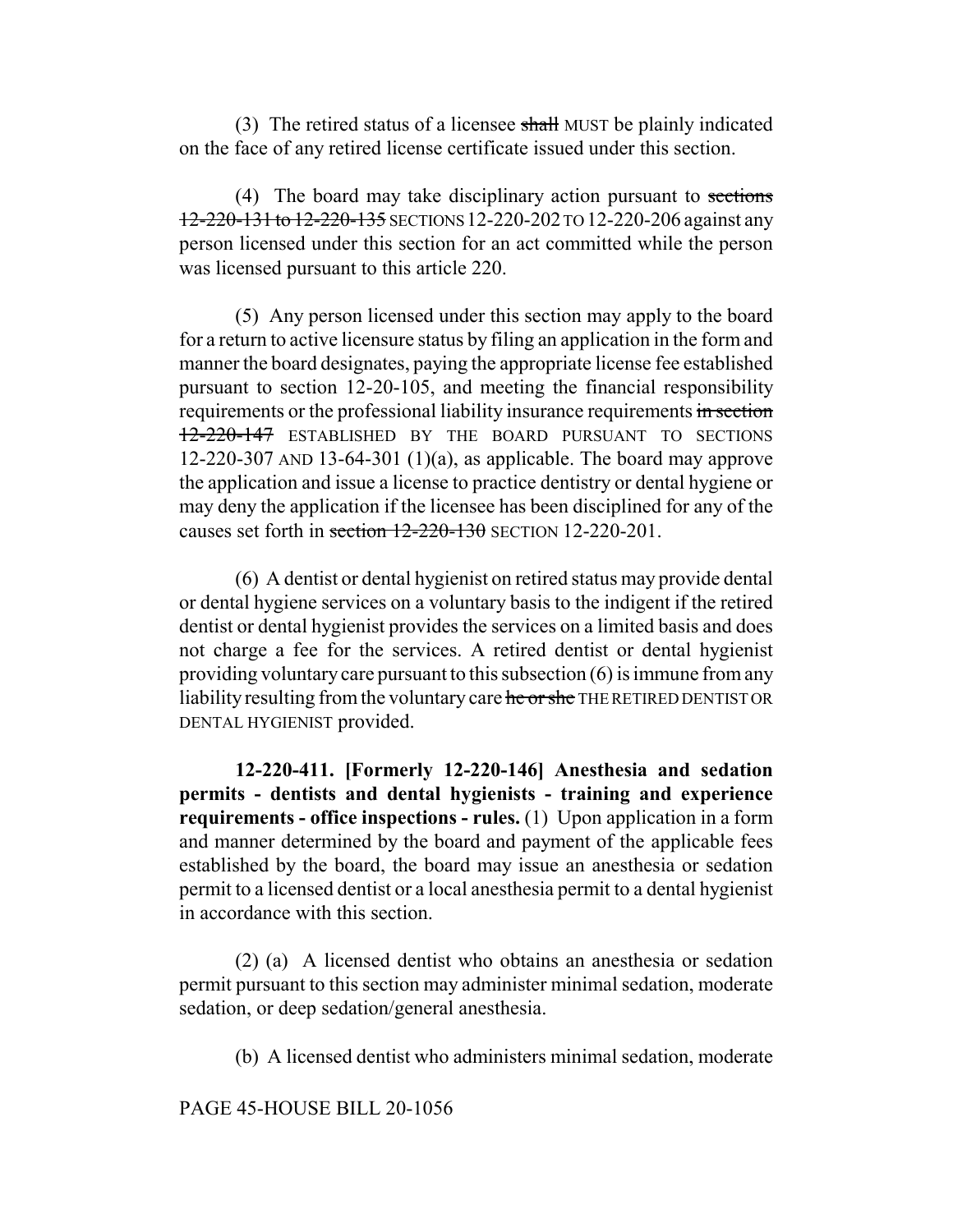sedation, or deep sedation/general anesthesia to pediatric dental patients shall obtain a permit designated by the board to allow for administration to pediatric dental patients.

(c) An anesthesia or sedation permit issued to a licensed dentist is valid for five years, unless the dentist's license expires. As a condition of renewing an anesthesia or sedation permit, a licensed dentist shall MUST attest, when applying to renew the permit, that he or she THE LICENSED DENTIST completed seventeen continuing education credits specific to anesthesia or sedation administration during the five-year permit period. Continuing education credits obtained as required by this section may be used to satisfy the continuing education requirements in section 12-220-145 SECTION 12-220-308.

(3) (a) A licensed dental hygienist who obtains a local anesthesia permit pursuant to this section may administer local anesthesia.

(b) A local anesthesia permit issued to a dental hygienist is valid as long as the dental hygienist's license is active.

(4) (a) The board shall establish, by rule, minimum training, experience, and equipment requirements for the administration of local anesthesia, analgesia including nitrous oxide/oxygen inhalation, and medication prescribed or administered for the relief of anxiety or apprehension, minimal sedation, moderate sedation, deep sedation, or general anesthesia, including procedures that may be used by and minimum training requirements for dentists, dental hygienists, and dental assistants.

(b) In order to fulfill the training and experience requirements for an anesthesia or sedation permit, an applicant must be the primary provider and directly provide care for all required case work.

(c) The rules relating to anesthesia and sedation are not intended to:

(I) Permit administration of local anesthesia, analgesia, medication prescribed or administered for the relief of anxiety or apprehension, minimal sedation, moderate sedation, deep sedation, or general anesthesia by dental assistants; except that this section does not prohibit a dental assistant from monitoring and administering nitrous oxide/oxygen inhalation performed under the supervision of a licensed dentist pursuant

PAGE 46-HOUSE BILL 20-1056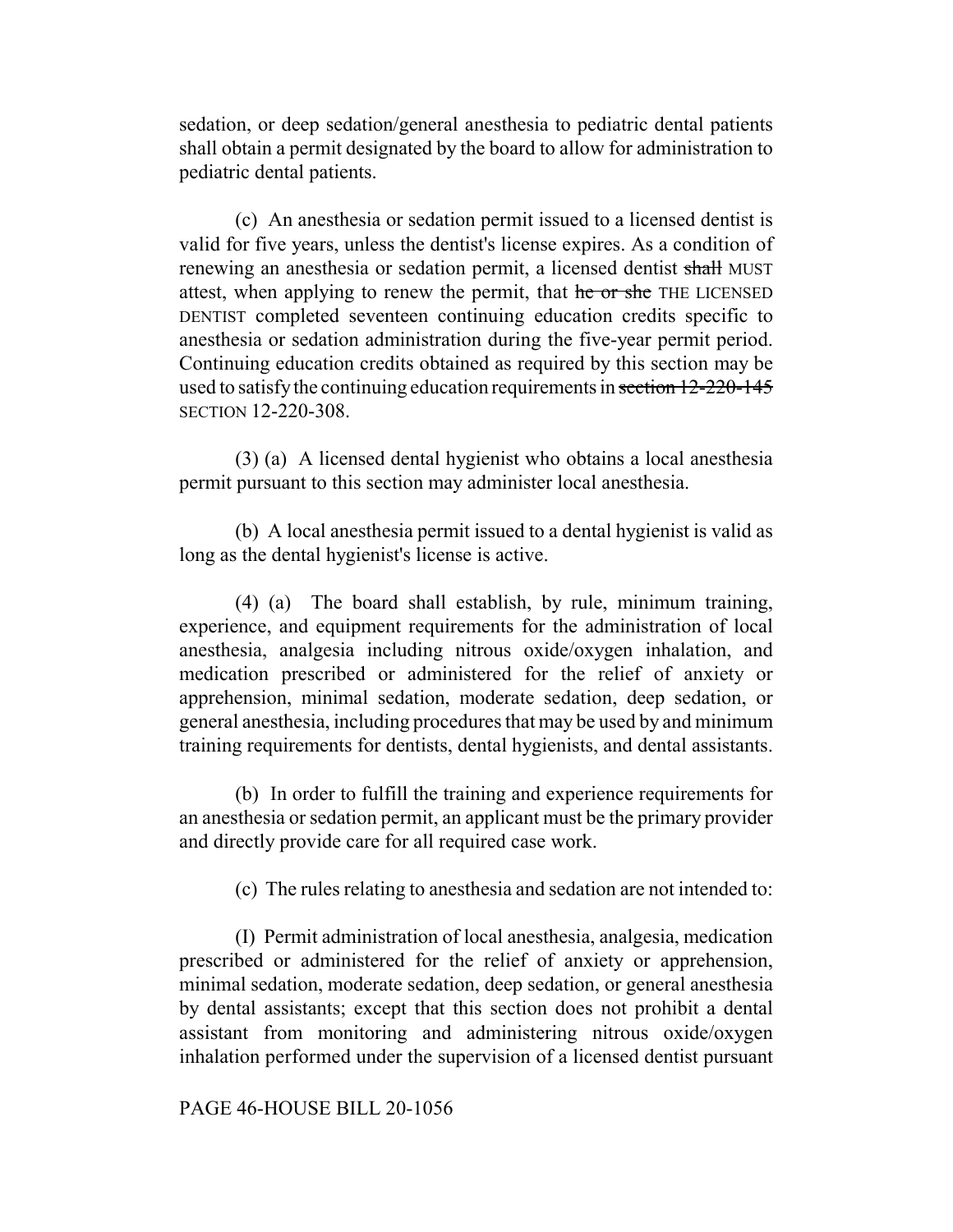to section  $12 - 220 - 110(1)(q)$  SECTION 12-220-305 (1)(q) and board rules; or

(II) Reduce competition or restrain trade with respect to the dentistry needs of the public.

(5) The board shall establish, by rule, criteria and procedures for an office inspection program to be completed upon application and renewal of anesthesia or sedation permits, which must include:

(a) Designation of qualified inspectors who are experts in dental outpatient deep sedation/general anesthesia and moderate sedation;

(b) A requirement for each licensee that is inspected to bear the cost of inspection by allowing designated inspectors to charge a reasonable fee as established by the board;

(c) A requirement that an inspector notify the board in writing of the results of an inspection; and

(d) A requirement for reinspection of an office prior to the renewal of a moderate sedation or deep sedation/general anesthesia permit.

**12-220-412. [Formerly 12-220-108] Change of address - duplicate licenses and certificates.** (1) Every person licensed under this article 220, upon changing the licensee's place of business, shall furnish to the board the licensee's new mailing address within thirty days AFTER THE CHANGE.

(2) The board may issue a duplicate of any license upon attestation by the licensee of loss or destruction and shall charge a fee established pursuant to section 12-20-105 for a duplicate.

#### PART 5

# PRACTICE BY DENTAL HYGIENISTS AND NONLICENSED DENTAL PERSONNEL

**12-220-501. [Formerly 12-220-127] Tasks authorized to be performed by dental assistants or dental hygienists - rules.** (1) (a) (I) Except as provided in subsection  $(1)(a)(II)$  of this section, the responsibility for dental diagnosis, dental treatment planning, or the prescription of therapeutic measures in the practice of dentistry remains

PAGE 47-HOUSE BILL 20-1056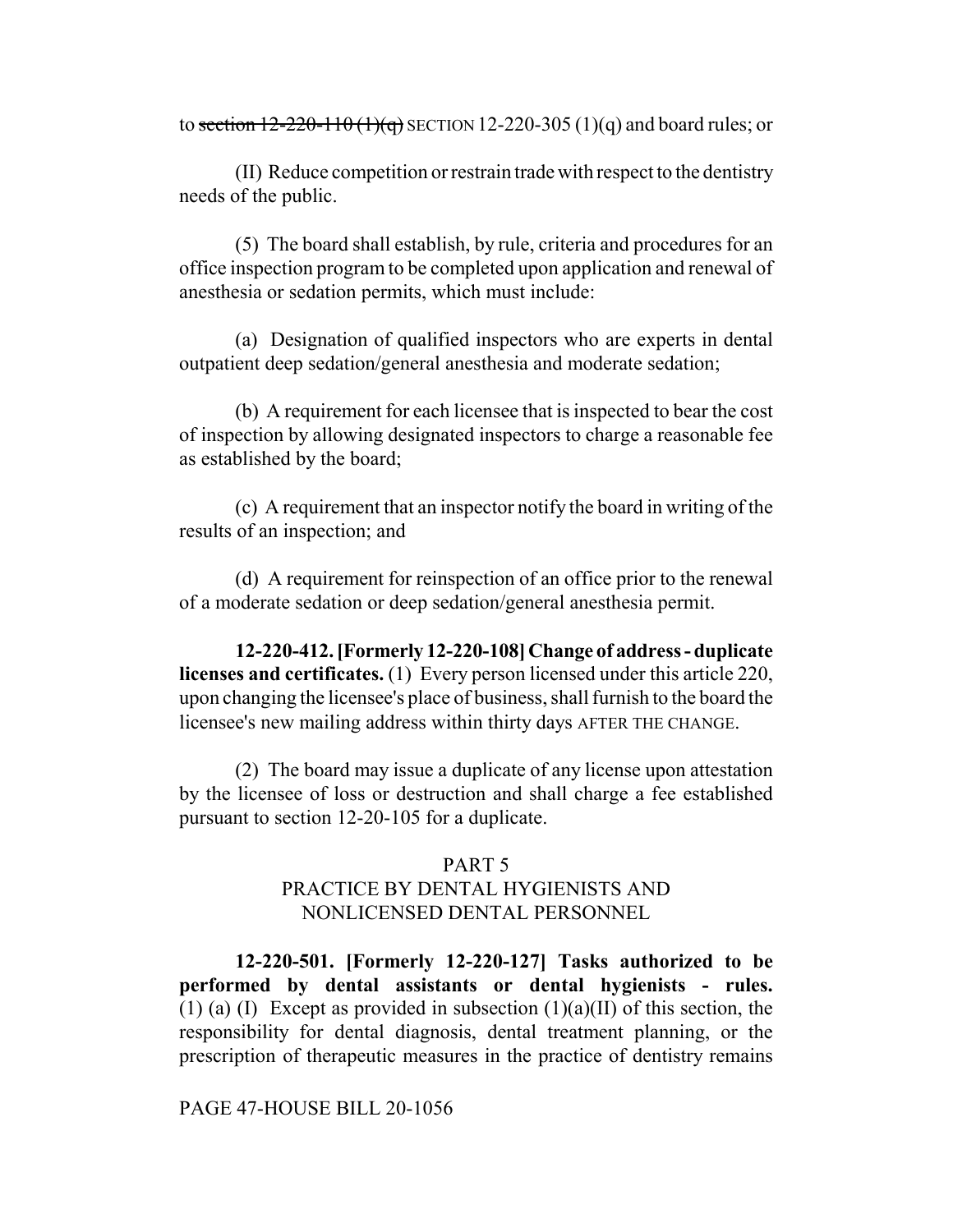with a licensed dentist and may not be assigned to any dental hygienist.

(II) A dental hygienist may:

(A) Perform dental hygiene assessment, dental hygiene diagnosis, and dental hygiene treatment planning for dental hygiene services pursuant to section  $12-220-122$  (1)(f) SECTION 12-220-503 (1)(f);

(B) Identify dental abnormalities for immediate referral to a dentist as described in section  $12-220-122$  (1)(f) SECTION 12-220-503 (1)(f);

(C) In collaboration with a licensed dentist, prescribe, administer, and dispense, as described in section  $12-220-122$  (1)(g) SECTION 12-220-503 (1)(g): Fluoride, fluoride varnish, antimicrobial solutions for mouth rinsing, other nonsystemic antimicrobial agents, and resorbable antimicrobial agents pursuant to rules of the board; and

(D) In collaboration with a licensed dentist, apply silver diamine fluoride pursuant to section 12-220-129 SECTION 12-220-506.

(b) A dental procedure that involves surgery or that will contribute to or result in an irremediable alteration of the oral anatomy shall not be assigned to anyone other than a licensed dentist.

(2) Except as provided in subsection (1) of this section, a dental hygienist may perform any dental task or procedure assigned to the hygienist by a licensed dentist that does not require the professional skill of a licensed dentist; except that the dental hygienist may perform the task or procedure only under the indirect supervision of a licensed dentist or as authorized in sections 12-220-122 and 12-220-123 SECTIONS 12-220-503 AND 12-220-504.

(3) (a) A dental assistant shall not perform the following tasks:

(I) Diagnosis;

(II) Treatment planning;

(III) Prescription of therapeutic measures;

PAGE 48-HOUSE BILL 20-1056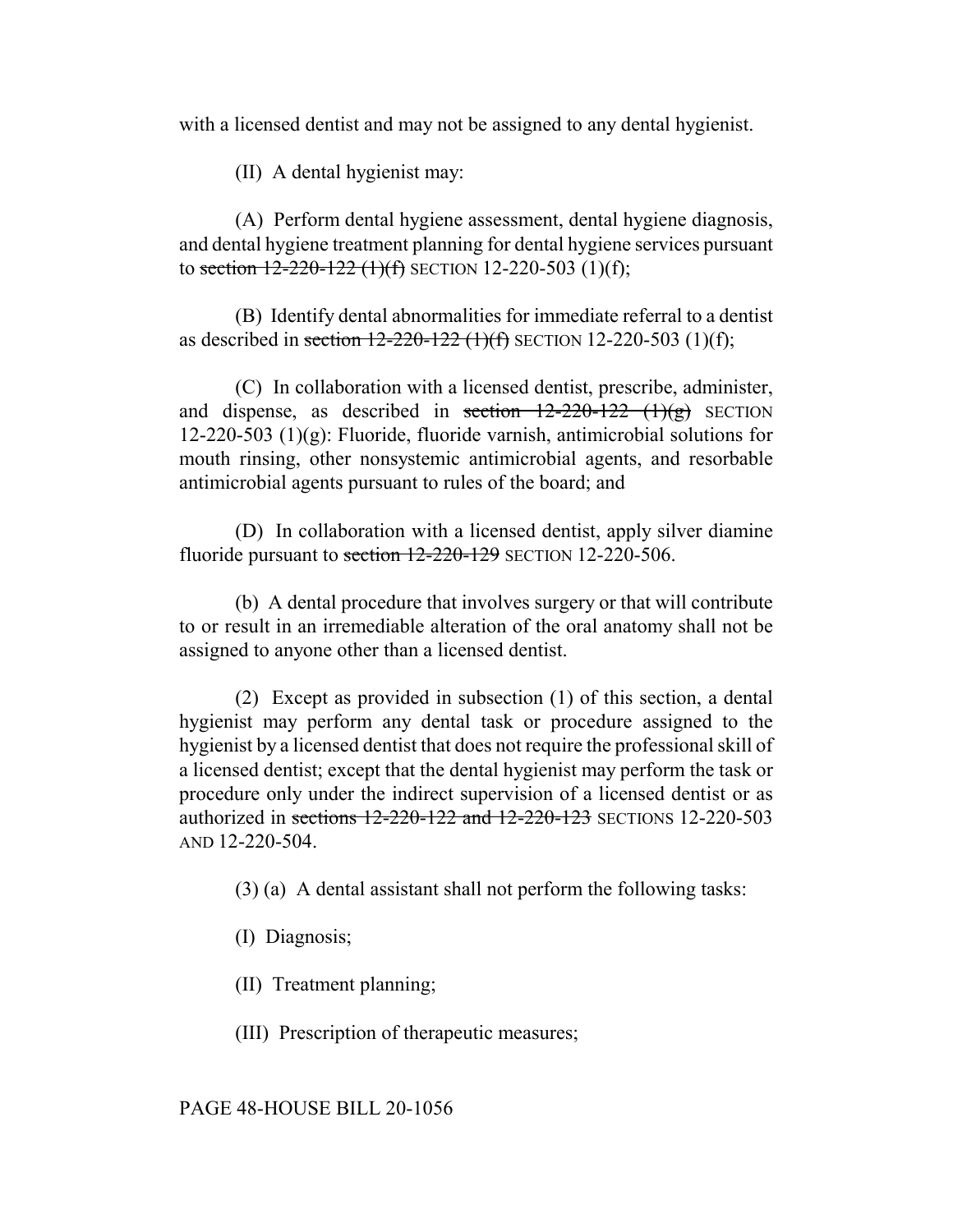(IV) Any procedure that contributes to or results in an irremediable alteration of the oral anatomy;

(V) Administration of local anesthesia;

(VI) Scaling (supra and sub-gingival), as it pertains to the practice of dental hygiene;

(VII) Root planing;

(VIII) Soft tissue curettage;

(IX) Periodontal probing.

(b) A dental assistant may perform the following tasks under the indirect supervision of a licensed dentist:

(I) Smoothing and polishing natural and restored tooth surfaces;

(II) Provision of preventive measures, including the application of fluorides and other recognized topical agents for the prevention of oral disease;

(III) Gathering and assembling information including, but not limited to, fact-finding and patient history, oral inspection, and dental and periodontal charting;

(IV) Administering topical anesthetic to a patient in the course of providing dental care;

(V) Any other task or procedure that does not require the professional skill of a licensed dentist;

(VI) (V) Repairing and relining dentures pursuant to a dental laboratory work order signed by a licensed dentist; OR

(VI) ANY OTHER TASK OR PROCEDURE THAT DOES NOT REQUIRE THE PROFESSIONAL SKILL OF A LICENSED DENTIST.

(c) A dental assistant may, under the direct supervision of a licensed

PAGE 49-HOUSE BILL 20-1056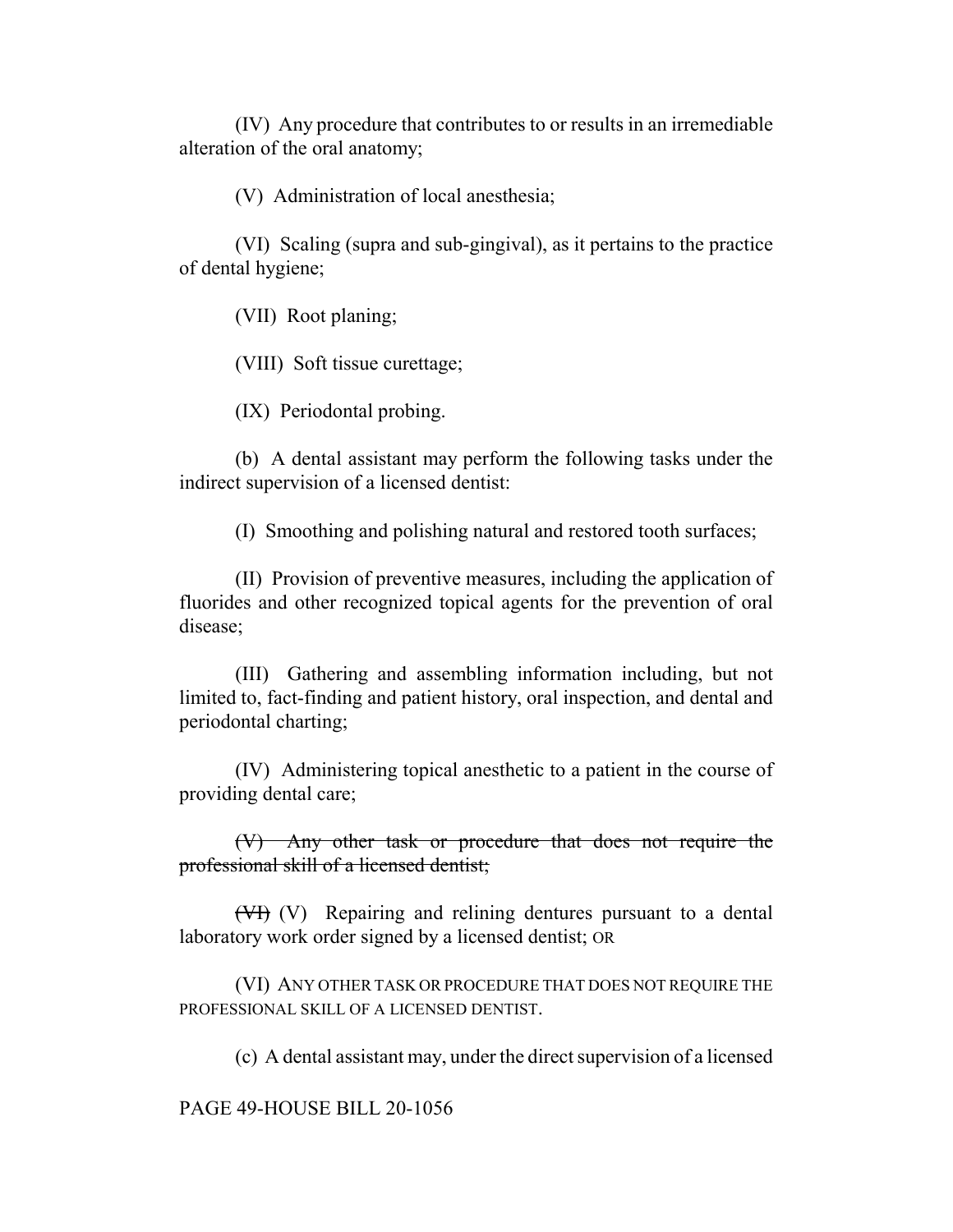dentist in accordance with rules promulgated by the board, administer and monitor the use of nitrous oxide on a patient.

(d) (I) A dental assistant may perform intraoral and extraoral tasks and procedures necessary for the fabrication of a complete or partial denture under the direct supervision of a licensed dentist. These tasks and procedures shall include:

(A) Making of preliminary and final impressions;

(B) Jaw relation records and determination of vertical dimensions;

(C) Tooth selection;

(D) A preliminary try-in of the wax-up trial denture prior to and subject to a try-in and approval in writing of the wax-up trial denture by the licensed dentist;

(E) Denture adjustments that involve the periphery, occlusal, or tissue-bearing surfaces of the denture prior to the final examination of the denture.

(II) IF A DENTAL ASSISTANT IS PERFORMING the tasks and procedures SPECIFIED in subsection  $(3)(d)(I)$  of this section, shall be performed THE DENTAL ASSISTANT SHALL PERFORM THE TASKS AND PROCEDURES in the regularly announced office location of a licensed practicing dentist, and the dentist shall be IS personally liable for all treatment rendered to the patient. A dental assistant performing these tasks and procedures shall be properly identified as a dental assistant. No A dentist shall NOT utilize more DENTAL ASSISTANTS than the number of dental assistants the dentist can reasonably supervise.

(III) Prior to any work being performed pursuant to subsection  $(3)(d)(I)$  of this section, the patient shall first be examined by the treating dentist licensed to practice in this state who shall FIRST EXAMINE THE PATIENT AND certify that the patient has no pathologic condition that requires surgical correction or other treatment prior to complete denture service.

(4) The board may make such ADOPT reasonable rules as  $\frac{m}{x}$  be

PAGE 50-HOUSE BILL 20-1056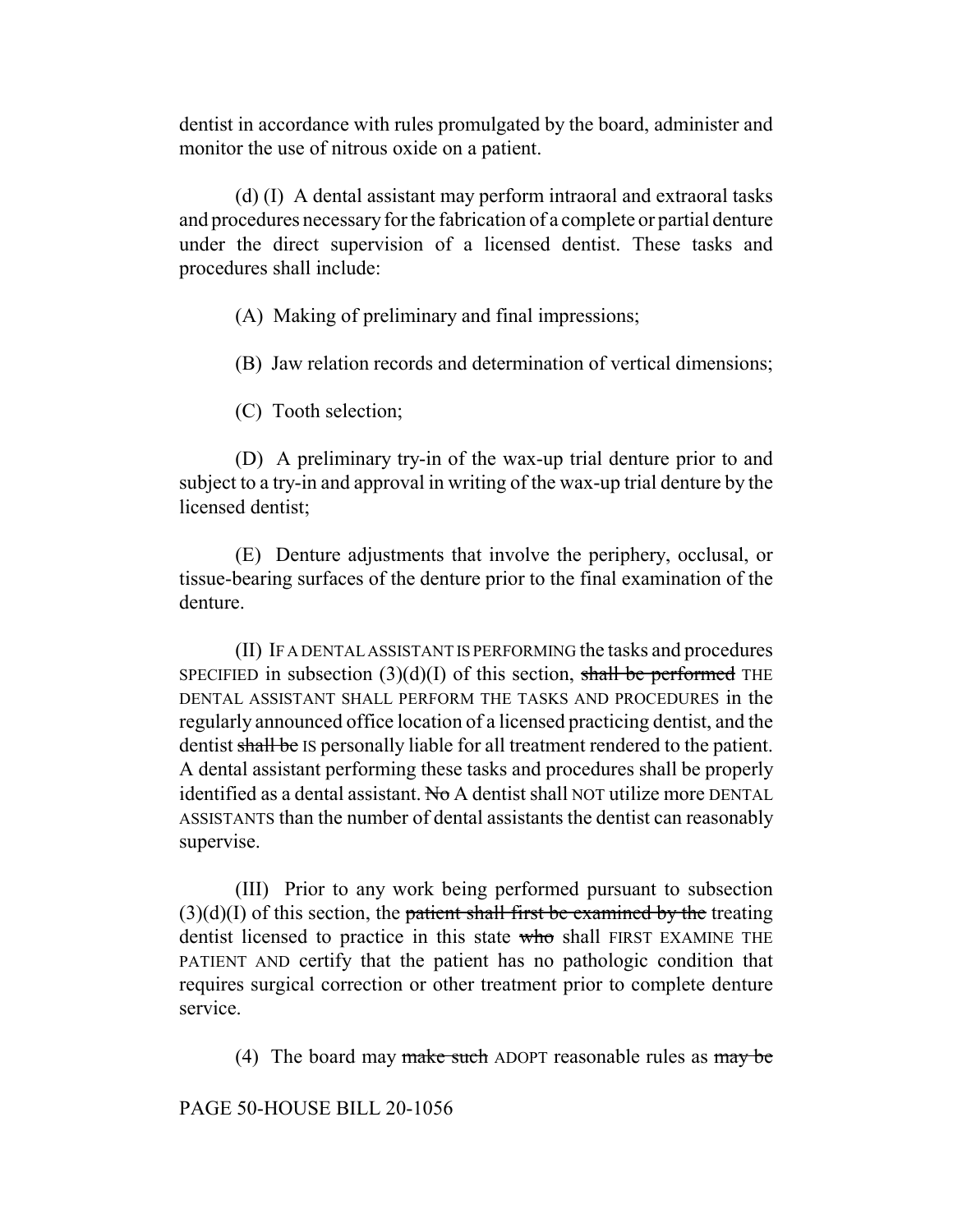necessary to implement and enforce the provisions of this section.

**12-220-502. [Formerly 12-220-139] Construction of dental devices by unlicensed technician.** (1) (a) A licensed dentist who uses the services of an unlicensed technician for the purpose of constructing, altering, repairing, or duplicating any denture, bridge, splint, or orthodontic or prosthetic appliance shall furnish the unlicensed technician with a written or electronic laboratory work order in a form approved by the board, which form must SHALL be dated and signed by the dentist for each separate and individual piece of work. The dentist shall make the laboratory work order in a reproducible form, and the dentist and the unlicensed technician shall each retain a copy in a permanent file for two years. The permanent files of the licensed dentist and the unlicensed technician shall MUST be open to inspection at any reasonable time by the board or its duly constituted agent. The licensed dentist that furnishes the laboratory work order shall MUST have appropriate training, education, and experience related to the prescribed treatment and is responsible for directly supervising all intraoral treatment rendered to the patient.

(b) An unlicensed technician that possesses a valid laboratory work order may provide extraoral construction, manufacture, fabrication, supply, or repair of identified dental and orthodontic devices but shall not provide intraoral service in a human mouth except under the direct supervision of a licensed dentist in accordance with section  $12-220-127$  (3)(d) SECTION 12-220-501 (3)(d).

(2) If the dentist fails to keep permanent records of laboratory work orders as required in subsection  $(1)(a)$  of this section, the dentist is subject to disciplinary action as deemed appropriate by the board.

(3) If an unlicensed technician fails to have in  $\overline{his}$  or her THE TECHNICIAN'S possession a laboratory work order signed by a licensed dentist with each denture, bridge, splint, or orthodontic or prosthetic appliance in his or her THE TECHNICIAN'S possession, the absence of the laboratory work order is prima facie evidence of a violation of this section and constitutes the practice of dentistry without an active license in violation of, and subject to the penalties specified in, section 12-220-141 SECTION 12-220-211.

## **12-220-503. [Formerly 12-220-122] What constitutes practicing**

#### PAGE 51-HOUSE BILL 20-1056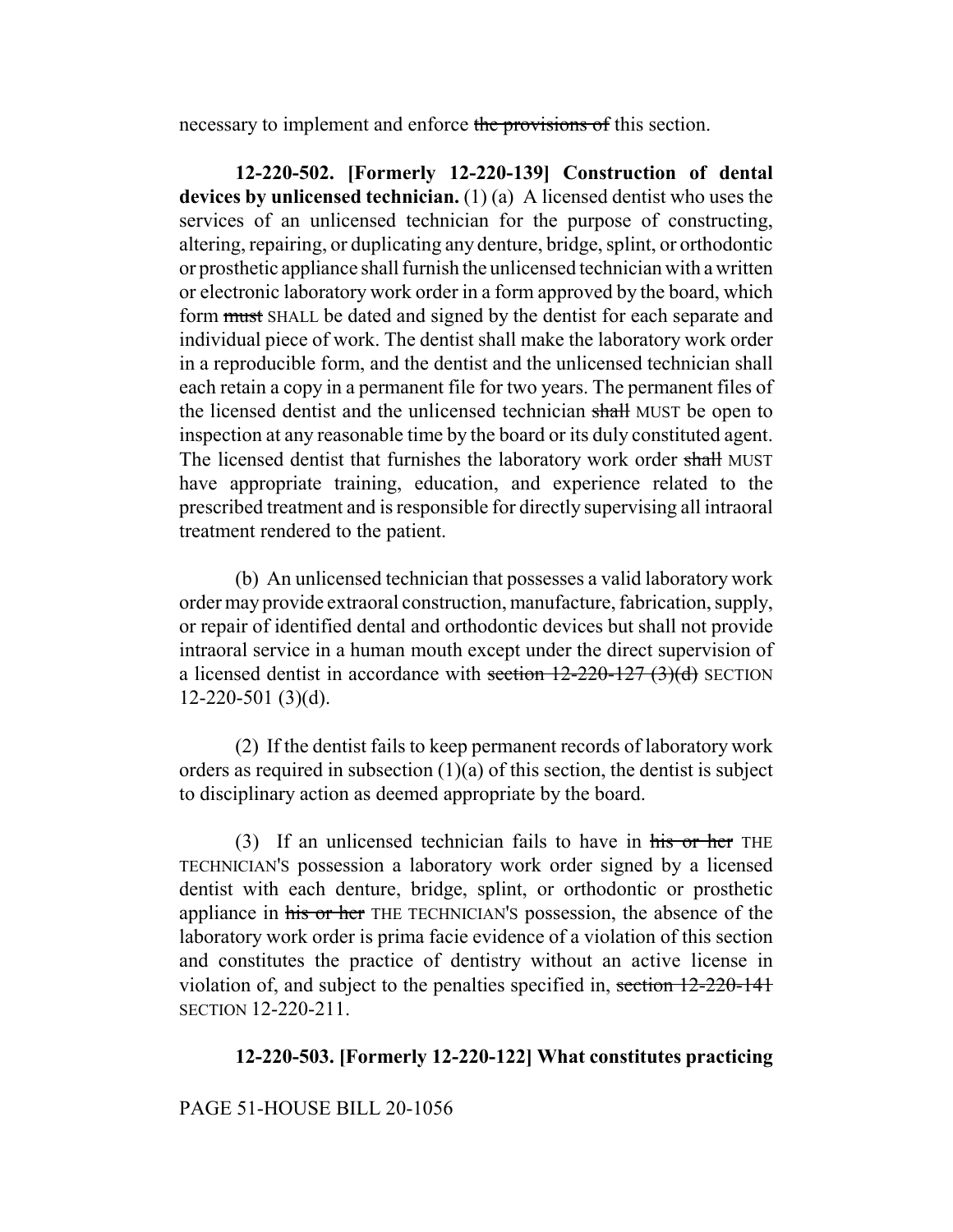**unsupervised dental hygiene - rules.** (1) Unless licensed to practice dentistry, a person shall be IS deemed to be practicing unsupervised dental hygiene who WHEN THE PERSON, within the scope of the person's education, training, and experience:

(a) Removes deposits, accretions, and stains by scaling with hand, ultrasonic, or other devices from all surfaces of the tooth and smooths and polishes natural and restored tooth surfaces, including root planing;

(b) Removes granulation and degenerated tissue from the gingival wall of a periodontal pocket;

(c) Provides preventive measures including the application of fluorides, sealants, and other recognized topical agents for the prevention of oral disease;

(d) Gathers and assembles information including, but not limited to:

(I) Fact-finding and patient history;

(II) Preparation of study casts for the purpose of fabricating a permanent record of the patient's present condition; as a visual aid for patient education, dental hygiene diagnosis, and dental hygiene treatment planning; and to provide assistance during forensic examination;

(III) Extra- and intra-oral inspection;

(IV) Dental and periodontal charting; and

(V) Radiographic and  $\overline{X}$  ray X-RAY survey for the purpose of assessing and diagnosing dental hygiene-related conditions for treatment planning for dental hygiene services as described in this section and identifying dental abnormalities for immediate referral to a dentist;

(e) Administers a topical anesthetic to a patient in the course of providing dental care;

(f) Performs dental hygiene assessment, dental hygiene diagnosis, and dental hygiene treatment planning for dental hygiene services as described in this section and identifies dental abnormalities for immediate

#### PAGE 52-HOUSE BILL 20-1056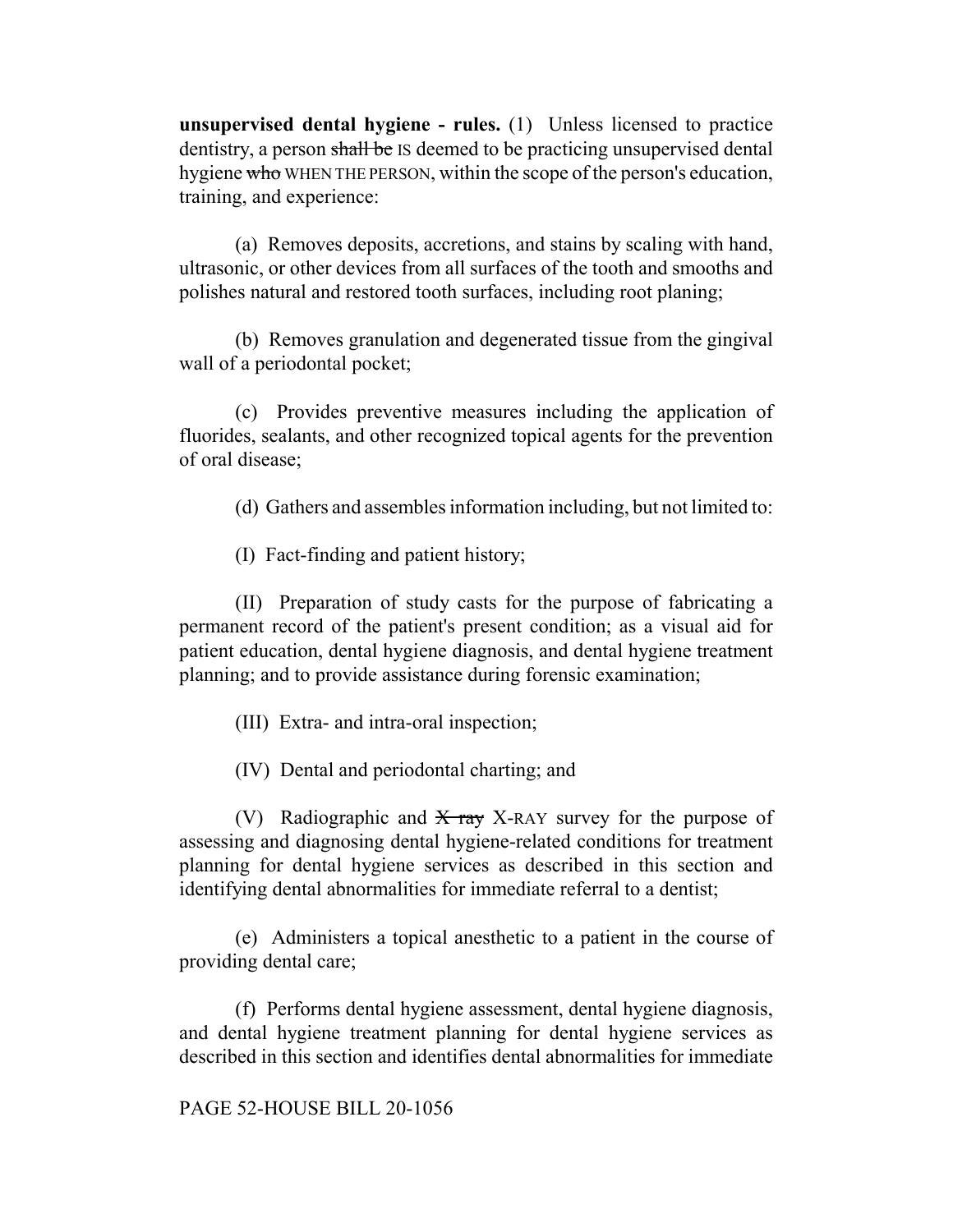referral to a dentist; or

(g) (I) Prescribes, administers, and dispenses fluoride, fluoride varnish, antimicrobial solutions for mouth rinsing, other nonsystemic antimicrobial agents, and related emergency drugs and reversal agents in collaboration with a licensed dentist. The board, BY RULE, may by rule, further define the permissible and appropriate emergency drugs and reversal agents. Dental hygienists shall maintain clear documentation in the patient record of the drug or agent prescribed, administered, or dispensed; the date of the action; and the rationale for prescribing, administering, or dispensing the drug or agent.

(II) A dental hygienist shall not prescribe, administer, or dispense the following:

(A) Drugs whose primary effect is systemic, with the exception of fluoride supplements permitted under subsection  $(1)(g)(III)(A)$  of this section; and

(B) Dangerous drugs or controlled substances, as defined in section 18-18-102 (5).

(III) A dental hygienist may prescribe the following:

(A) Fluoride supplements as follows, all using sodium fluoride: Tablets: 0.5 mg, 1.1 mg, or 2.2 mg; lozenges: 2.21 mg; and drops: 1.1 mL;

(B) Topical anti-caries treatments as follows, all using sodium fluoride unless otherwise indicated: Toothpastes: 1.1 % or less (or stannous fluoride 0.4%); topical gels: 1.1% or less (or stannous fluoride 0.4%); oral rinses: 0.05%, 0.2%, 0.44%, or 0.5%; oral rinse concentrate used in periodontal disease: 0.63% stannous fluoride; fluoride varnish: 5%; and prophy pastes containing approximately 1.23% sodium fluoride and used for polishing procedures as part of professional dental prophylaxis treatment;

(C) Topical anti-infectives as follows: Chlorhexidine gluconate rinses: 0.12%; chlorhexidine gluconate periodontal chips for subgingival insertion into a periodontal pocket/sulcus; tetracycline impregnated fibers, inserted subgingivally into a periodontal pocket/sulcus; doxycycline hyclate

PAGE 53-HOUSE BILL 20-1056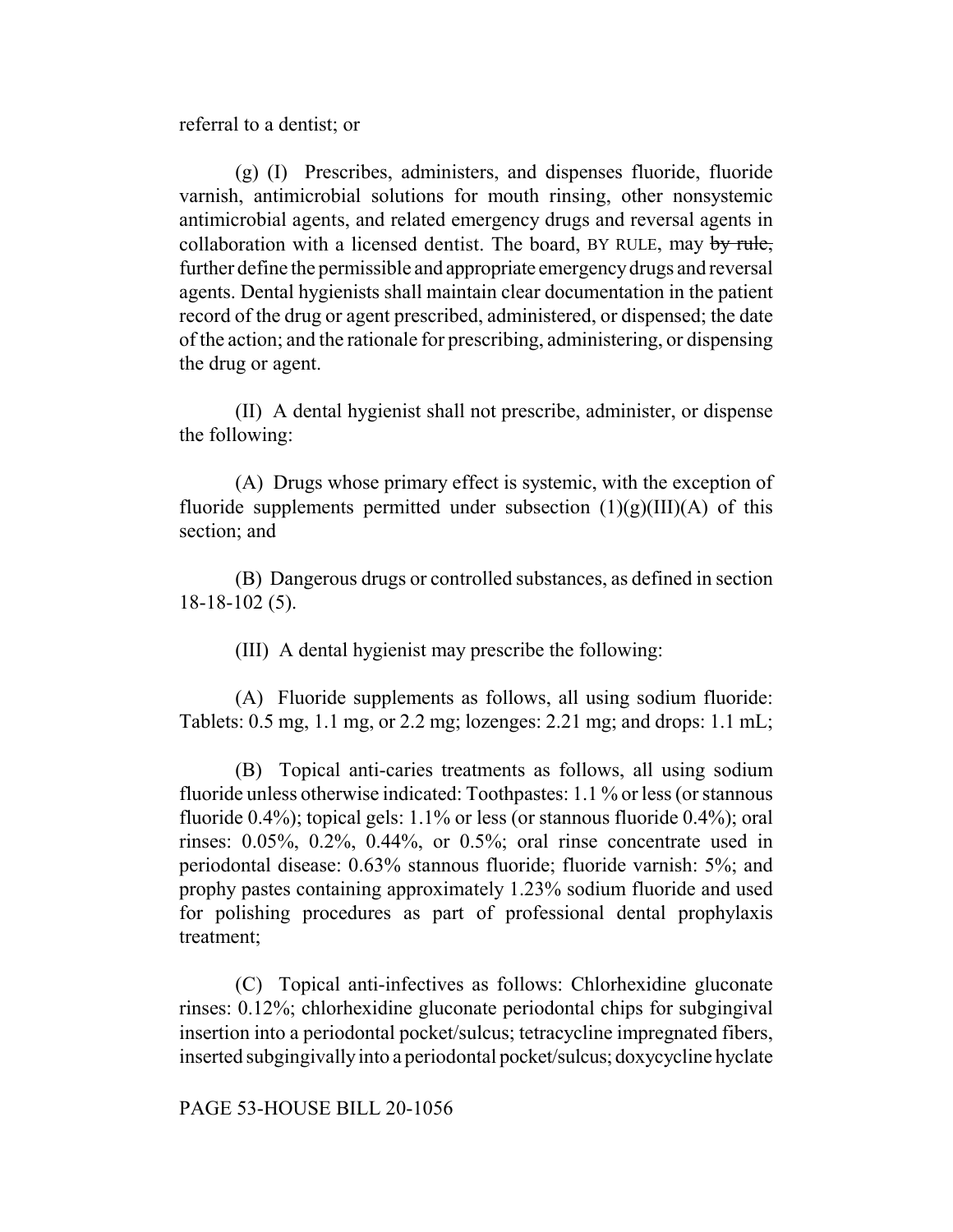periodontal gel, inserted subgingivally into a periodontal pocket/sulcus; and minocycline hydrochloride periodontal powder, inserted subgingivally into a periodontal pocket/sulcus; and

(D) Related emergency drugs and reversal agents as authorized by the collaborating dentist.

(2) A dental hygienist shall state in writing and require a patient to acknowledge by signature that any diagnosis or assessment is for the purpose of determining necessary dental hygiene services only and that it is recommended by the American Dental Association, or any successor organizations, that a thorough dental examination be performed by a dentist twice each year.

(3) Unsupervised dental hygiene may be performed by licensed dental hygienists without the supervision of a licensed dentist.

(4) (a) Notwithstanding section 12-220-104 (13) or  $\frac{12-220-110}{20}$  $(1)(b)$  12-220-305 (1)(b), a dental hygienist may be the proprietor of a place where supervised or unsupervised dental hygiene is performed and may purchase, own, or lease equipment necessary to perform supervised or unsupervised dental hygiene.

(b) A dental hygienist proprietor, or a professional corporation or professional limited liability corporation of dental hygienists, in addition to providing dental hygiene services, may enter into an agreement with one or more dentists for the lease or rental of equipment or office space in the same physical location as the dental hygiene practice, but only if the determination of necessary dental services provided by the dentist and professional responsibility for those services, including but not limited to dental records, appropriate medication, and patient payment, remain with the treating dentist. It shall be IS the responsibility of the dental hygienist to inform the patient as to whether there is a supervisory relationship between the dentist and the dental hygienist. An agreement under this subsection  $(4)(b)$  shall DOES not constitute employment and shall DOES not constitute cause for discipline pursuant to section  $12-220-130$  (1)(h) SECTION  $12-220-201$  (1)(h).

**12-220-504. [Formerly 12-220-123] What constitutes practicing supervised dental hygiene.** (1) Unless licensed to practice dentistry, a

PAGE 54-HOUSE BILL 20-1056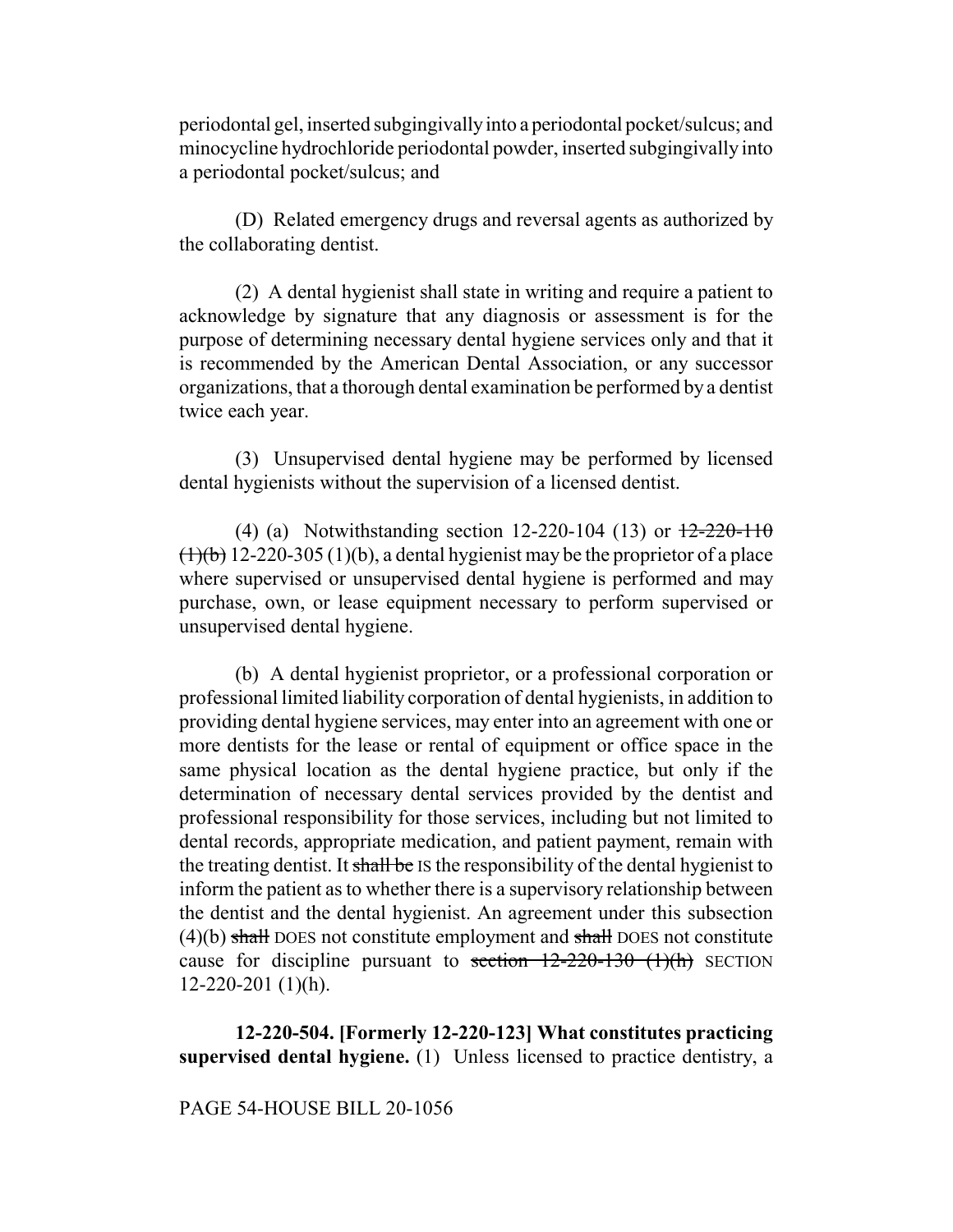person who performs any of the following tasks under the supervision of a licensed dentist is deemed to be practicing supervised dental hygiene:

(a)  $\text{Any }$  PERFORMING A task described in section 12-220-122 (1) SECTION 12-220-503 (1);

(b) Prepares PREPARING study casts;

(c) Administers ADMINISTERING local anesthesia under the indirect supervision of a licensed dentist pursuant to rules of the board, including minimum education requirements and procedures for local anesthesia administration;

(d) Places PLACING interim therapeutic restorations pursuant to section 12-220-128 SECTION 12-220-505; or

(e) Applies APPLYING silver diamine fluoride pursuant to section 12-220-129 SECTION 12-220-506.

**12-220-505. [Formerly 12-220-128] Interim therapeutic restorations by dental hygienists - permitting process - rules - subject to review - repeal.** (1) Upon application, accompanied by a fee in an amount determined by the director, the board shall grant a permit to place interim therapeutic restorations to any dental hygienist applicant who:

(a) Holds a license in good standing to practice dental hygiene in Colorado;

(b) Has completed a course developed at the postsecondary educational level that complies with the rules adopted by the board. The course must be offered under the direct supervision of a member of the faculty of a Colorado dental or dental hygiene school accredited by the Commission on Dental Accreditation or its successor agency. All faculty responsible for clinical evaluation of students must be dentists with a faculty appointment at an accredited Colorado dental or dental hygiene school.

(c) Carries current professional liability insurance in the amount specified in section 12-220-147 AS REQUIRED PURSUANT TO SECTIONS 12-220-307 AND 13-64-301 (1)(a); and

PAGE 55-HOUSE BILL 20-1056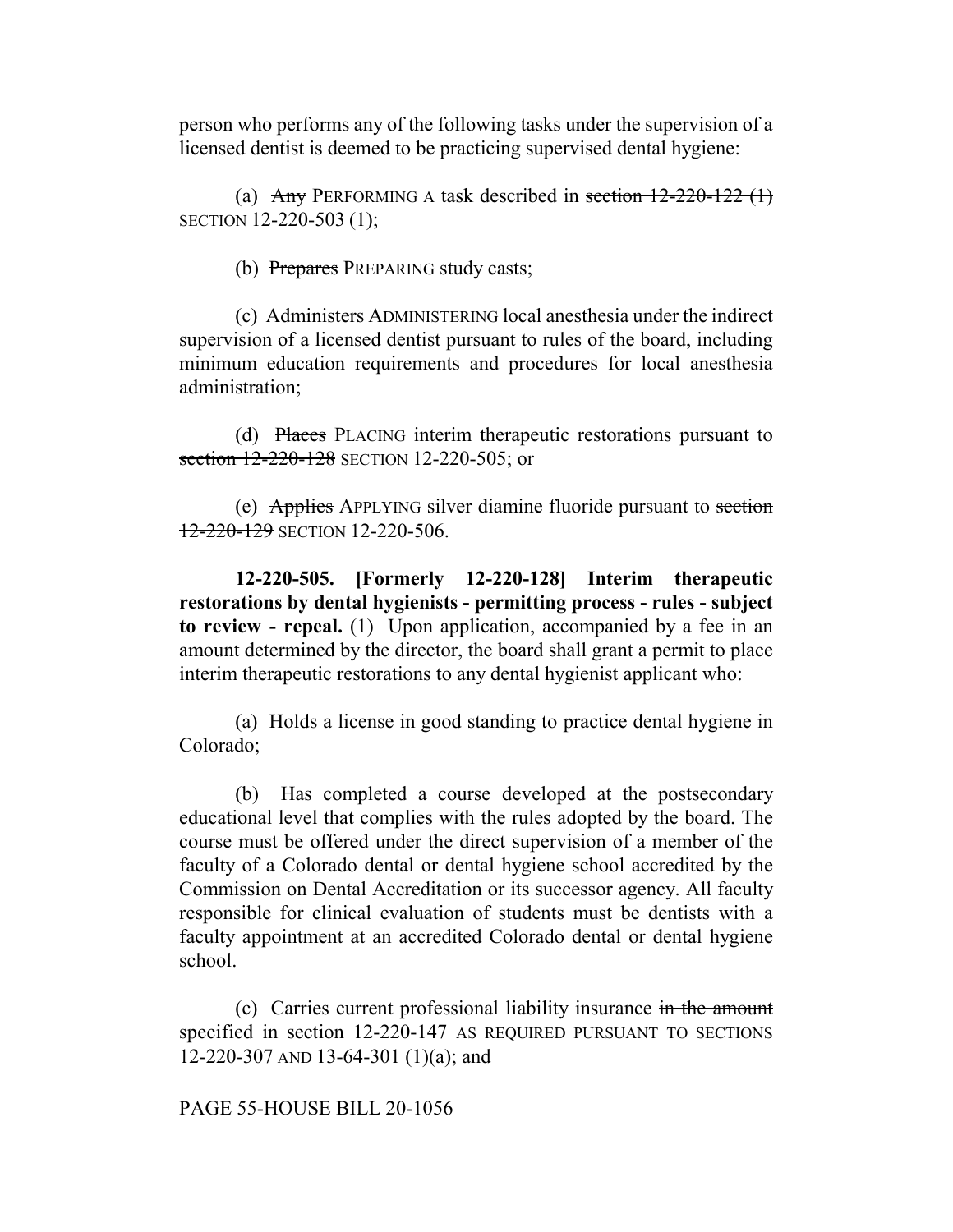(d) Has completed the following hours of dental hygiene practice as evidenced in documentation required by the board:

(I) Two thousand hours of supervised dental hygiene practice after initial dental hygiene licensure;

(II) Four thousand hours of unsupervised dental hygiene practice after initial dental hygiene licensure; or

(III) A combination of the hours specified in subsections  $(1)(d)(I)$ and  $(1)(d)(II)$  of this section as determined by the board by rule.

(2) The board may waive the requirement in subsection  $(1)(d)$  of this section for a dental hygienist who performs interim therapeutic restorations exclusively under the direct supervision of a dentist.

(3) A dental hygienist shall not use local anesthesia for the purpose of placing interim therapeutic restorations.

(4) (a) A dental hygienist may place an interim therapeutic restoration only after a dentist provides a diagnosis, treatment plan, and instruction to perform the procedure.

(b) If an interim therapeutic restoration is authorized by a supervising dentist AUTHORIZES A DENTAL HYGIENIST TO PERFORM AN INTERIM THERAPEUTIC RESTORATION PLACEMENT at a location other than the dentist's practice location, the dental hygienist shall provide the patient or the patient's representative with written notification that the care was provided at the direction of the supervising dentist. The dental hygienist shall include in the written notification the dentist's name, practice location address, and telephone number.

(c) A dental hygienist who obtains a dentist's diagnosis, treatment plan, and instruction to perform an ITR utilizing telehealth by store-and-forward transfer shall notify the patient of the patient's right to receive interactive communication with the distant dentist upon request. Communication with the distant dentist may occur either at the time of the consultation or within thirty days after the dental hygienist notifies the patient of the results of the consultation.

#### PAGE 56-HOUSE BILL 20-1056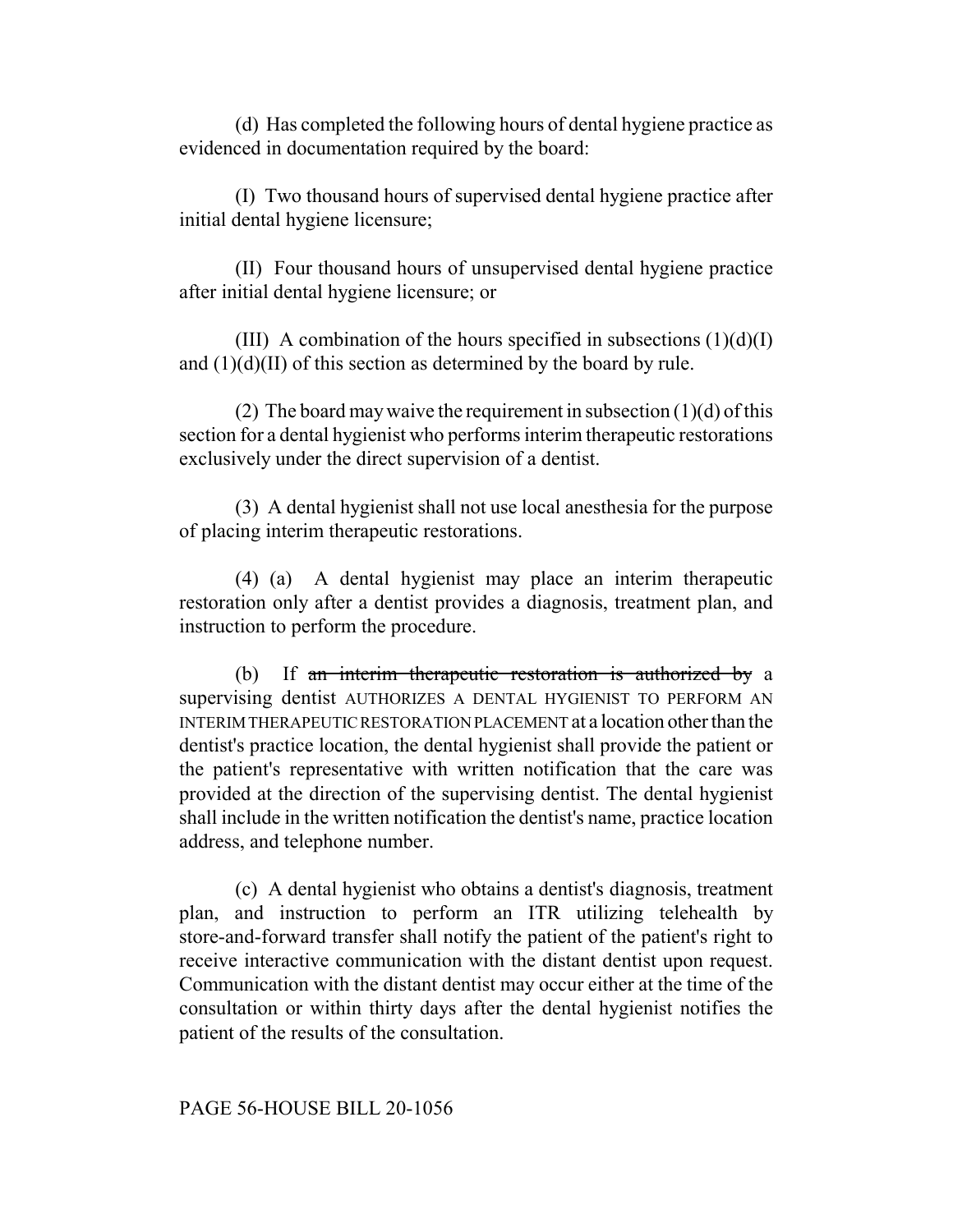(5) A dental hygienist who obtains a permit pursuant to this section may place interim therapeutic restorations in a dental office setting under the direct or indirect supervision of a dentist or through telehealth supervision for purposes of communication with the dentist.

(6) A dentist shall not supervise more than five dental hygienists who place interim therapeutic restorations under telehealth supervision. A dentist who supervises a dental hygienist who provides interim therapeutic restorations under telehealth supervision must have a physical practice location in Colorado for purposes of patient referral for follow-up care.

(7) A dental hygienist shall inform the patient or the patient's legal guardian, in writing, and require the patient or the patient's legal guardian to acknowledge by signature, that the interim therapeutic restoration is a temporary repair to the tooth and that appropriate follow-up care with a dentist is necessary.

(8) This section is repealed, effective September 1, 2021. Before the repeal, the permitting of dental hygienists to place interim therapeutic restorations is scheduled for review in accordance with section 24-34-104.

**12-220-506. [Formerly 12-220-129] Application of silver diamine fluoride by dental hygienists - authorization - limitations - rules subject to review - repeal.** (1) A dental hygienist may apply silver diamine fluoride if the dental hygienist:

(a) Holds a license in good standing to practice dental hygiene in Colorado;

(b) Has completed a postsecondary course or continuing education course developed at the postsecondary level that satisfies the requirements established by the board by rule and that provides instruction on the use and limitations of applying silver diamine fluoride;

(c) Is covered by professional liability insurance in the amount established by the board pursuant to section 12-220-147 AS REQUIRED PURSUANT TO SECTIONS 12-220-307 AND 13-64-301 (1)(a); and

(d) Has a collaborative agreement with a dentist that describes the silver diamine fluoride protocols, any restrictions or limitations, follow-up

#### PAGE 57-HOUSE BILL 20-1056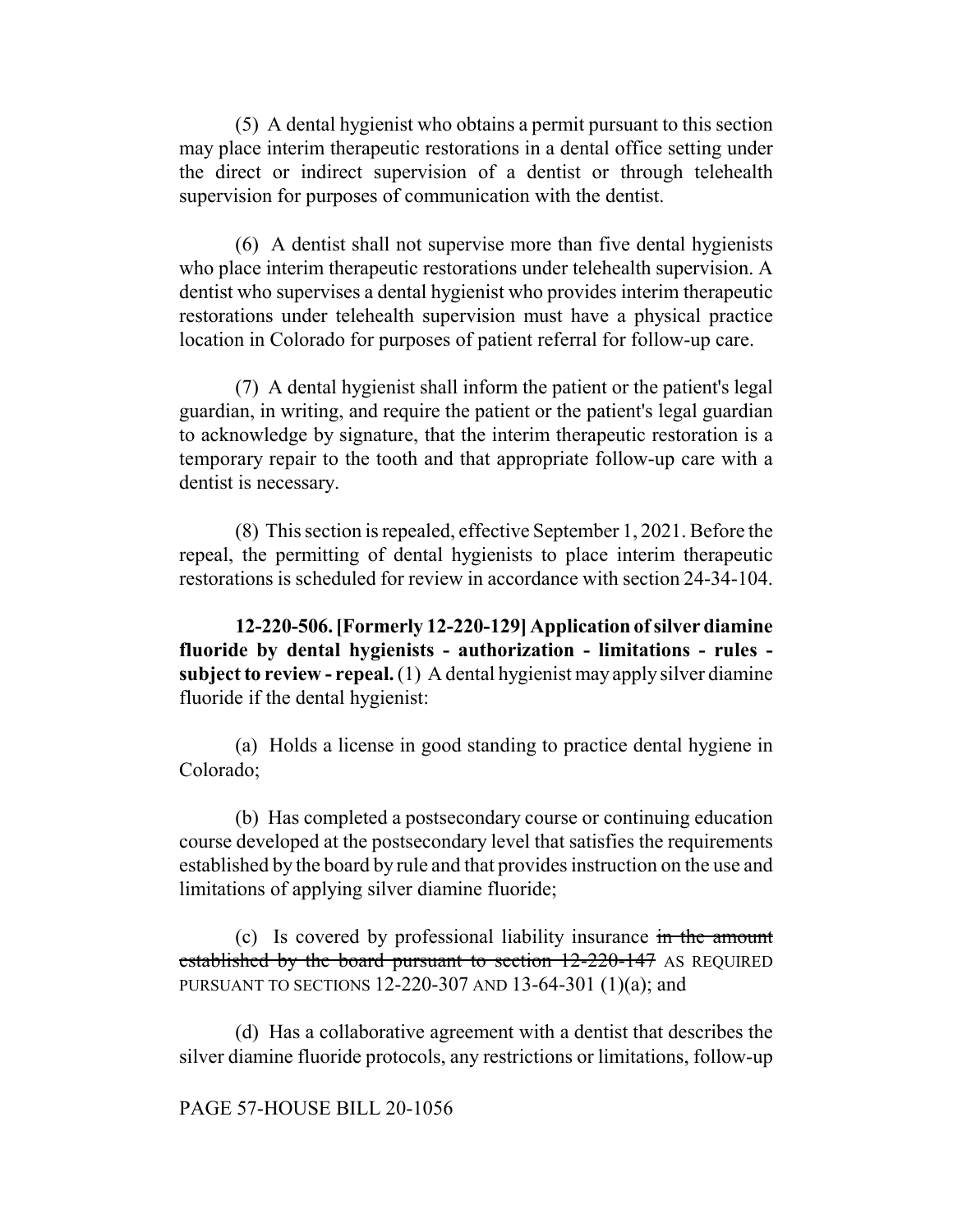and referral mechanisms, and any other requirements established by the board by rule.

(2) (a) If the application of silver diamine fluoride is authorized by a supervising dentist AUTHORIZES THE DENTAL HYGIENIST TO PERFORM THE SILVER DIAMINE FLUORIDE APPLICATION at a location other than the dentist's practice location, the dental hygienist shall provide the patient or the patient's representative with written notification that the application of silver diamine fluoride is being provided in collaboration with the supervising dentist. The dental hygienist shall include in the written notification the dentist's name, practice location address, and telephone number.

(b) A dental hygienist who applies silver diamine fluoride in collaboration with a supervising dentist utilizing telehealth by store-and-forward transfer shall notify the patient or the patient's representative of the patient's right to receive interactive communication with the distant dentist upon request. Communication with the distant dentist may occur either at the time of the consultation or within thirty days after the dental hygienist notifies the patient of the results of the consultation.

(3) A dental hygienist who meets the requirements of subsections (1) and (2) of this section may apply silver diamine fluoride under the direct or indirect supervision of a dentist or through telehealth supervision for purposes of communication with the dentist.

(4) (a) The board shall promulgate rules to:

(I) Define requirements for the education course required in subsection  $(1)(b)$  of this section, including qualifications for entities offering the course and faculty oversight requirements; and

(II) Address appropriate indications and limitations for the application of silver diamine fluoride by a dental hygienist.

(b) The board may establish additional requirements for the collaborative agreement required by subsection (1)(d) of this section.

(5) This section is repealed, effective September 1, 2021. Before the

PAGE 58-HOUSE BILL 20-1056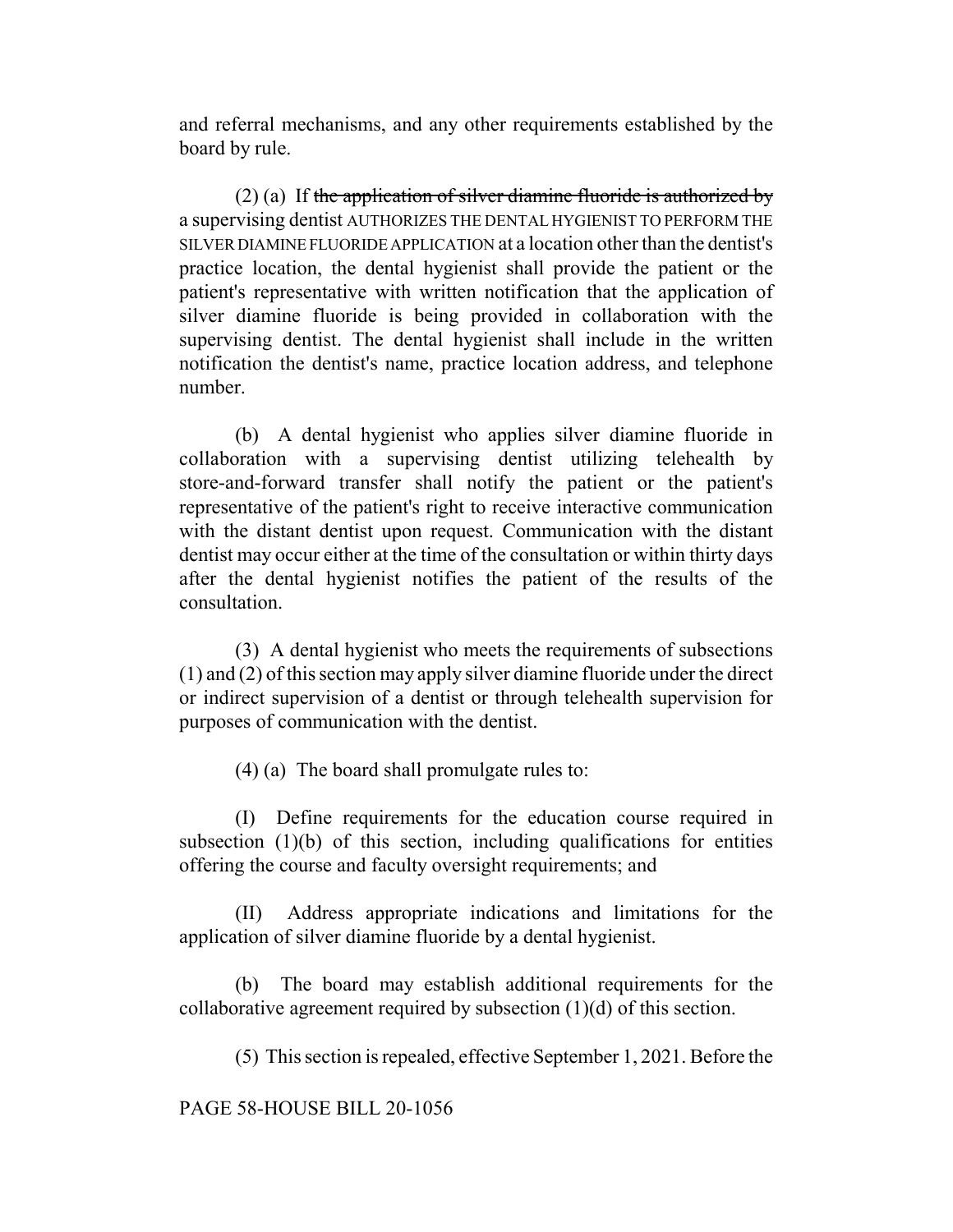repeal, the application of silver diamine fluoride by dental hygienists is scheduled for review in accordance with section 24-34-104.

# PART 6 SAFETY TRAINING - UNLICENSED X-RAY TECHNICIANS

**12-220-601. [Formerly 12-220-201] Legislative declaration.** (1) The general assembly hereby finds, determines, and declares that public exposure to the hazards of ionizing radiation used for diagnostic purposes should be minimized wherever possible. Accordingly, the general assembly finds, determines, and declares that for any dentist or dental hygienist to allow an untrained person to operate a machine source of ionizing radiation, including without limitation a device commonly known as an "X-ray machine", or to administer radiation to a patient for diagnostic purposes is a threat to the public health and safety.

(2) It is the intent of the general assembly that dentists and dental hygienists utilizing unlicensed persons in their practices provide those persons with a minimum level of education and training before allowing them to operate machine sources of ionizing radiation; however, it is not the general assembly's intent to discourage education and training beyond this minimum. It is further the intent of the general assembly that established minimum training and education requirements correspond as closely as possible to the requirements of each particular work setting as determined by the board pursuant to this part 2 PART 6.

(3) The general assembly seeks to ensure, and accordingly declares its intent, that in promulgating the rules authorized by this part 2 PART 6, the board will make every effort, consistent with its other statutory duties, to avoid creating a shortage of qualified individuals to operate machine sources of ionizing radiation for beneficial medical purposes in any area of the state.

**12-220-602. [Formerly 12-220-202] Minimum standards - rules - definition.** (1) (a) The board shall adopt rules prescribing minimum standards for the qualifications, education, and training of unlicensed persons operating machine sources of ionizing radiation and administering radiation to patients for diagnostic medical use. A licensed dentist or dental hygienist shall not allow an unlicensed person to operate a machine source

PAGE 59-HOUSE BILL 20-1056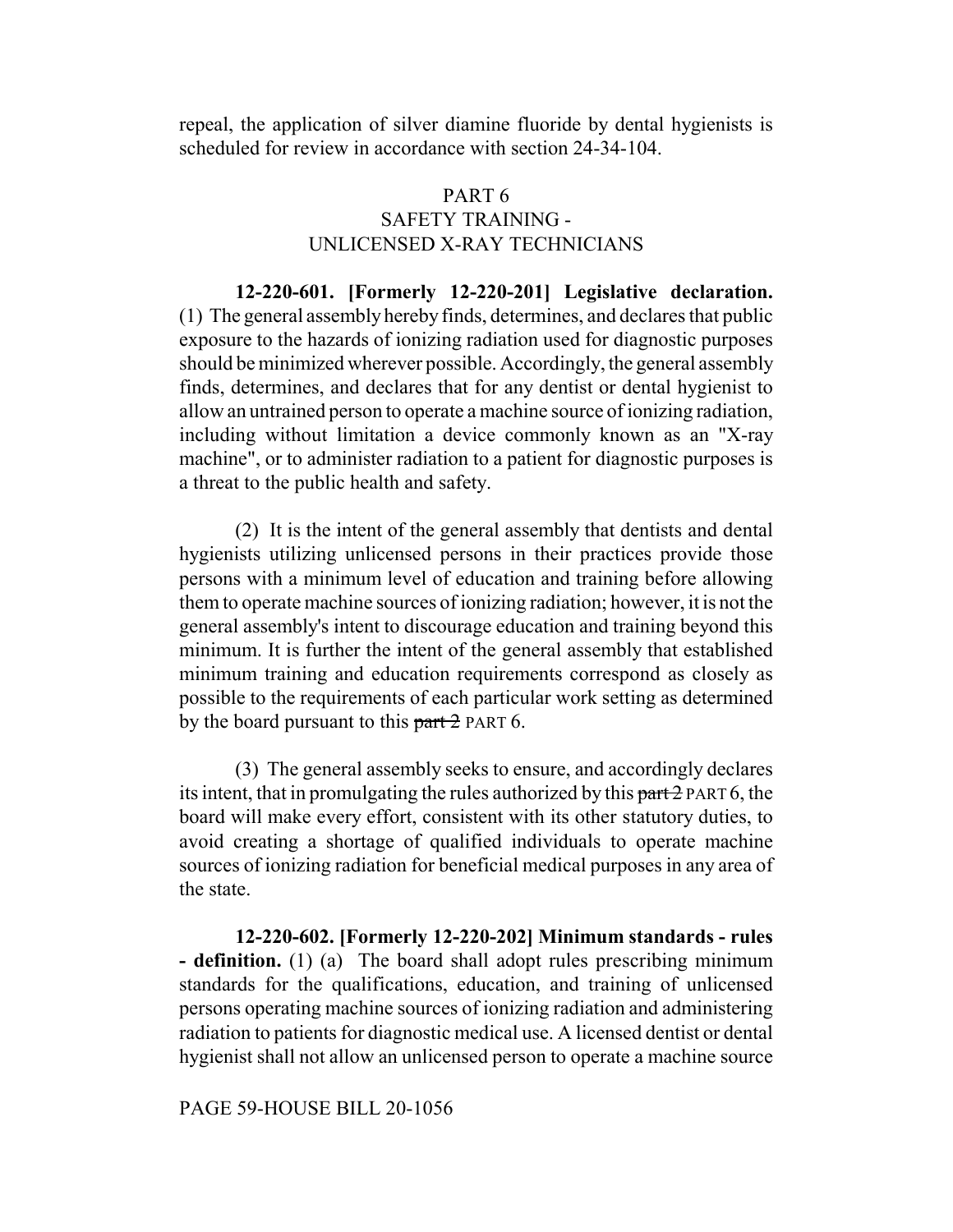of ionizing radiation or to administer radiation to any patient unless the person meets standards then in effect under rules adopted pursuant to this section. The board may adopt rules allowing a grace period in which newly hired operators of machine sources of ionizing radiation are to receive the training required by this section.

(b) For purposes of this  $part 2$  PART 6, "unlicensed person" means a person who does not hold a current and active license entitling the person to practice dentistry or dental hygiene under the provisions of this article 220.

(2) The board shall seek the assistance of licensed dentists or licensed dental hygienists in developing and formulating the rules promulgated pursuant to this section.

(3) The BOARD SHALL ESTABLISH BY RULE THE required number of hours of training and education for all unlicensed persons operating machine sources of ionizing radiation and administering radiation to patients. shall be established by the board by rule. This standard shall apply to all persons in dental settings other than hospitals and similar facilities licensed by the department of public health and environment pursuant to section 25-1.5-103. The training and education may be obtained through programs approved by the appropriate authority of any state or through equivalent programs and training experience, including on-the-job training as determined by the board.

**SECTION 2.** In Colorado Revised Statutes, 12-30-109, **amend**  $(1)(b)$  as follows:

**12-30-109. Prescribing opioids - limitations - definition - repeal.** (1) (b) Prior to prescribing the second fill of any opioid prescription pursuant to this section, an opioid prescriber must comply with the requirements of section 12-280-404 (4). Failure to comply with section 12-280-404 (4) constitutes unprofessional conduct or grounds for discipline, as applicable, under section 12-220-130 12-220-201, 12-240-121, 12-255-120, 12-275-120, 12-290-108, or 12-315-112, as applicable to the particular opioid prescriber, only if the opioid prescriber repeatedly fails to comply.

**SECTION 3.** In Colorado Revised Statutes, **amend** 12-305-111 as

PAGE 60-HOUSE BILL 20-1056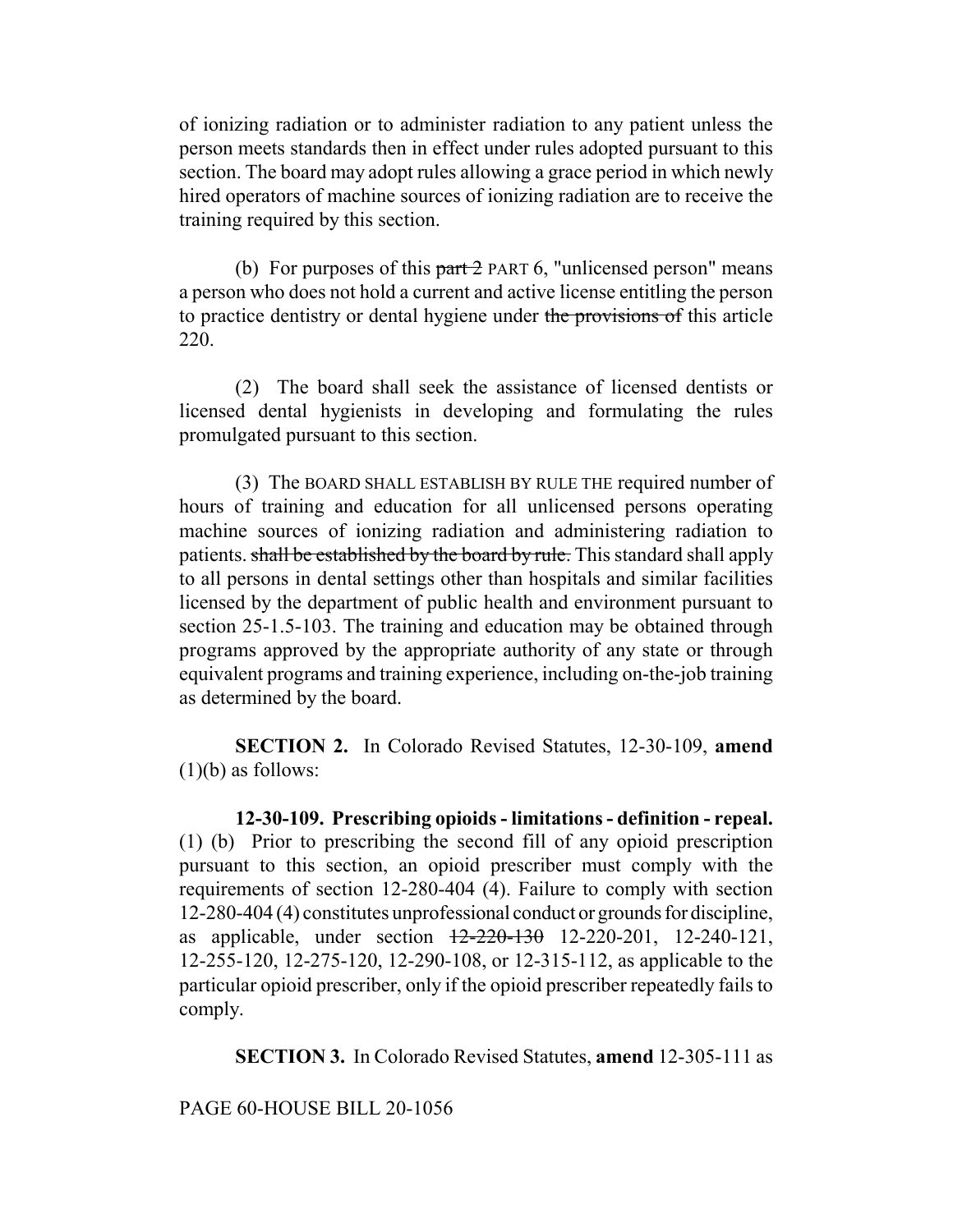follows:

**12-305-111. Limitations on authority.** Nothing in this article 305 authorizes a speech-language pathologist to engage in the practice of medicine, as defined in section 12-240-107; dentistry, as defined in sections 12-220-104 (6) and  $\frac{12-220-110}{2}$ , 12-220-305; or any other profession for which licensure, certification, or registration is required by this article 305.

**SECTION 4.** In Colorado Revised Statutes, 13-4-102, **amend**  $(1)(g)$  as follows:

**13-4-102. Jurisdiction.** (1) Any provision of law to the contrary notwithstanding, the court of appeals shall have initial jurisdiction over appeals from final judgments of, and interlocutory appeals of certified questions of law in civil cases pursuant to section 13-4-102.1 from, the district courts, the probate court of the city and county of Denver, and the juvenile court of the city and county of Denver, except in:

(g) Review actions of the Colorado dental board in refusing to issue or renew or in suspending or revoking a license to practice dentistry or dental hygiene, as provided in section 12-220-137 SECTION 12-220-208;

**SECTION 5.** In Colorado Revised Statutes, 13-21-115.5, **amend**  $(3)(c)(II)(R)$  as follows:

**13-21-115.5. Volunteer service act - immunity - exception for operation of motor vehicles - definitions.** (3) As used in this section, unless the context otherwise requires:

(c) (II) "Volunteer" includes:

(R) A licensed dentist or dental hygienist governed by article 220 of title 12 performing the practice of dentistry or dental hygiene, as defined in section 12-220-104 and as described in section  $12-220-110$  SECTION 12-220-305, as a volunteer for a nonprofit organization, nonprofit corporation, governmental entity, or hospital; or a dentist or dental hygienist who holds a license in good standing from another state performing the practice of dentistry or dental hygiene, as defined in section 12-220-104 and as described in section 12-220-110 SECTION 12-220-305, as a volunteer for a nonprofit organization, nonprofit corporation, governmental entity, or

PAGE 61-HOUSE BILL 20-1056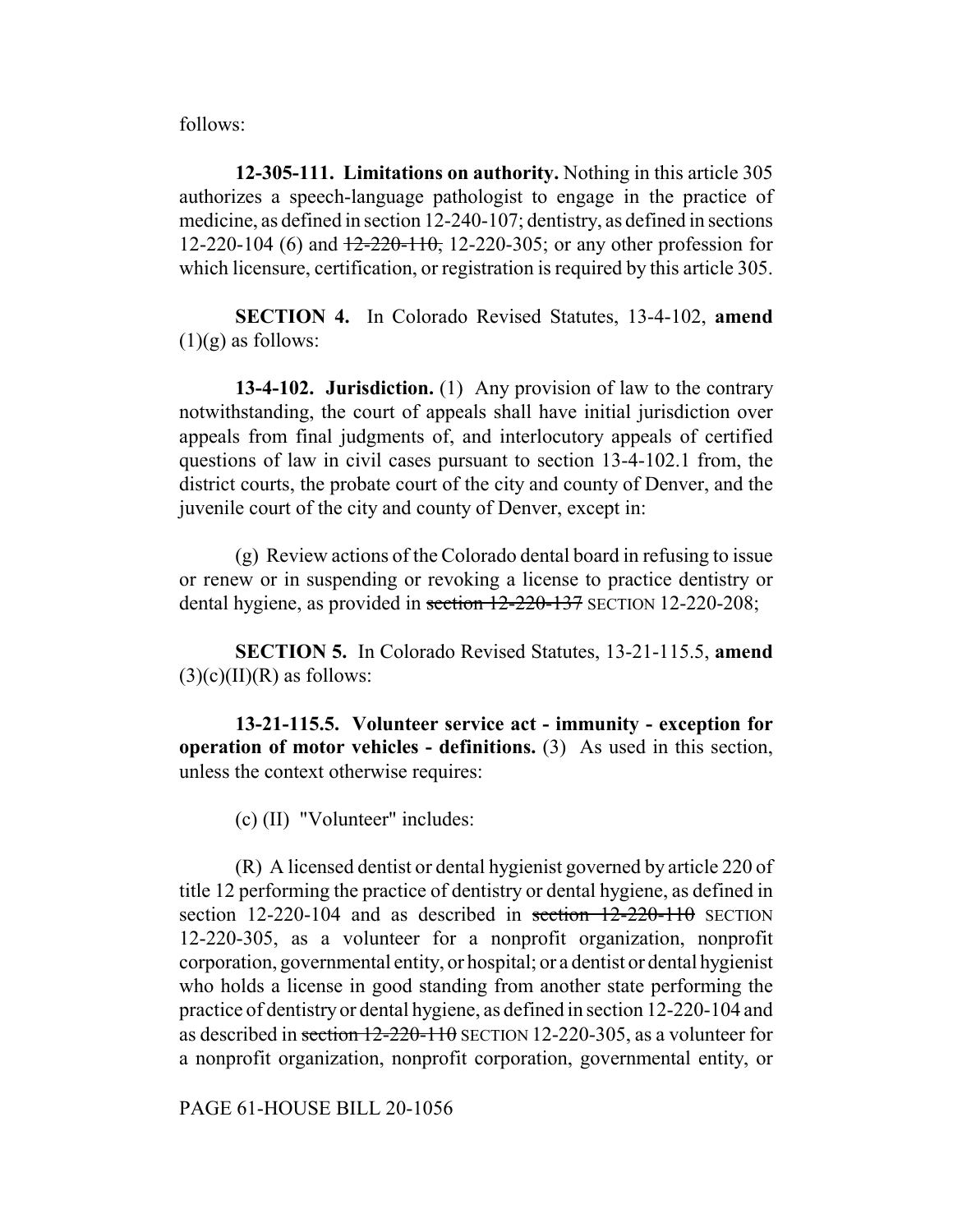hospital pursuant to section  $12-220-112$  (1)(j) SECTION 12-220-302 (1)(j); and

**SECTION 6.** In Colorado Revised Statutes, 24-34-104, **amend**  $(21)(a)(IV)$  and  $(21)(a)(X)$  as follows:

**24-34-104. General assembly review of regulatory agencies and functions for repeal, continuation, or reestablishment - legislative declaration - repeal.** (21) (a) The following agencies, functions, or both, will repeal on September 1, 2021:

(IV) The permitting of dental hygienists to place interim therapeutic restorations in accordance with section 12-220-128 SECTION 12-220-505;

(X) The application of silver diamine fluoride by dental hygienists in accordance with section  $12-220-129$  SECTION 12-220-506.

**SECTION 7.** In Colorado Revised Statutes, 25-1-1202, **amend**  $(1)(k)$  as follows:

**25-1-1202. Index of statutory sections regarding medical record confidentiality and health information.** (1) Statutory provisions concerning policies, procedures, and references to the release, sharing, and use of medical records and health information include the following:

(k) Section  $12-220-130$  SECTION 12-220-201, concerning disciplinary actions against dentists and dental hygienists;

**SECTION 8.** In Colorado Revised Statutes, 25-51-104, **amend**  $(1)(e)$  as follows:

**25-51-104. Payment and financial resolution.** (1) If a patient accepts an offer of compensation made pursuant to section 25-51-103 (5) and receives the compensation, the payment of compensation to the patient is not a payment resulting from:

(e) A judgment, administrative action, settlement, or arbitration award involving malpractice under section 12-200-106 (5), 12-210-105 (5), 12-215-115 (1)(i), 12-220-130 (1)(q) or (1)(r) *12-220-201 (1)(q)* OR *(1)(r)*, 12-235-111 (1)(i), 12-240-125 (4)(b)(III), 12-245-226 (8), 12-250-116,

PAGE 62-HOUSE BILL 20-1056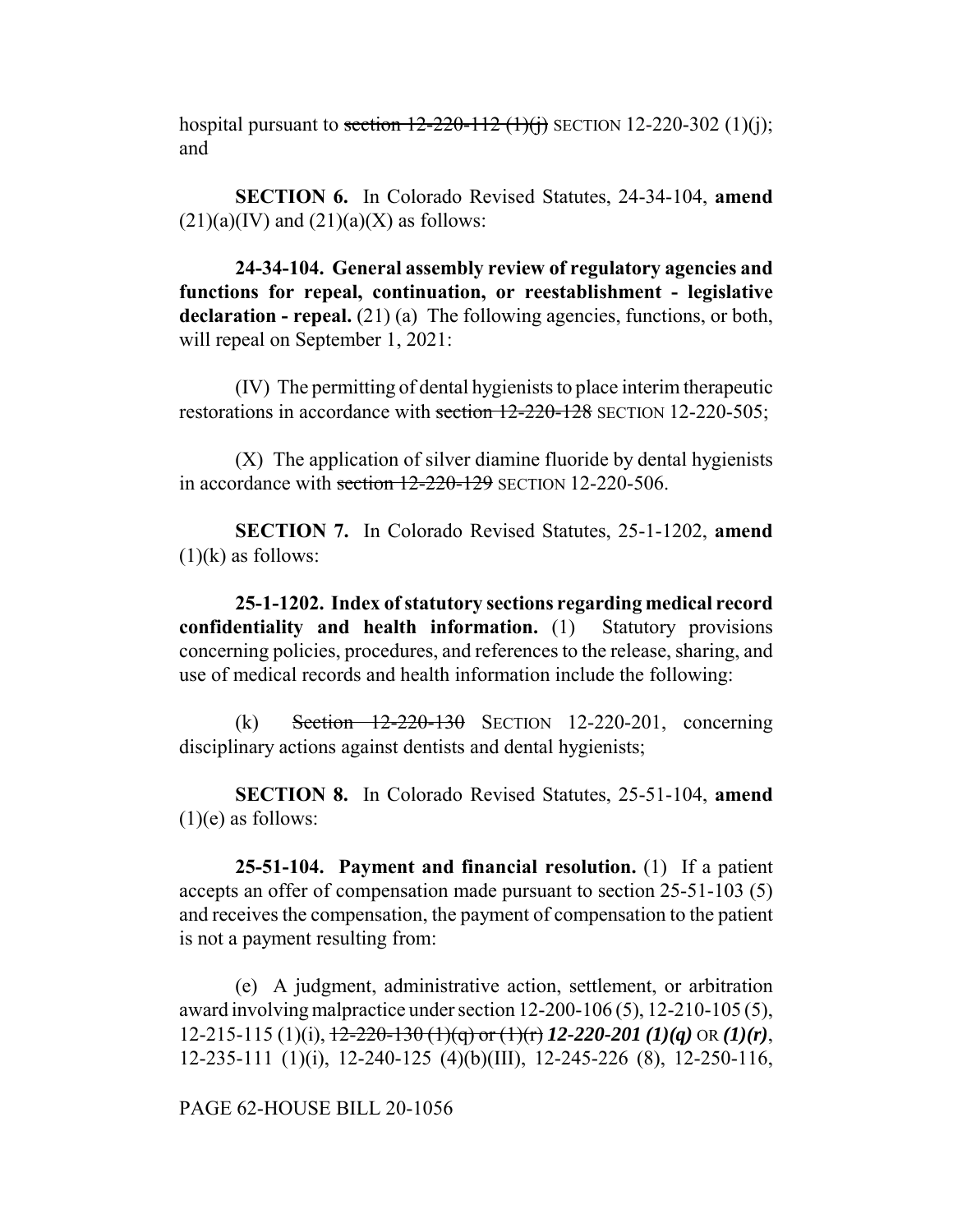12-255-119 (3)(b)(II), 12-275-120 (1)(p) or (1)(v), 12-275-129, 12-280-111 (1), 12-285-120 (1)(o), 12-285-127 (1)(a), 12-285-211 (1)(k), 12-285-216  $(1)(a)$ , or 12-290-113  $(2)(b)(III)$ .

**SECTION 9.** In Colorado Revised Statutes, 25.5-4-411, **amend** (1) as follows:

**25.5-4-411. Authorization of services provided by dental hygienists.** (1) When dental hygiene services are provided to children by a licensed dental hygienist who is providing dental hygiene services pursuant to section 12-220-122 SECTION 12-220-503 without the supervision of a licensed dentist, the executive director of the state department shall authorize reimbursement for said services, subject to the requirements of this section. Payment for such THE services shall be made directly to the licensed dental hygienist, if requested by the licensed dental hygienist; except that this section shall not apply to licensed dental hygienists when acting within the scope of their employment as salaried employees of public or private institutions, physicians, or dentists.

**SECTION 10. Act subject to petition - effective date.** This act takes effect at 12:01 a.m. on the day following the expiration of the ninety-day period after final adjournment of the general assembly (August 5, 2020, if adjournment sine die is on May 6, 2020); except that, if a referendum petition is filed pursuant to section 1 (3) of article V of the state constitution against this act or an item, section, or part of this act within such period, then the act, item, section, or part will not take effect unless